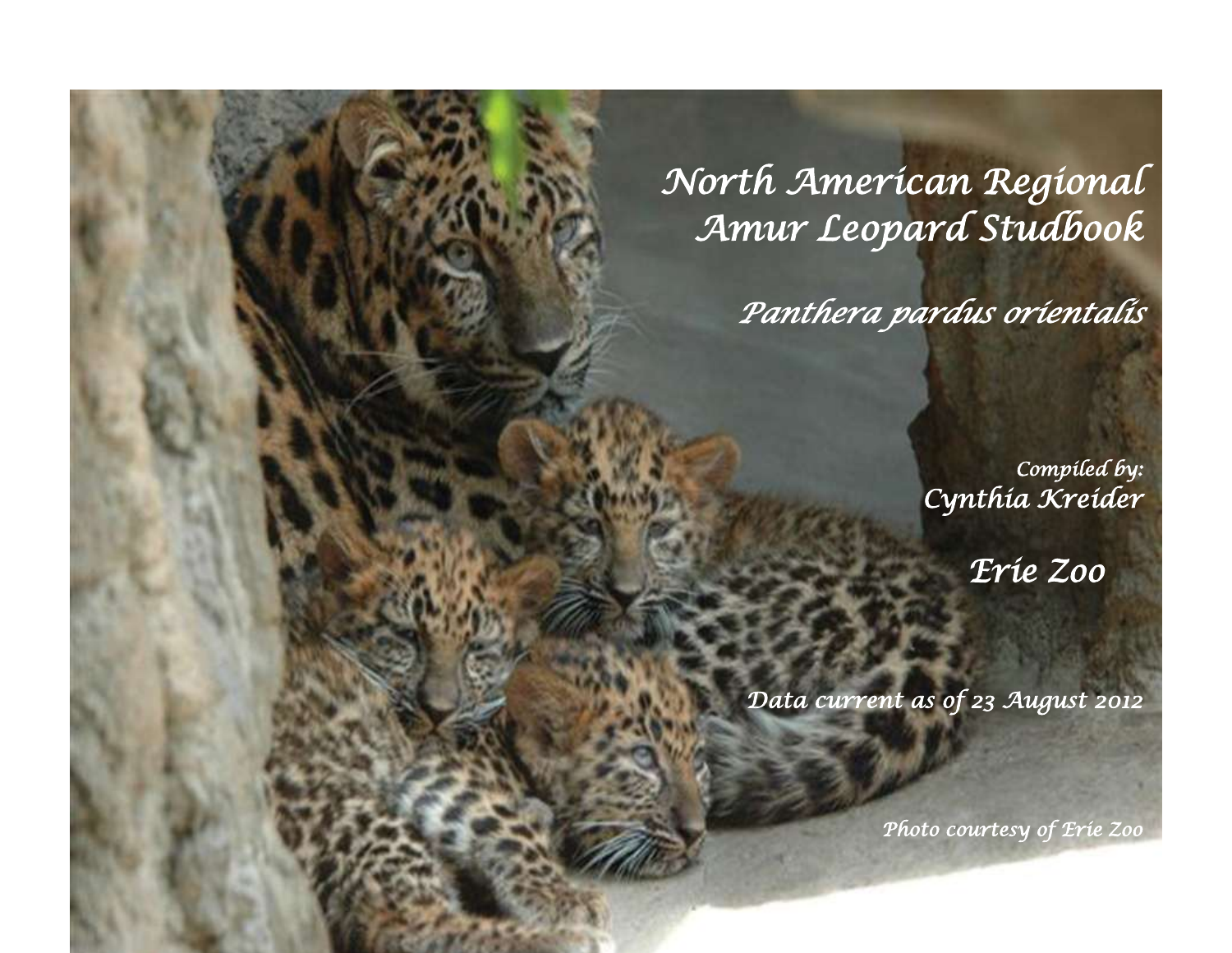### **Please notify the studbook keeper of any corrections or additions.**

**Cynthia Kreider, Director Erie Zoo 423 West 38th Street Erie, PA 16508 USA +1 814 864-4091 Ext 226 [ckreider@eriezoo.org](mailto:ckreider@eriezoo.org)**

#### **Table of Contents**

| <b>Natural History</b>       |    |
|------------------------------|----|
| <b>Management Strategy</b>   |    |
| <b>Living Population</b>     |    |
| <b>Historical Population</b> | 23 |
| <b>Location Glossary</b>     |    |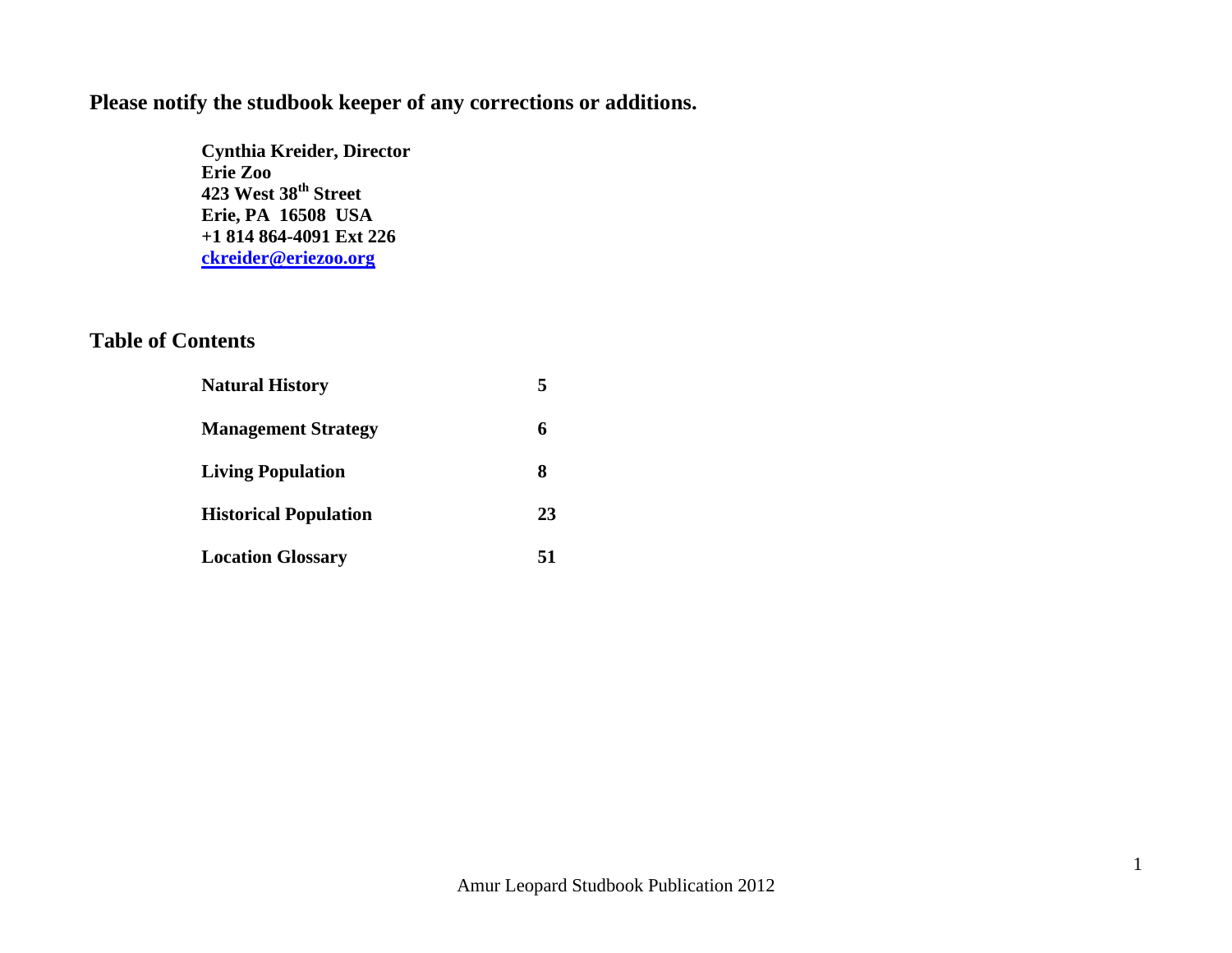# **Acknowledgements**

A special thanks to everyone who has submitted information for this studbook, making it possible for me to keep the data current. Without the cooperation of all the involved institutions, it would not be possible to publish an accurate summary of the Amur leopard captive population.

Sincere thanks to Diana Weinhardt and Martha Caron, previous studbook keepers, who kept the information current.

A thank you to the Erie Zoo for their support in my endeavor of this very important project.

A final thanks to Alan Shoemaker who consistently offers me support in pursuing my goal of maintaining a healthy population of Amur leopards, and also to the dedicated staff at the PMC for providing me with the valuable information that I need to make important decisions with this precarious population.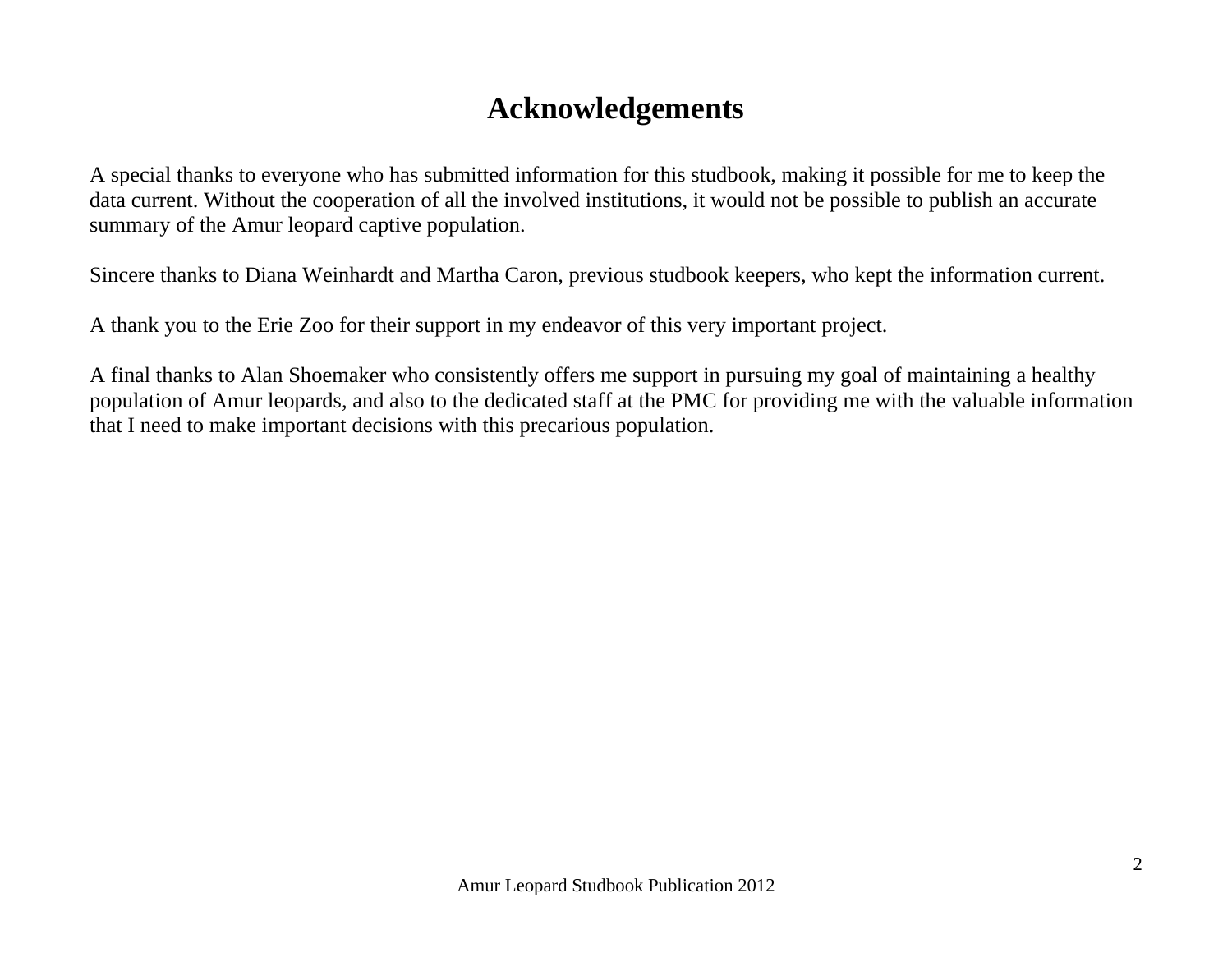## **Studbook Legend**

**Stud#:** Animal's permanent studbook number. Studbook numbers may not always be assigned chronologically, due to animals being recorded as they become known to the Studbook Keeper.

**Sex:** M for male, m for castrated male, F for female, cont if contracepted, neut if neutered, U for unknown sex

**Birth Date:** Animal's birth date. A tilde mark, '~', before a date indicates that it is approximate. '??' indicates that the date is unknown.

**Sire and Dam:** Studbook numbers for the animal's sire and dam. 'UNK' if unknown. 'MULT' if several candidates have been identified. 'WILD' if the sire or dam was considered to be wildcaught - this animal is a founder.

**Location:** The institution holding the animal at the time. If the animal is no longer traceable by the Studbook Keeper, 'ltf' (lost-to-followup) will appear to the right of the last known location.

**Date:** The date on which the event occurred. A tilde mark, '~', before a date indicates that it is approximate. '??' indicates that the date is unknown.

Local ID: The identification assigned by the specimen's location, often its ISIS number, house number, or occasionally house name.

**Event:** Capture, Birth, Transfer, Loan, Ownership change, Death or Release

**Identifiers:** House Name, Transponder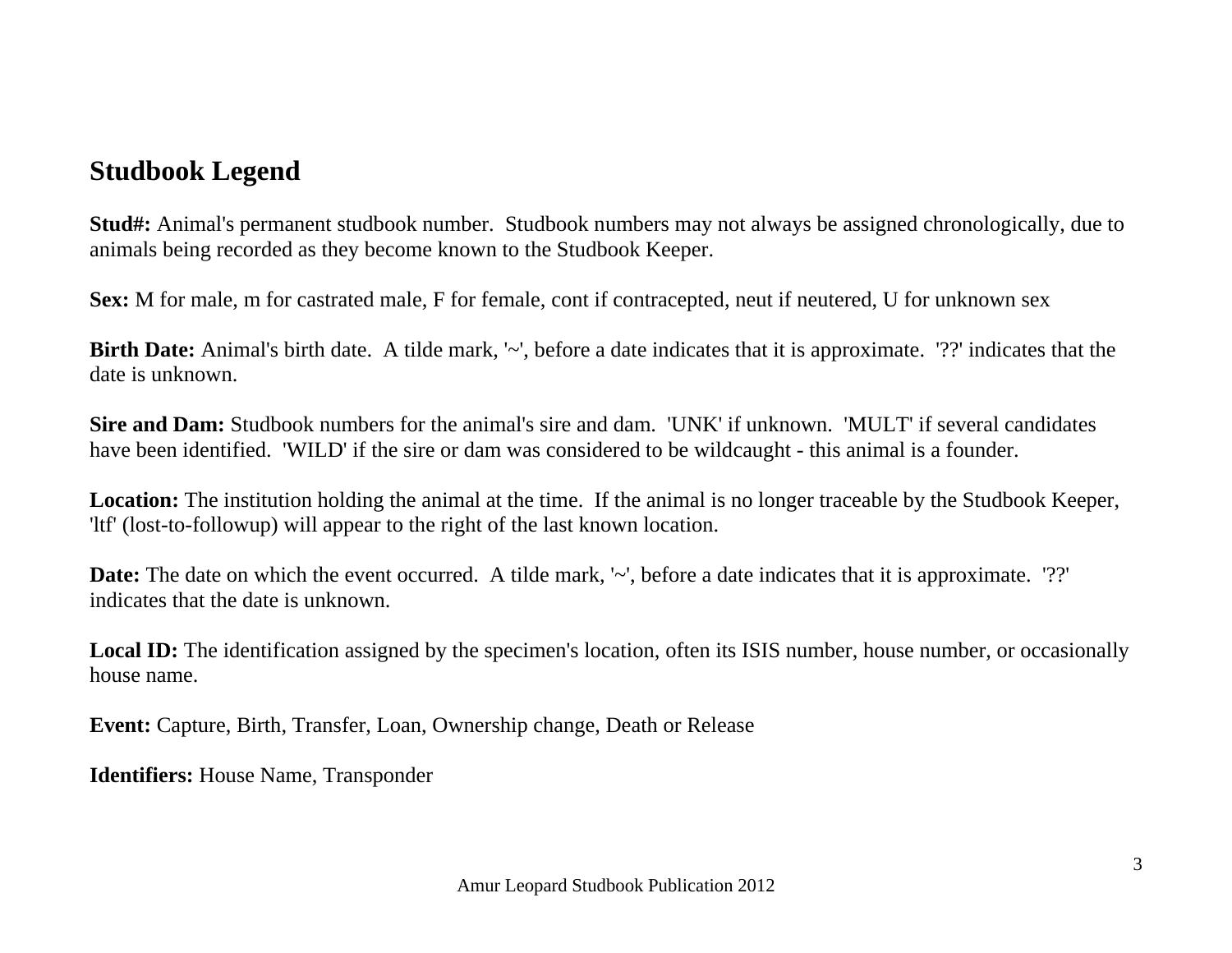## **Studbook Disclaimer**

Copyright 2012 by Erie Zoological Society. All rights reserved. No part of this publication may be reproduced in hard copy, machine-readable or other forms without advance written permission from Erie Zoological Gardens. Members of the American Zoo and Aquarium Association (AZA) may copy this information for their own use as needed.

The information contained in this studbook has been obtained from numerous sources believed to be reliable. AZA and Erie Zoological Gardens make a diligent effort to provide a complete and accurate representation of the data in its reports, publications, and services. However, AZA and Erie Zoological Gardens do not guarantee the accuracy, adequacy, or completeness of any information. AZA and Erie Zoological Gardens make no warranties or representations of any kind, express or implied, including but not limited to warranties of merchantability of fitness for particular purpose. AZA and Erie Zoo disclaim all liability for errors or omissions that may exist and shall not be liable for any incidental, consequential, or other damages (whether resulting from negligence or otherwise) including, without limitation, exemplary damages or lost profits arising out of or in connection with the use of this publication.

Because the technical information provided in the studbook can easily be misread or misinterpreted unless properly analyzed, AZA and Erie Zoo strongly recommend that users of this information consult with the studbook keeper in all matters related to data analysis and interpretation.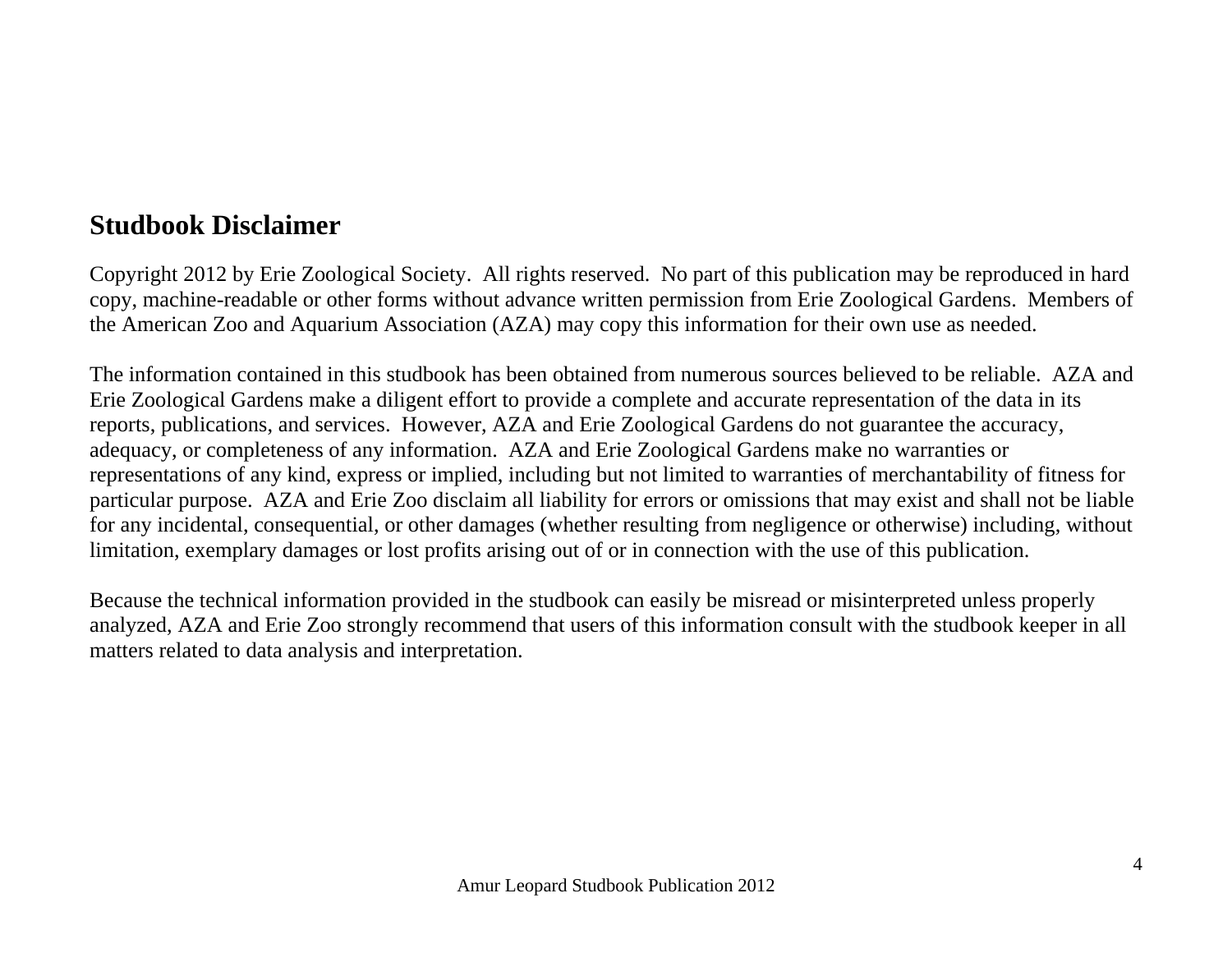# **Natural History**

**Identification** – Also known as the Far East leopard, the Siberian leopard, the Manchurian leopard, or the Korean leopard, the Amur leopard is well adapted to the harsh climate of Primorye. The hairs of its summer pelt are 2.5 cm long, but in winter they are replaced by 7 cm long ones. The subspecies is easily distinguished by its long winter coat and large, widely spaced, unbroken rosettes. It is said to have longer legs than other leopards, perhaps as an adaptation for walking through snow. They are approximately 2 feet at the shoulders, 6-7 feet long (including the tail). They weigh between 80-150 pounds, with males typically larger than females.



**Behavior** – These leopards are predominately solitary and are active mainly during the night. Individuals occupy large, overlapping home ranges that vary in size depending on the abundance of prey. They are skillful hunters, stalking their prey to within a striking distance of a few meters, and feeding on a wide range of animals. They give a distinctive rasping call, rather than a growl, as their main vocalization.

**Lifespan** – Not much is known of the life span of wild Amur leopards, but those in captivity normally live  $16 - 22$  years.

**Diet** – Their main prey is deer (Roe and Sika), badgers, raccoon dogs, and hares.

**Population** – The Amur leopard is the most endangered cat, with only approximately 30 animals left in the wild. Extensive poaching and loss of habitat has led to a dramatic drop in numbers. A re-introduction program is currently in the works, which would attempt to reestablish populations in some of its former range.

**Range** – The Amur leopard is named for the Amur River that forms much of the border between China and Russia. In the sixties and seventies, this leopard was still found in considerable numbers in former Manchuria, the Korean peninsula, and the southern part of Primorye in the Russian Far East. Between 1970 and 1983, it lost an astonishing 80% of its former territory. Nowadays, the cat is restricted to a small patch of mountainous forest habitat in Southeast Russia along the Chinese and Korean borders.

**Reproduction** – Becoming sexually mature at approximately 3 years of age, the breeding season is normally in early spring and summer. Females give birth to 1 to 6 cubs after a gestation period of 90-110 days. The cubs are born in a den, blind and helpless. They are weaned at about 3 months of age, and become independent after  $18 - 24$  months of age.

**Legal Status/Protection** – Critically Endangered, CITIES Appendix 1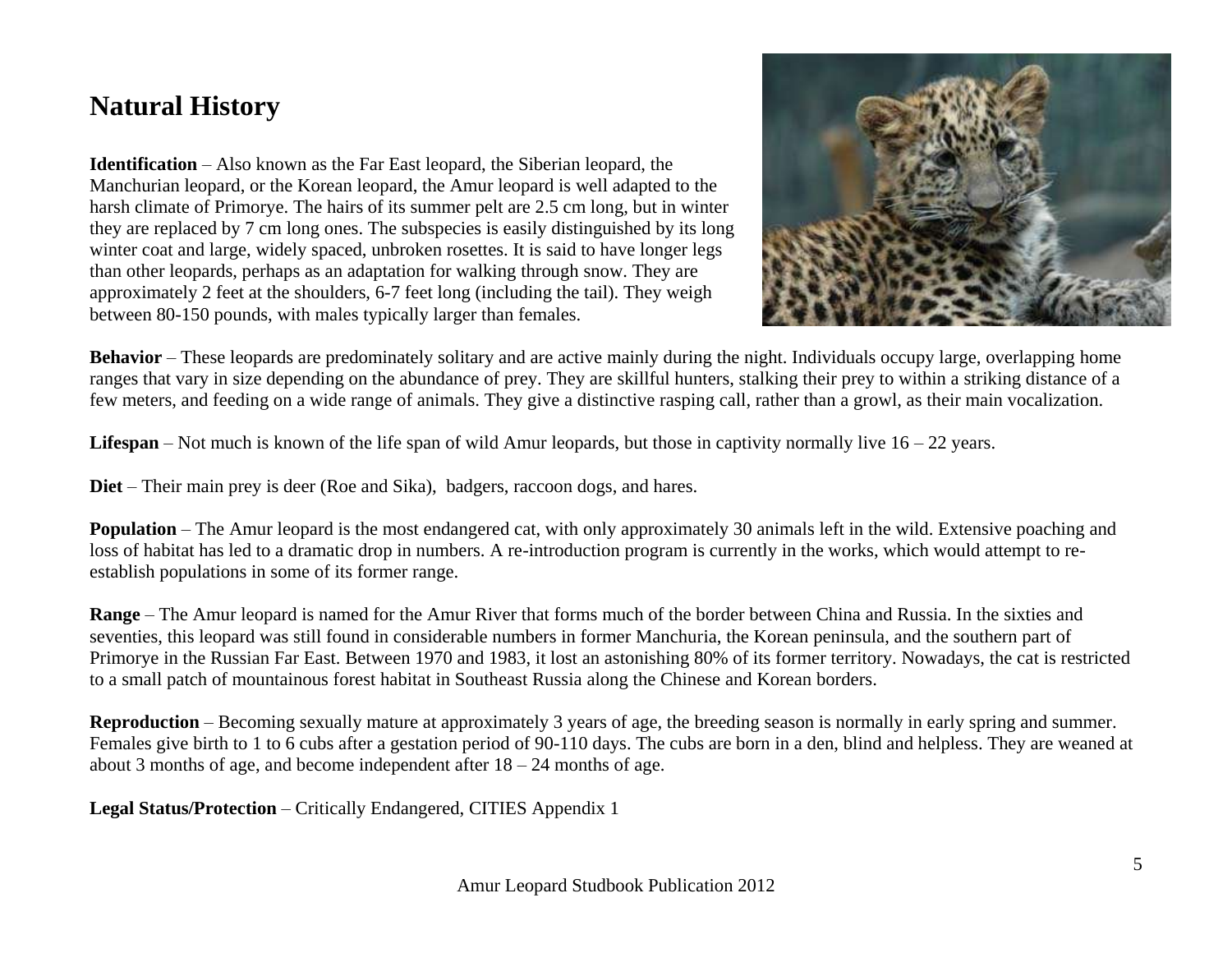#### **Executive Summary**

The Felid Taxon Advisory group has designated this population a Yellow SSP and has set a target population size of 100 specimens. The current population is 106 (46.60) specimens in 47 institutions. Non-AZA institutions can participate in this SSP program. Recommendations proposed are non-binding - participation is voluntary. Dispositions to non – AZA institutions should comply with each institution's acquisition/disposition policy.

#### **Management Strategy**

With a population size of 106 specimens, only 48 animals are suitable for breeding. Fifteen animals are currently over the age of 15 years, and 14 animals have either been neutered or have not returned to breeding status after being on contraceptives. In addition, 5 animals of breeding age have been hand-raised, which negatively affects their breeding potential due to behavioral issues. The remaining animals are currently too young to breed, have health issues, or are currently at non-AZA facilities who do not wish to participate in the SSP program. All of these factors have a negative impact on the success of the breeding program. With these facts being known, it is imperative that recommended moves are initiated in a timely fashion in order to give older animals an opportunity to reproduce before they are lost to the population.

Since the majority of all female leopards have the potential of receiving breeding recommendations in this current plan or in the near future, the only form of recommended birth control for all females is separation from the male. Hand-raised females with behavioral issues that make natural breeding unlikely, and are genetically valuable, may be considered for AI. Genetically valuable hand-raised males with the same behavioral issues, may be collected for future AI attempts.



There were 6 deaths (4.2) in 2009, 6 deaths (2.4) in 2010, and 4 deaths (2.2) in 2011. There were no births recorded in 2009. Ten births (3.7) occurred in 2010, with 7 cubs (1.6) surviving. In 2011, 4 cubs (2.2) were born – all in private institutions – all survived. With this limited number of young animals in the population, we are playing catch-up to maintain a healthy, young population.

There is a potential for more imports. There was one import in 2008 (0.1), 2 imports in 2009 (2.0), and an impending import in 2012 (1.0). There is the potential of more imports in 2012 or 2013 – there are currently 2.1 animals available in Europe.

The latest breeding and transfer plan (April 2012) recommends that one animal (0.1) be exported to Canada, and 15 pairs be paired for breeding in 2012. Recommendations contained in this master plan supersede those made by earlier plans. Breeding recommendations are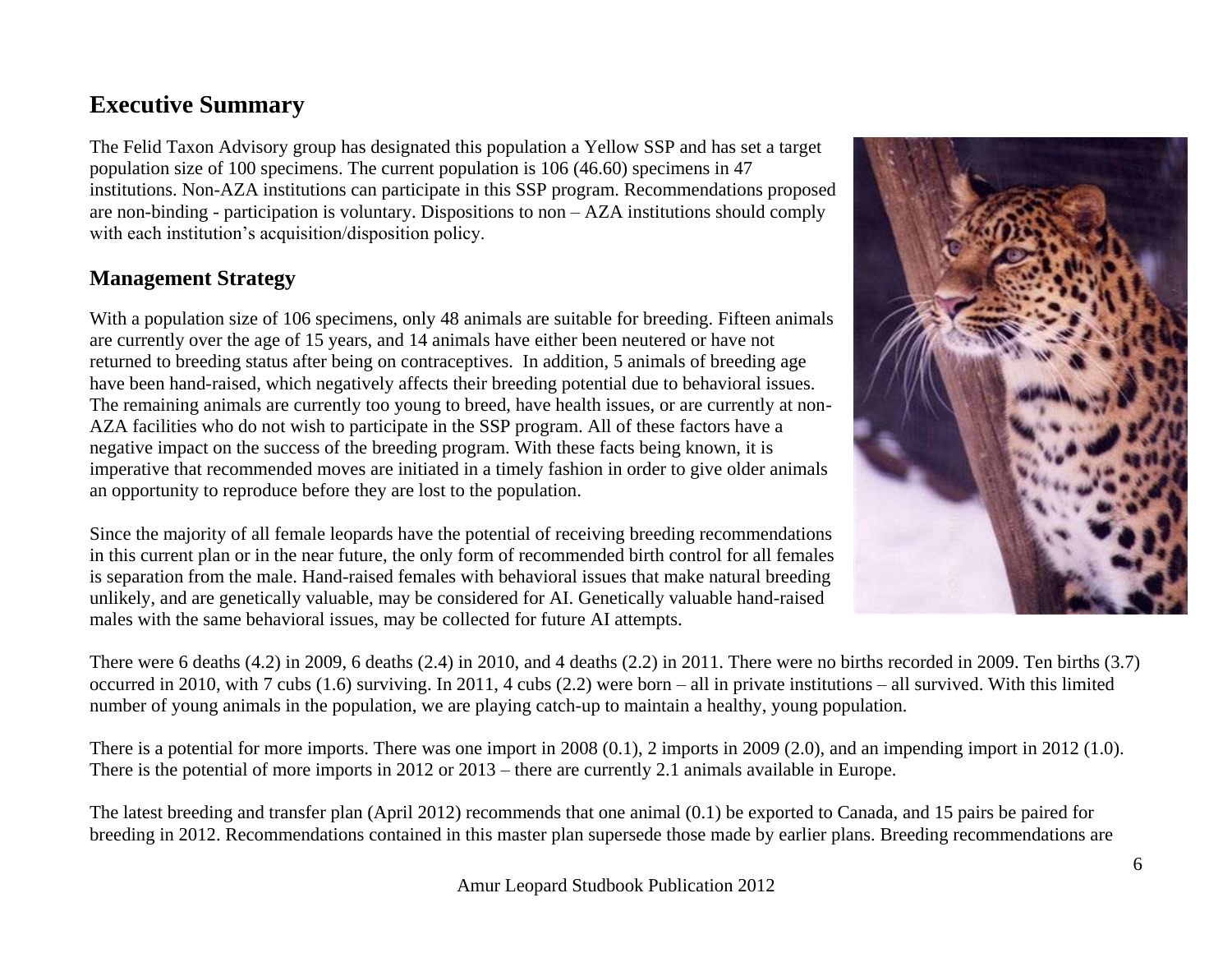made with the understanding that breeding institutions will be able to hold offspring for at least two years. Attempts are being made to add more institutions to the program.

All institution requests will be evaluated on a case by case basis and every attempt will be made to conform to the needs of the institution and the population's goals. As the population changes, recommendations will be made to accommodate the needs of all involved. Institutions wishing to place or receive animals should contact the species coordinator and work together to achieve the program's goals.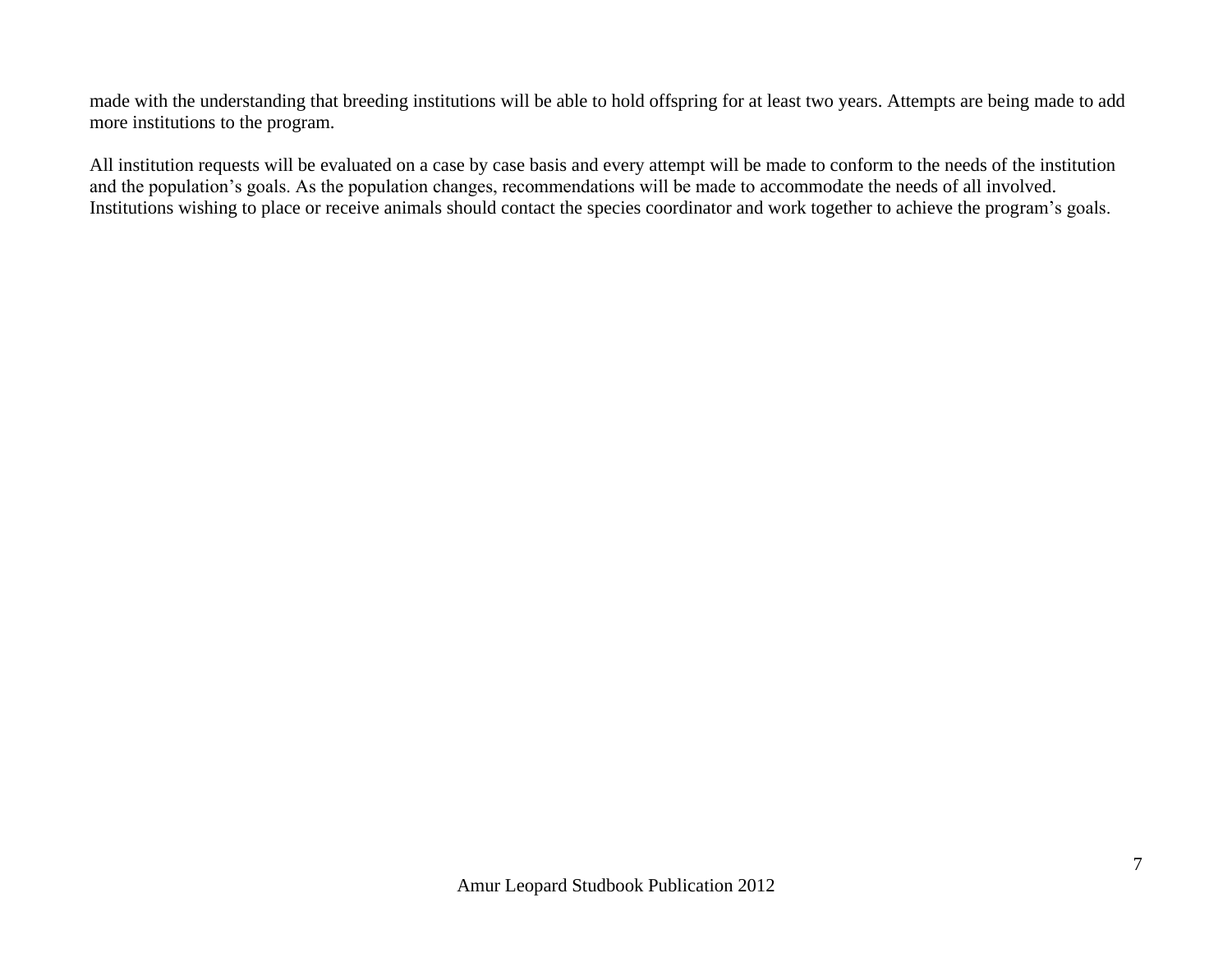AMUR LEOPARD Studbook Living Population Restricted to: (Panthera pardus orientalis) Dates: On 26 Aug 2012 Status: Living on 26 Aug 2012 Report ordered by: current/last location (alphabetic) ================================================================================================== Stud# | Sex | Birth Date | Sire | Dam | Location | Date | | LocalID| Event | Name ================================================================================================== AUDUBON - Audubon Zoo, New Orleans, Louisiana, USA 794 F 1 Mar 2010 468 494 AUDUBON 1 Mar 2010 103009 Birth SUCHKA 801 M 27 Aug 2010 541 502 JACKSONVL 27 Aug 2010 810347 Birth Tuffy AUDUBON 19 Jan 2012 103505 Transfer Totals: 1.1.0 (2) ---------------------------------------------------------------------------------------------------- BOISE - Zoo Boise, Boise, Idaho, USA 369 F 30 May 1995 194 291 ROSAMOND 30 May 1995 249 Birth Nadia BOISE 2 Dec 1998 980010 Transfer Totals: 0.1.0 (1) ---------------------------------------------------------------------------------------------------- CALDWELL - Caldwell Zoo, Tyler, Texas, USA 287 neutM 16 Jun 1992 195 191 DENVER 16 Jun 1992 920194 Birth Vance CALDWELL 22 Apr 1993 002871 Transfer Totals: 1.0.0 (1) ---------------------------------------------------------------------------------------------------- CAVEJUNCT - Great Cats of the World (craig Wagner), Cave Junction, Oregon, USA 399 F 30 Jun 1996 194 291 ROSAMOND 30 Jun 1996 273 Birth NALLA OAKHILL 4 Dec 1996 969636 Transfer STATEN IS 5 Dec 1996 096052 Transfer CFEC 24 Sep 1998 Transfer CAVEJUNCT 1 Nov 2007 Transfer 403 M 27 Aug 1996 241 281 OAKHILL 27 Aug 1996 969625 Birth COLUMBUS 11 Sep 1996 962039 Transfer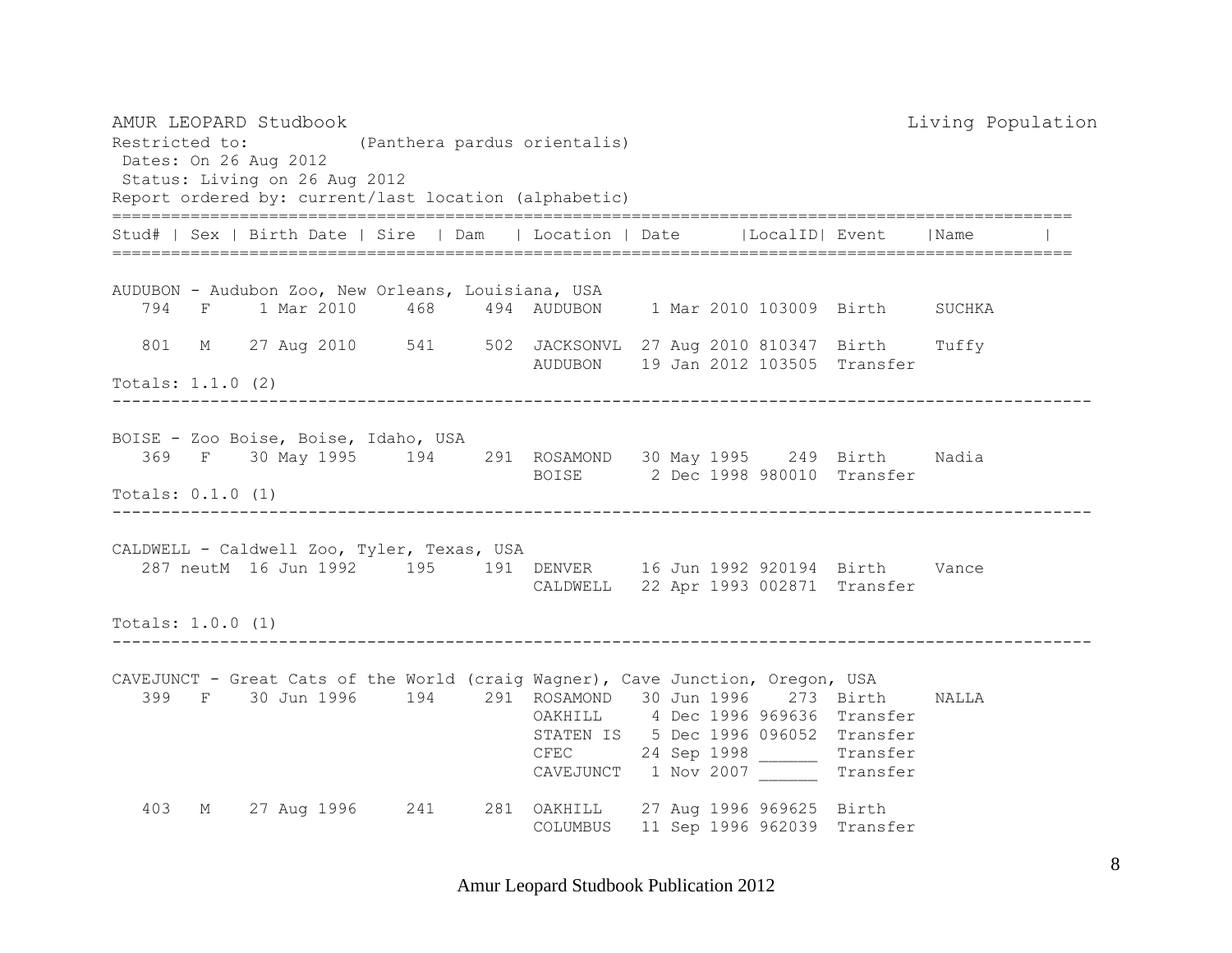|                          |  |  | CFEC 20 Apr 1998 Transfer<br>CAVEJUNCT 1 Nov 2007 Transfer                                                                                                                                                                  |  |  |  |
|--------------------------|--|--|-----------------------------------------------------------------------------------------------------------------------------------------------------------------------------------------------------------------------------|--|--|--|
|                          |  |  | 674 F 10 Oct 2006 468 494 AUDUBON 10 Oct 2006 101991 Birth KATYA<br>MINNESOTA 27 Nov 2007 12067 Transfer<br>ROSAMOND 6 May 2009 421 Transfer<br>CAVEJUNCT 20 May 2009 NONE Transfer                                         |  |  |  |
|                          |  |  | 805 M 22 Jun 2001 403 399 CFEC 22 Jun 2001 _______ Birth Niki<br>CAVEJUNCT 1 Nov 2007 _______ Transfer                                                                                                                      |  |  |  |
|                          |  |  | 807 F 1 Jun 2003 403 399 CFEC 1 Jun 2003 10 Birth Matea<br>CAVEJUNCT 1 Nov 2007 1 Transfer                                                                                                                                  |  |  |  |
| Totals: $2.4.0$ (6)      |  |  | 812 F 7 Aug 2011 805 674 CAVEJUNCT 7 Aug 2011 Birth                                                                                                                                                                         |  |  |  |
|                          |  |  |                                                                                                                                                                                                                             |  |  |  |
|                          |  |  | CHICAGOBR - Chicago Zoological Society, Brookfield, Illinois, USA<br>240 neutF 2 May 1990 131 159 DORTMUND 2 May 1990 052333 Birth Anya<br>MINNESOTA 26 Mar 1992 7254 Transfer<br>CHICAGOBR 30 Aug 2000 278 Transfer        |  |  |  |
|                          |  |  | 629 M 8 May 2004 273 324 COLO SPRG 8 May 2004 24M023 Birth TOSYA<br>CHICAGOBR 4 Oct 2007 2633 Transfer                                                                                                                      |  |  |  |
| Totals: $1.1.0$ (2)      |  |  |                                                                                                                                                                                                                             |  |  |  |
| 512<br>Totals: 1.0.0 (1) |  |  | CHICAGOLP - Lincoln Park Zoological Gardens, Chicago, Illinois, USA<br>M 15 Jul 2000 255 372 PITTSBURG 15 Jul 2000 101608 Birth Mitya<br>JACKSONVL 2 May 2002 802321 Transfer<br>CHICAGOLP 7 Jun 2007 21937 Transfer        |  |  |  |
|                          |  |  | COLO SPRG - Cheyenne Mtn Zoological Park, Colorado Springs, Colorado, USA<br>273 M 17 Oct 1991 82 101 FRANKFURT 17 Oct 1991 34204 Birth Kashka<br>GRANBY 10 Sep 1992 M92078 Transfer<br>ORONO 21 May 1993 ________ Transfer |  |  |  |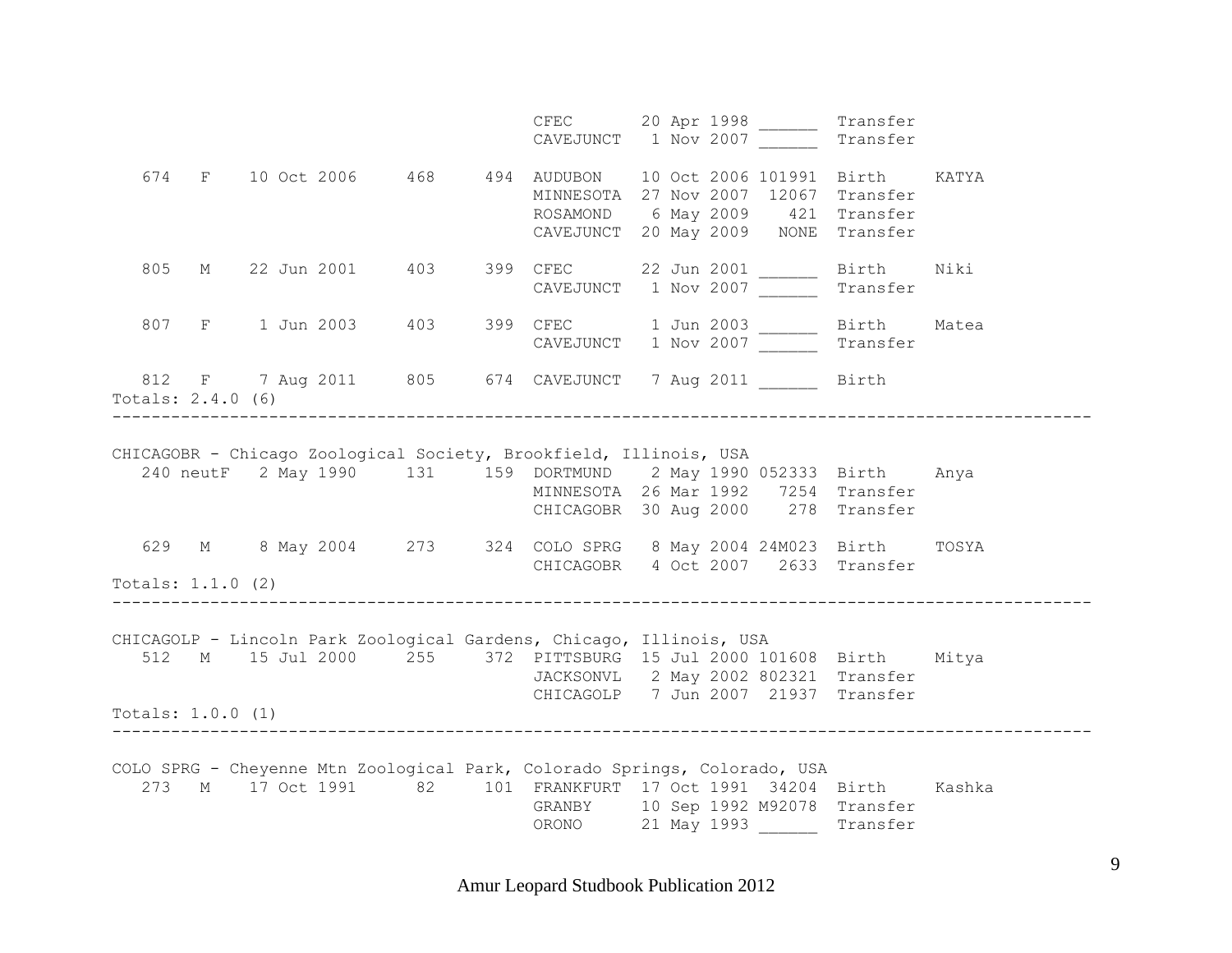GRANBY 2 Sep 1993 M92078 Transfer COLO SPRG 28 Mar 1996 96M003 Transfer 324 F 6 Jan 1994 205 240 MINNESOTA 6 Jan 1994 8015 Birth Katia S BARBARA 30 May 1995 930201 Transfer COLO SPRG 2 Feb 2000 20M002 Transfer Totals: 1.1.0 (2) ---------------------------------------------------------------------------------------------------- DENVER - Denver Zoological Gardens, Denver, Colorado, USA 529 F 3 Apr 2001 273 324 COLO SPRG 3 Apr 2001 21M026 Birth Dazma DENVER 6 Mar 2003 A03061 Transfer 26 Mar 2004 A03061 Transfer 592 M 9 Dec 2003 484 489 EL PASO 9 Dec 2003 200504 Birth HARI-KARI DENVER 18 Feb 2005 A05059 Transfer NA100 M 25 Apr 2012 592 529 DENVER 25 Apr 2012 A12094 Birth Makar Totals: 2.1.0 (3) ---------------------------------------------------------------------------------------------------- 253 M 19 May 1991 198 116 CENTERHIL 19 May 1991 Birth Yhanka CROWE BOB 29 Dec 1993 YHANKA Transfer DONNELLY 15 Jun 2001 USHU Transfer 262 F 19 Jan 1991 197 185 CENTERHIL 19 Jan 1991 TARI Birth Tari CROWE BOB 29 Dec 1993 TARI Transfer DONNELLY 15 Jun 2001 TARI Transfer 550 F 15 Nov 2001 253 262 DONNELLY 15 Nov 2001 GIGI Birth Gigi Totals: 1.2.0 (3) ---------------------------------------------------------------------------------------------------- DUNLAP - Sierra Endangered Cat Haven, Dunlap, California, USA 241 neutM 21 Apr 1991 147 176 SZEGED 21 Apr 1991 400 Birth Argony PRAHA 8 Jan 1992 400 Transfer OAKHILL 23 Dec 1994 949113 Transfer DUNLAP 12 Jun 1997 949113 Transfer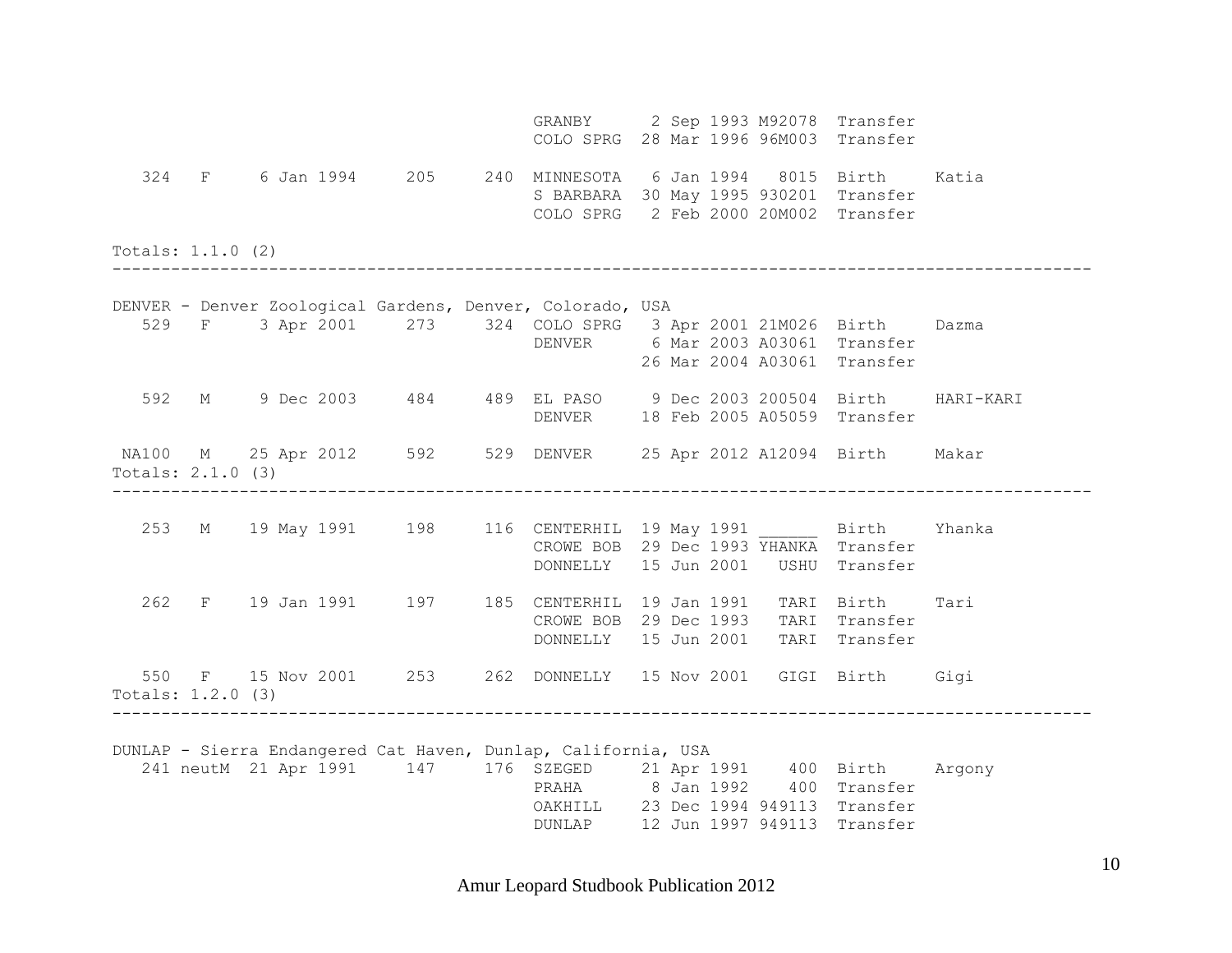309 F 21 Jun 1993 214 223 WINNIPEG 21 Jun 1993 000390 Birth Chen OAKHILL 30 Dec 1994 949314 Transfer DUNLAP 12 Jun 1997 949314 Transfer 445 F 11 Aug 1997 241 309 DUNLAP 11 Aug 1997 97001 Birth Kalara 1 Nov 2002 97001 Transfer 446 F 11 Aug 1997 241 309 DUNLAP 11 Aug 1997 97002 Birth Kuan-Yin 9 Nov 2002 97002 Transfer 447 F 11 Aug 1997 241 309 DUNLAP 11 Aug 1997 97003 Birth Nan-Ying 9 Nov 2002 97003 Transfer Totals: 1.4.0 (5) ---------------------------------------------------------------------------------------------------- EL PASO - El Paso Zoo, El Paso, Texas, USA 484 M 3 Mar 1999 382 373 ERIE 3 Mar 1999 849 Birth Ivan EL PASO 20 Jan 2000 200001 Transfer 593 F 9 Dec 2003 484 489 EL PASO 9 Dec 2003 200503 Birth Totals: 1.1.0 (2) ---------------------------------------------------------------------------------------------------- ERIE - Erie Zoological Gardens, Erie, Pennsylvania, USA 605 F 22 May 2003 468 494 AUDUBON 22 May 2003 100943 Birth NASTYA 'TYA' ERIE 25 Apr 2005 1453 Transfer 719 M 15 May 2008 384 615 TALLIN 15 May 2008 16896 Birth EDGAR ERIE 16 Dec 2009 1809 Transfer Totals: 1.1.0 (2) ---------------------------------------------------------------------------------------------------- FAUNA MX - Fauna De Mexico (erick Perez Lemos), Mexico Df, Mexico 507 M 23 Apr 2000 162 223 ORONO 23 Apr 2000 K00018 Birth Petroff WINNIPEG 21 Feb 2002 B00283 Transfer FAUNA MX 18 Dec 2007 Transfer Totals: 1.0.0 (1) ----------------------------------------------------------------------------------------------------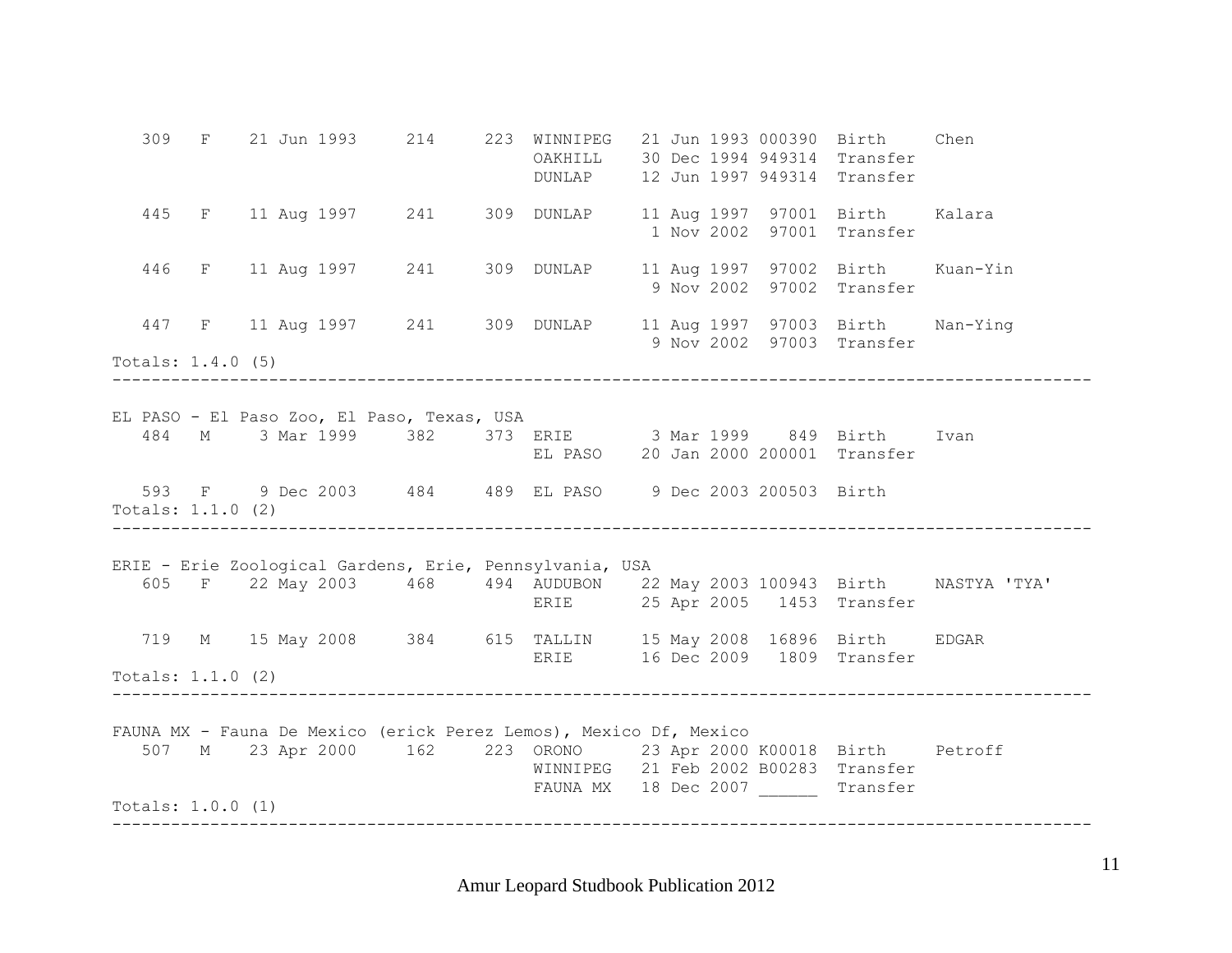FRANKLINP - Zoo New England Franklin Park Zoo, Boston, Massachusetts, USA 526 M 30 Nov 2000 162 223 ORONO 30 Nov 2000 K00022 Birth Ussuri OMAHA 19 Sep 2002 13002 Transfer FRANKLINP 9 Jul 2012 A12016 Transfer Totals: 1.0.0 (1) ---------------------------------------------------------------------------------------------------- FT WAYNE - Fort Wayne Children's Zoo, Fort Wayne, Indiana, USA 751 M 18 Dec 2007 400 542 SOUTHBEND 18 Dec 2007 27091 Birth ROWDY/KEIATA FT WAYNE 5 Nov 2009 98237 Transfer 755 F 10 May 2008 307 594 ST LOUIS 10 May 2008 106585 Birth SOFIYA FT WAYNE 7 Dec 2009 98243 Transfer Totals: 1.1.0 (2) ---------------------------------------------------------------------------------------------------- GARDENCTY - Lee Richardson Zoo, Garden City, Kansas, USA 485 neutF 3 Mar 1999 382 373 ERIE 3 Mar 1999 850 Birth Anya MINNESOTA 13 Apr 2000 9877 Transfer GREENVISC 3 Nov 2004 XDA063 Transfer GARDENCTY 16 May 2011 111010 Transfer 597 M 9 Feb 2004 382 373 ERIE 9 Feb 2004 1325 Birth ELMO 18 Mar 2004 1325 Transfer SOUTHBEND 19 Apr 2005 25011 Transfer GARDENCTY 23 Apr 2007 107009 Transfer Totals: 1.1.0 (2) ---------------------------------------------------------------------------------------------------- GRANBY - Granby Zoo / Zoo De Granby, Granby, Quebec, Canada 585 F 17 May 2003 384 281 ROSAMOND 17 May 2003 362 Birth KTUSHA GRANBY 20 Apr 2007 M03041 Transfer 670 M 3 Jan 2006 194 357 ROSAMOND 3 Jan 2006 407 Birth DIMITRI GRANBY 20 Apr 2007 M06049 Transfer Totals: 1.1.0 (2) ----------------------------------------------------------------------------------------------------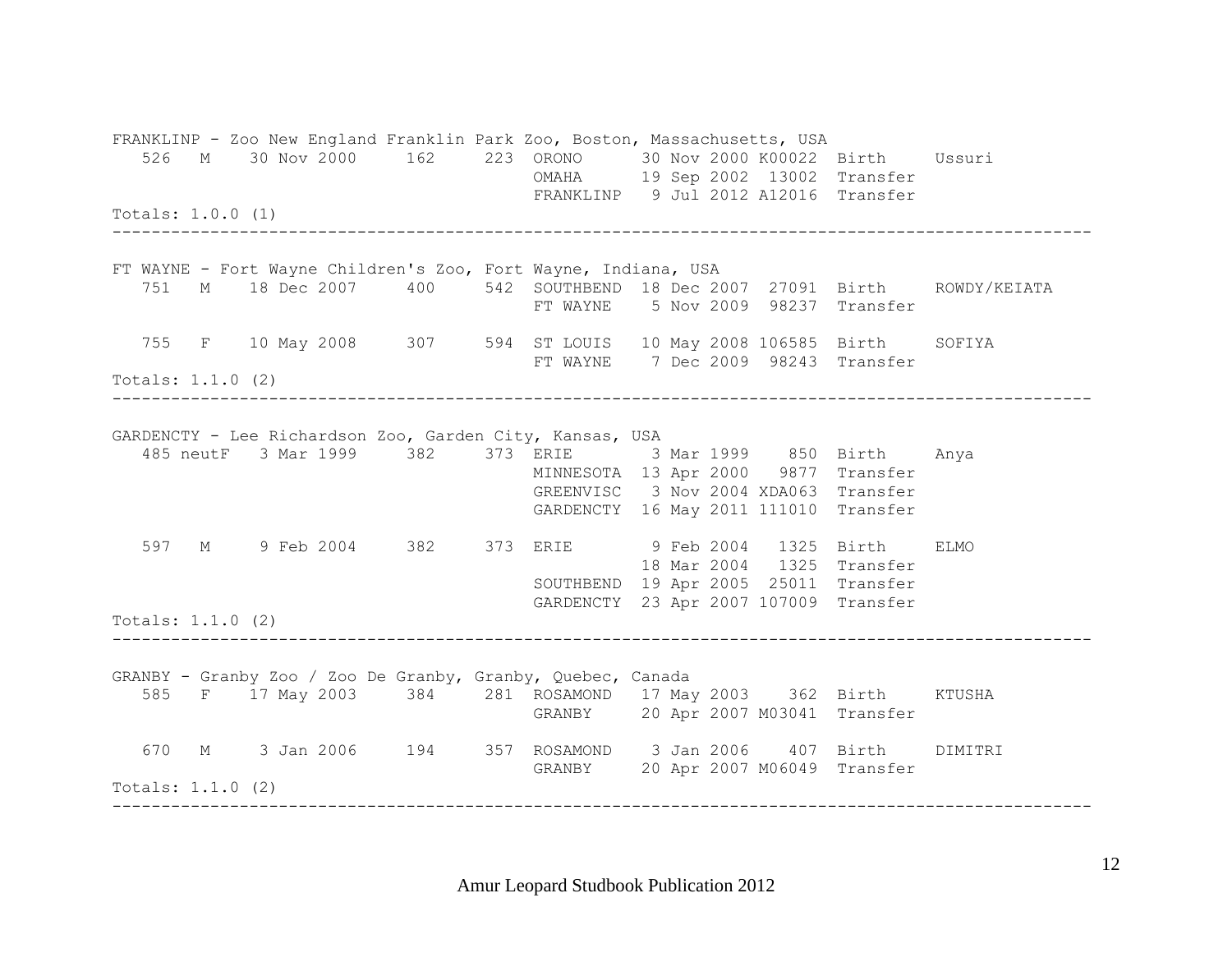GREENVISC - Greenville Zoo, Greenville, South Carolina, USA 796 F 17 Mar 2010 400 542 SOUTHBEND 17 Mar 2010 30007 Birth EMERALD GREENVISC 31 Mar 2011 M11006 Transfer 797 F 17 Mar 2010 400 542 SOUTHBEND 17 Mar 2010 30008 Birth JADE GREENVISC 31 Mar 2011 M11005 Transfer 798 F 17 Mar 2010 400 542 SOUTHBEND 17 Mar 2010 30009 Birth CLOVER GREENVISC 31 Mar 2011 M11004 Transfer Totals: 0.3.0 (3) ---------------------------------------------------------------------------------------------------- HOGLE - Utah's Hogle Zoo, Salt Lake City, Utah, USA 489 F 31 Mar 1999 330 295 AUDUBON 31 Mar 1999 2077 Birth Oksana EL PASO 9 Mar 2000 200025 Transfer HOGLE 16 Nov 2006 U06078 Transfer 596 M 9 Feb 2004 382 373 ERIE 9 Feb 2004 1324 Birth VLADAMERE HOGLE 11 May 2006 U06026 Transfer Totals: 1.1.0 (2) ---------------------------------------------------------------------------------------------------- IEFS - International Exotic Animal Sanctuary, Boyd, Texas, USA 441 F 12 May 1997 241 281 OAKHILL 12 May 1997 979705 Birth Mali COLUMBUS 3 Jun 1997 972032 Transfer IEFS 25 Jan 1999 MIA Transfer 442 F 12 May 1997 241 281 OAKHILL 12 May 1997 979708 Birth Mia/Talli COLUMBUS 3 Jun 1997 972033 Transfer IEFS 25 Jan 1999 TALLI Transfer Totals: 0.2.0 (2) ---------------------------------------------------------------------------------------------------- JACKSON - Jackson Zoological Park, Jackson, Mississippi, USA 514 F 15 Jul 2000 255 372 PITTSBURG 15 Jul 2000 101610 Birth Katya GREENVISC 3 May 2002 XBA020 Transfer JACKSON 3 Nov 2004 200331 Transfer 566 M 30 Jun 2002 382 373 ERIE 30 Jun 2002 1226 Birth NIKOLAI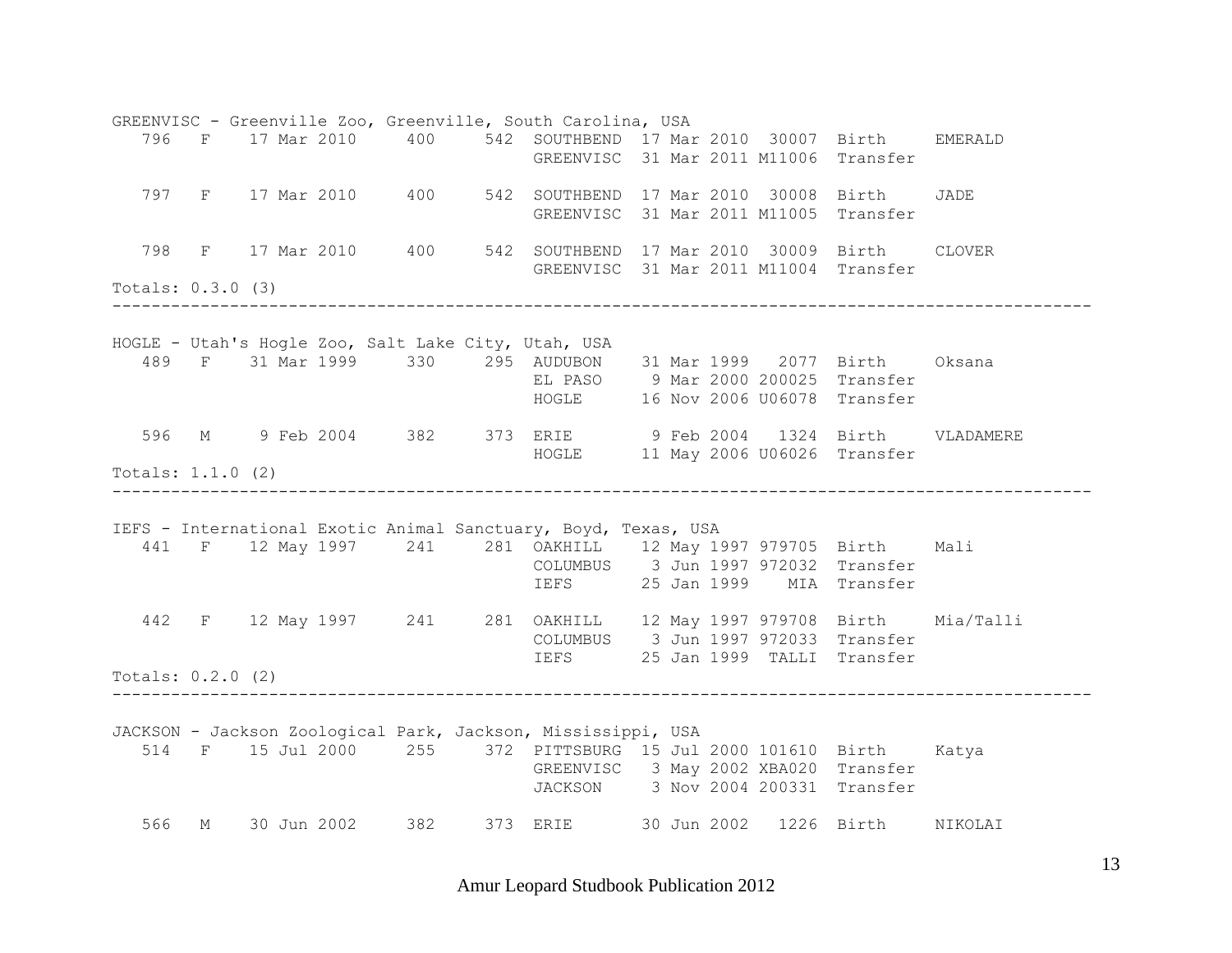|                     |  |  | SOUTHBEND 24 Dec 2003 23058 Transfer<br>JACKSON 9 Nov 2004 200363 Transfer                                                                                                                                                                                       |  |  |  |
|---------------------|--|--|------------------------------------------------------------------------------------------------------------------------------------------------------------------------------------------------------------------------------------------------------------------|--|--|--|
| Totals: 1.2.0 (3)   |  |  | 749 F 18 Jul 2007 566 514 JACKSON 18 Jul 2007 200636 Birth JUDDA                                                                                                                                                                                                 |  |  |  |
|                     |  |  | JACKSONVL - Jacksonville Zoo and Gardens, Jacksonville, Florida, USA                                                                                                                                                                                             |  |  |  |
|                     |  |  | 502 F 17 Apr 2000 432 439 PHILADELP 17 Apr 2000 103836 Birth Makarii<br>CHICAGOLP 26 Mar 2002 20486 Transfer<br>JACKSONVL 28 Dec 2006 806481 Transfer                                                                                                            |  |  |  |
|                     |  |  | 541 M 7 Dec 2001 484 489 EL PASO 7 Dec 2001 200298 Birth NICOLAI<br>CHICAGOLP 16 May 2003 20817 Transfer<br>JACKSONVL 28 Dec 2006 806480 Transfer                                                                                                                |  |  |  |
|                     |  |  | NA103 M 31 May 2012 541 502 JACKSONVL 31 May 2012 812353 Birth Valeri                                                                                                                                                                                            |  |  |  |
|                     |  |  | NA104 M 31 May 2012 541 502 JACKSONVL 31 May 2012 812354 Birth Kolya                                                                                                                                                                                             |  |  |  |
| Totals: $3.1.0$ (4) |  |  |                                                                                                                                                                                                                                                                  |  |  |  |
|                     |  |  | LEON - Patronato Del Parque Zoologico De Leon, León, Guanajuato, Mexico<br>426 neutM 3 Apr 1997 241 309 OAKHILL 3 Apr 1997 979703 Birth Boris<br>CINCINNAT 17 Apr 1997 197047 Transfer<br>WINNIPEG 8 Jan 1998 970850 Transfer<br>LEON 14 Dec 1999 BORIS Transfer |  |  |  |
|                     |  |  | 427 F 3 Apr 1997 241 309 OAKHILL 3 Apr 1997 979704 Birth Natasha<br>CINCINNAT 17 Apr 1997 197048 Transfer<br>WINNIPEG 8 Jan 1998 970343 Transfer<br>LEON 15 Dec 1999 MAM146 Transfer                                                                             |  |  |  |
| Totals: 1.1.0 (2)   |  |  |                                                                                                                                                                                                                                                                  |  |  |  |
|                     |  |  | LINCOLN C - Lincoln Childrens Zoo (former Folsom), Lincoln, Nebraska, USA<br>407 M 16 Aug 1996 195 191 DENVER 16 Aug 1996 960394 Birth Mikula<br>LINCOLN C 13 Aug 1998 1242 Transfer                                                                             |  |  |  |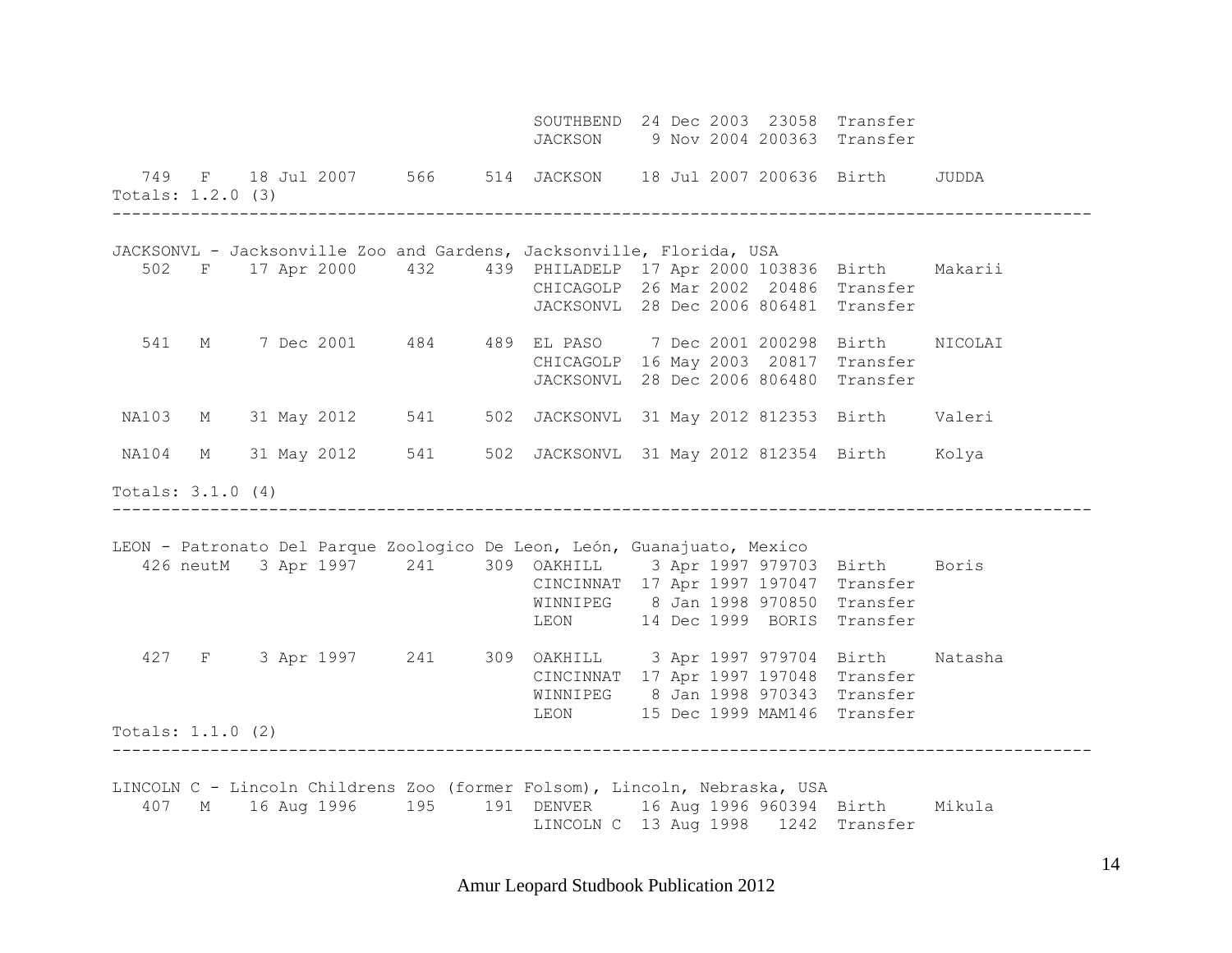|                     |  |  |  | 408 neutM 16 Aug 1996   195   191   DENVER   16 Aug 1996   960395   Birth   Jura<br>LINCOLN C 13 Aug 1998 1243 Transfer                                                                                                                                                                                                                                                                                                                                             |  |  |        |
|---------------------|--|--|--|---------------------------------------------------------------------------------------------------------------------------------------------------------------------------------------------------------------------------------------------------------------------------------------------------------------------------------------------------------------------------------------------------------------------------------------------------------------------|--|--|--------|
| Totals: 2.0.0 (2)   |  |  |  |                                                                                                                                                                                                                                                                                                                                                                                                                                                                     |  |  |        |
|                     |  |  |  |                                                                                                                                                                                                                                                                                                                                                                                                                                                                     |  |  |        |
|                     |  |  |  | MINNESOTA - Minnesota Zoological Garden, Apple Valley, Minnesota, USA<br>658 F 14 Apr 2006 555 587 MULHOUSE 14 Apr 2006 M06042 Birth OKHA<br>MINNESOTA 15 May 2008 12164 Transfer                                                                                                                                                                                                                                                                                   |  |  |        |
|                     |  |  |  | 673 F 10 Oct 2006 468 494 AUDUBON 10 Oct 2006 101990 Birth<br>MINNESOTA 27 Nov 2007 12066 Transfer                                                                                                                                                                                                                                                                                                                                                                  |  |  | POLINA |
|                     |  |  |  | 717 M 22 Feb 2008 533 559 OLOMOUC 22 Feb 2008 6792 Birth CHOBBY<br>MINNESOTA 7 Aug 2009 12548 Transfer                                                                                                                                                                                                                                                                                                                                                              |  |  |        |
|                     |  |  |  | NA101 M 29 May 2012 717 673 MINNESOTA 29 May 2012 13347 Birth Dmitri                                                                                                                                                                                                                                                                                                                                                                                                |  |  |        |
| Totals: 2.3.0 (5)   |  |  |  | NA102 F 29 May 2012 717 673 MINNESOTA 29 May 2012 13348 Birth Tamara                                                                                                                                                                                                                                                                                                                                                                                                |  |  |        |
|                     |  |  |  | NESLES - Le Parc Des Felins, Nesles, Ile-de-France, France<br>410 M 25 Nov 1996 164 203 FRANKFURT 25 Nov 1996 37875 Birth Charbin<br>HELSINKI 21 Apr 1998 980012 Transfer<br>LONDON RP 11 Aug 2000 A4452 Transfer<br>AUNEAU Z 30 May 2006 PP0062 Transfer<br>NESLES 28 Jul 2006 A06007 Transfer<br>649 F 18 Apr 2006 579 580 USTI 18 Apr 2006 UL0547 Birth Kaila<br>NESLES 21 Aug 2008 A08012 Transfer<br>769 M 21 May 2010 410 649 NESLES 21 May 2010 B10032 Birth |  |  |        |
| Totals: $2.1.0$ (3) |  |  |  |                                                                                                                                                                                                                                                                                                                                                                                                                                                                     |  |  |        |
| 382                 |  |  |  | NY BRONX - Bronx Zoo/Wildlife Conservat'N Society, Bronx, New York, USA<br>M 30 Jul 1995 142 153 BERLIN TP 30 Jul 1995 MURAN Birth Muran<br>ERIE 24 Oct 1996 761 Transfer                                                                                                                                                                                                                                                                                           |  |  |        |

Amur Leopard Studbook Publication 2012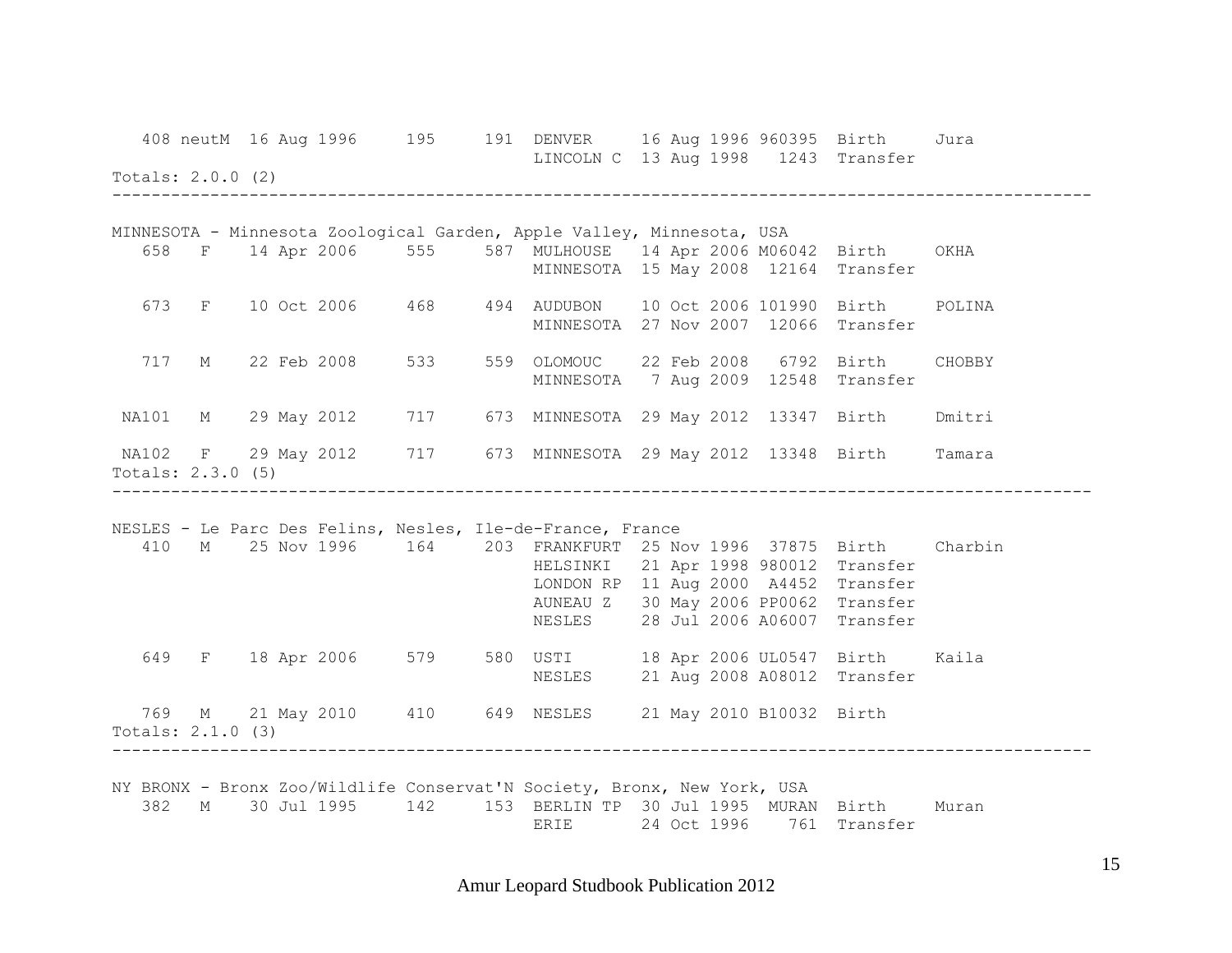NY BRONX 25 May 2010 M10084 Transfer 604 neutF 22 May 2003 468 494 AUDUBON 22 May 2003 100942 Birth Zoya NY BRONX 21 Dec 2005 M05225 Transfer Totals: 1.1.0 (2) ---------------------------------------------------------------------------------------------------- OMAHA - Omaha's Henry Doorly Zoo, Omaha, Nebraska, USA 400 M 15 Jul 1996 307 329 SEDGWICK 15 Jul 1996 7602 Birth Preston GARDENCTY 16 May 2006 106012 Transfer SOUTHBEND 23 Apr 2007 27029 Transfer OMAHA 10 Jul 2012 21636 Transfer 530 F 5 Apr 2001 382 373 ERIE 5 Apr 2001 1162 Birth Natalia OMAHA 27 Feb 2002 12605 Transfer Totals: 1.1.0 (2) ---------------------------------------------------------------------------------------------------- ORONO - Jungle Cat World Wildlife Park Inc, Orono, Ontario, Canada 527 F 30 Nov 2000 162 223 ORONO 30 Nov 2000 K00023 Birth Ursula 595 M 9 Feb 2004 382 373 ERIE 9 Feb 2004 1323 Birth VAADIM 18 Mar 2004 1323 Transfer WINNIPEG 11 May 2006 G00081 Transfer ORONO 21 Oct 2011 K11010 Transfer Totals: 1.1.0 (2) ---------------------------------------------------------------------------------------------------- PALM DES - The Living Desert Zoo and Gardens, Palm Desert, California, USA 290 neutM 5 Aug 1992 177 153 CHARD 5 Aug 1992 278 Birth Khan OAKHILL 23 Nov 1994 949210 Transfer ROSAMOND 23 Nov 1994 236 Transfer PALM DES 9 Jul 1999 499045 Transfer Totals: 1.0.0 (1) ---------------------------------------------------------------------------------------------------- PHILADELP - The Philadelphia Zoo, Philadelphia, Pennsylvania, USA 470 F 28 Jul 1998 162 223 ORONO 28 Jul 1998 K98011 Birth Kalinika

Amur Leopard Studbook Publication 2012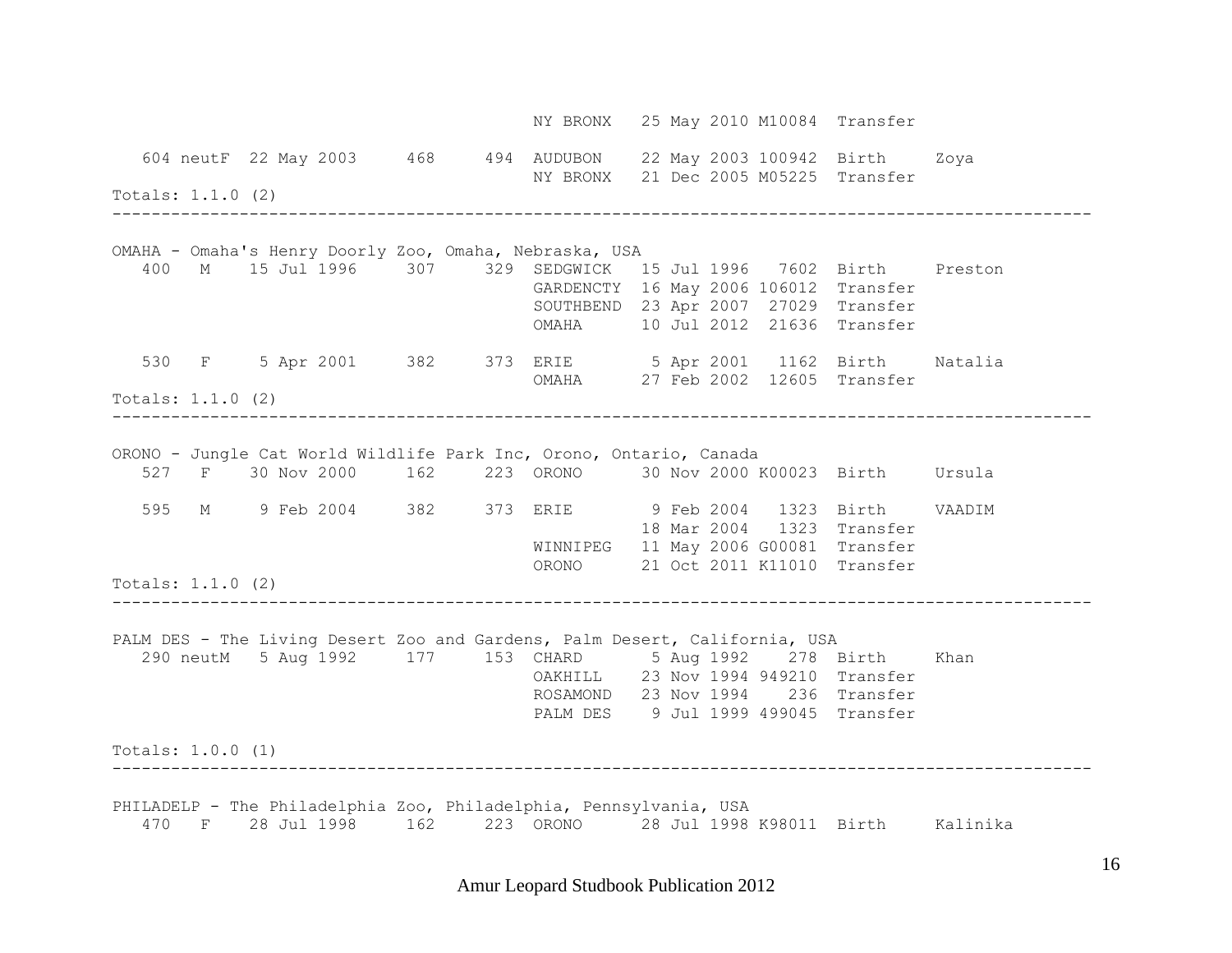FT WAYNE 15 Jun 2000 96086 Transfer PHILADELP 2 Nov 2009 104704 Transfer 528 M 3 Apr 2001 273 324 COLO SPRG 3 Apr 2001 21M025 Birth Kavan FRANKLINP 11 Jun 2002 A02052 Transfer PHILADELP 31 Jul 2012 104932 Transfer 567 F 30 Jun 2002 382 373 ERIE 30 Jun 2002 1227 Birth EMMA BINGHAMTO 4 Oct 2003 M03106 Transfer PHILADELP 30 May 2012 104900 Transfer Totals: 1.2.0 (3) ---------------------------------------------------------------------------------------------------- PITTSBURG - Pittsburgh Zoo & Ppg Aquarium, Pittsburgh, Pennsylvania, USA 372 neutF 9 Oct 1995 205 240 MINNESOTA 9 Oct 1995 8601 Birth Katrina/Kate PITTSBURG 22 May 1997 101282 Transfer 630 M 8 May 2004 273 324 COLO SPRG 8 May 2004 24M024 Birth DIMA PITTSBURG 11 Jun 2006 102101 Transfer Totals: 1.1.0 (2) ---------------------------------------------------------------------------------------------------- PORTLAND - Oregon Zoo, Portland, Oregon, USA 373 neutF 9 Oct 1995 205 240 MINNESOTA 9 Oct 1995 8602 Birth Kia ERIE 30 Oct 1996 762 Transfer PORTLAND 18 Apr 2007 A70052 Transfer 490 M 5 May 1999 162 223 ORONO 5 May 1999 K99015 Birth Borris MINNESOTA 1 Jun 2000 9951 Transfer PORTLAND 19 Oct 2010 B00137 Transfer Totals: 1.1.0 (2) ---------------------------------------------------------------------------------------------------- ROLLING H - Rolling Hills Wildlife Adventure, Salina, Kansas, USA 397 F 25 May 1996 241 309 OAKHILL 25 May 1996 969612 Birth Rima COLUMBUS 12 Jun 1996 962024 Transfer PITTSBURG 15 Sep 1996 101121 Transfer ROLLING H 13 Dec 1998 9812BB Transfer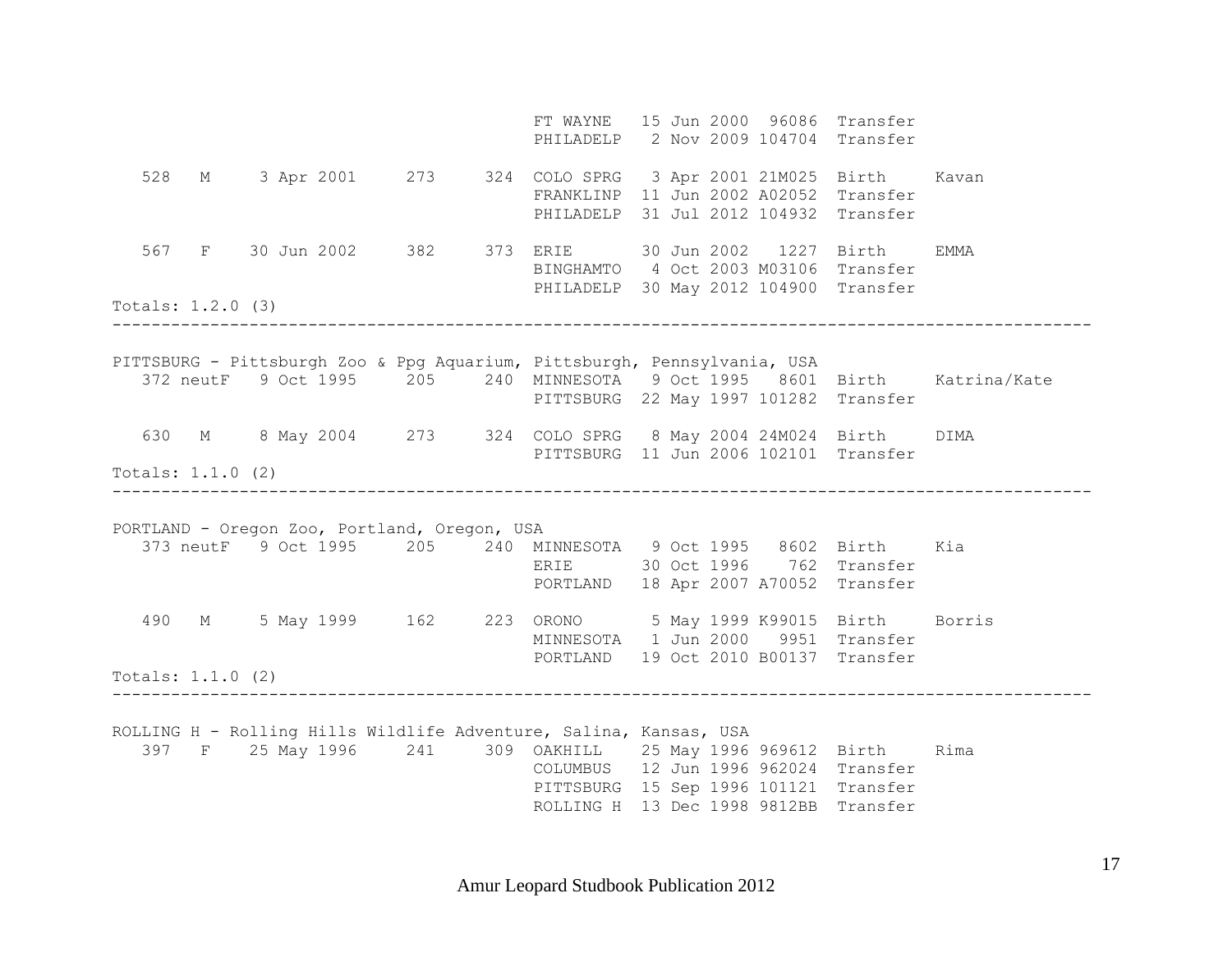|     | 565 | Totals: $1.1.0$ (2) |  |               |     | M 30 Jun 2002 382 373 ERIE 30 Jun 2002 1225 Birth<br>MINOT 1 Oct 2003 474 Transfer<br>TANGAN WP 31 May 2011 _________ Transfer<br>ROLLING H 28 Dec 2011 ________ Transfer                                                                                       |  |  | DARIUS |
|-----|-----|---------------------|--|---------------|-----|-----------------------------------------------------------------------------------------------------------------------------------------------------------------------------------------------------------------------------------------------------------------|--|--|--------|
|     |     |                     |  |               |     | ROSAMOND - Exotic Feline Breeding Compound Inc, Rosamond, California, USA                                                                                                                                                                                       |  |  |        |
|     |     |                     |  |               |     | 281 F 22 Apr 1992 135 167 MOSCOW 22 Apr 1992 920061 Birth Tanya<br>OAKHILL 23 Dec 1994 949212 Transfer<br>ROSAMOND 1 Aug 1997 295 Transfer                                                                                                                      |  |  |        |
|     |     |                     |  |               |     | 357 F 30 Apr 1994 142 153 BERLIN TP 30 Apr 1994 AIJKA Birth Aijka<br>ROSAMOND 13 Aug 1995 252 Transfer                                                                                                                                                          |  |  |        |
|     |     |                     |  |               |     | 389 neutF 25 Mar 1996 194 308 ROSAMOND 25 Mar 1996 262 Birth Anju                                                                                                                                                                                               |  |  |        |
|     | 395 |                     |  | M 15 Apr 1996 | 241 | 281 OAKHILL 15 Apr 1996 969606 Birth Yoqui<br>COLUMBUS 19 May 1996 962019 Transfer<br>ROSAMOND 5 Dec 1996 284 Transfer                                                                                                                                          |  |  |        |
|     |     |                     |  |               |     | 428 F 5 May 1997 194 308 ROSAMOND 5 May 1997 289 Birth Masha                                                                                                                                                                                                    |  |  |        |
|     |     | 506 M               |  | 23 Apr 2000   | 162 | 223 ORONO 23 Apr 2000 K00019 Birth Gregori<br>ROSAMOND 10 Oct 2001 335 Transfer                                                                                                                                                                                 |  |  |        |
|     |     |                     |  |               |     | 573 F 5 Nov 2002 432 439 PHILADELP 5 Nov 2002 104093 Birth<br>ROSAMOND 22 Jun 2004 348 Transfer                                                                                                                                                                 |  |  | SAKHAR |
| 611 |     |                     |  |               |     | M 7 May 2004 194 357 ROSAMOND 7 May 2004 385 Birth SEVASTIAN                                                                                                                                                                                                    |  |  |        |
|     |     | Totals: 3.5.0 (8)   |  |               |     |                                                                                                                                                                                                                                                                 |  |  |        |
| 312 |     |                     |  |               |     | RUTLANDFC - Rutland Falconry & Owl Centre, Exton Oakham Rutla, Leicestershire, England (UK)<br>M 1 Jul 1993 82 101 FRANKFURT 1 Jul 1993 35969 Birth<br>BURFORD 17 Mar 1995 1750 Transfer<br>CHARD 25 Feb 2000 MAM068 Transfer<br>RUTLANDFC 14 Dec 2009 Transfer |  |  | Gonam  |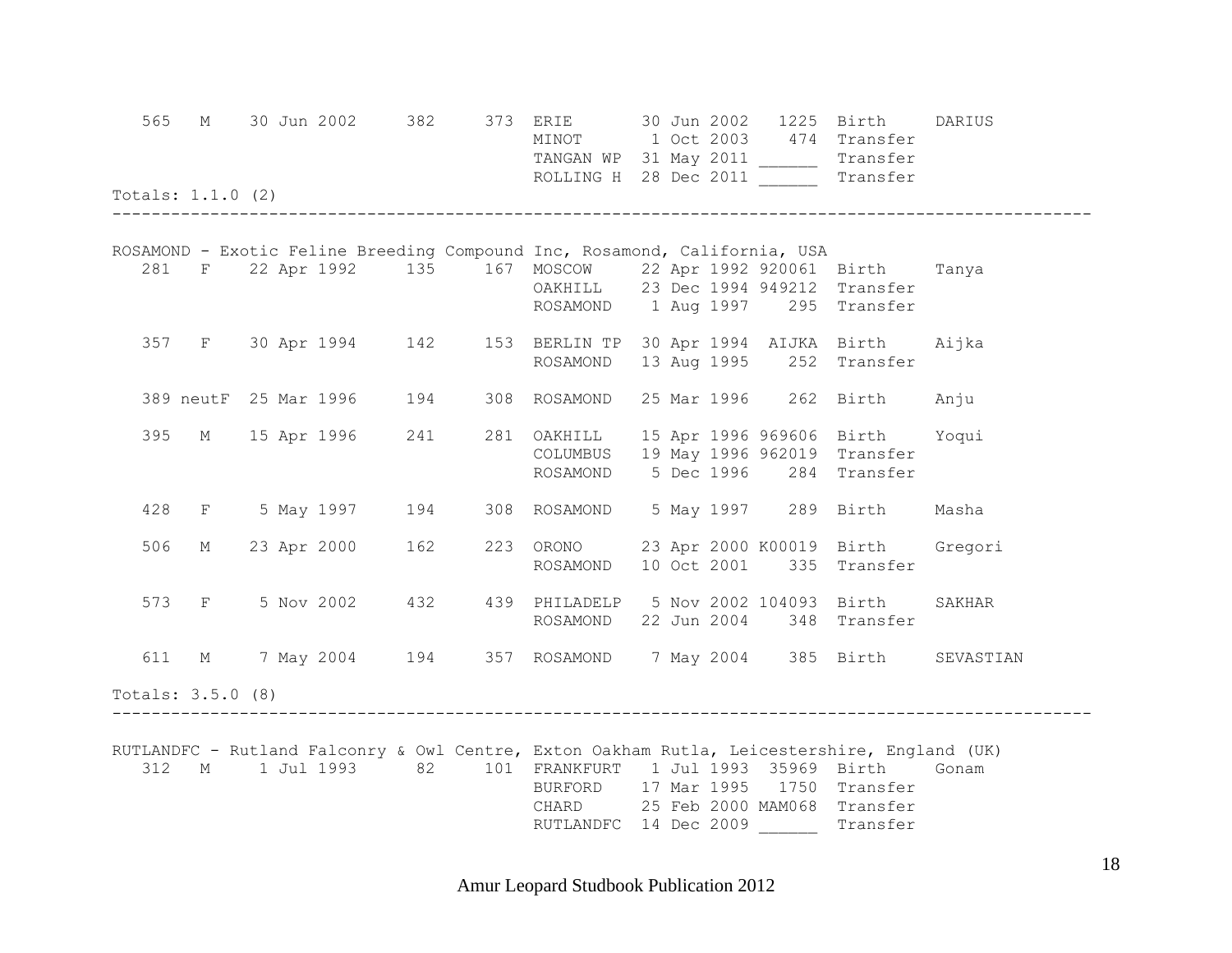Totals: 1.0.0 (1)

----------------------------------------------------------------------------------------------------

S BARBARA - Santa Barbara Zoological Gardens, Santa Barbara, California, USA 436 F 11 Apr 1997 328 324 S BARBARA 11 Apr 1997 970008 Birth Kitchu SANFORD 8 May 1999 1472 Transfer S BARBARA 2 Mar 2000 970008 Transfer Totals: 0.1.0 (1) ---------------------------------------------------------------------------------------------------- SANDIEGOZ - San Diego Zoo, San Diego, California, USA 809 M 14 May 2011 806 752 TANGAN WP 14 May 2011 \_\_\_\_\_\_ Birth ROSAMOND 7 Nov 2011 468 Transfer SANDIEGOZ 7 Mar 2012 512035 Transfer 810 M 14 May 2011 806 752 TANGAN WP 14 May 2011 Birth ROSAMOND 7 Nov 2011 469 Transfer SANDIEGOZ 7 Mar 2012 512036 Transfer 811 F 14 May 2011 806 752 TANGAN WP 14 May 2011 Birth ROSAMOND 7 Nov 2011 470 Transfer SANDIEGOZ 7 Mar 2012 512037 Transfer Totals: 2.1.0 (3) ---------------------------------------------------------------------------------------------------- SANFORD - Central Florida Zoological Park, Lake Monroe, Florida, USA 401 neutM 16 Jul 1996 307 329 SEDGWICK 16 Jul 1996 7603 Birth Hale SANFORD 21 Apr 1998 1453 Transfer 437 neutF 11 Apr 1997 328 324 S BARBARA 11 Apr 1997 970009 Birth Sansuri SANFORD 11 Jan 2000 1482 Transfer Totals: 1.1.0 (2) ---------------------------------------------------------------------------------------------------- SEAGRAVE - Northwood Buffalo &Exotic Animal Ranch, Seagrave, Ontario, Canada 491 neutM 5 May 1999 162 223 ORONO 5 May 1999 K99016 Birth Sasha GRANBY 26 Mar 2000 M99087 Transfer ORONO 22 Nov 2006 K99016 Transfer SEAGRAVE 4 Feb 2009 S09002 Transfer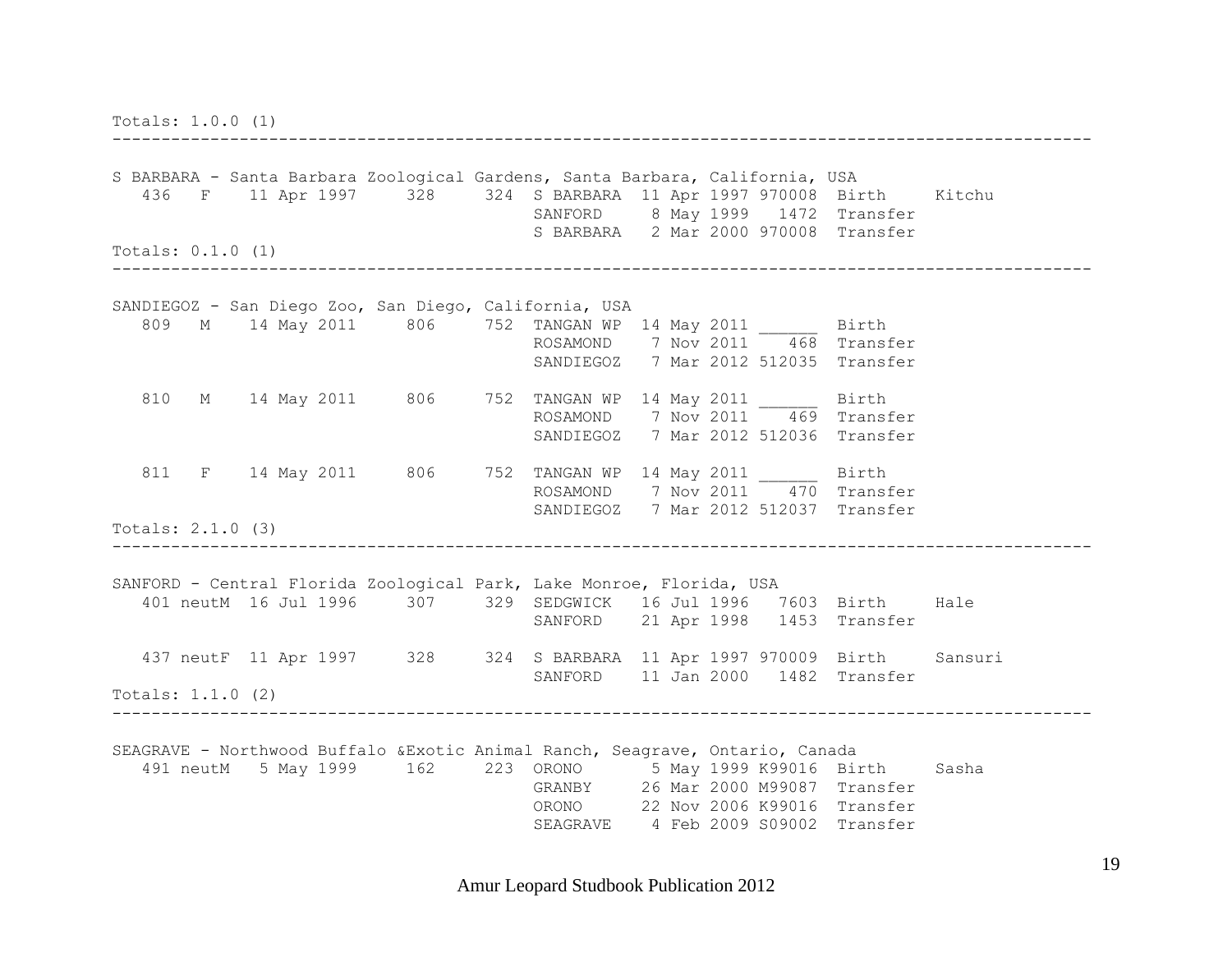Totals: 1.0.0 (1)

SEDGWICK - Sedgwick County Zoo, Wichita, Kansas, USA 561 M 15 May 2002 443 383 HODENHAGN 15 May 2002 HOD6 Birth Diesel TWYCROSS 27 Jun 2003 4184 Transfer SEDGWICK 26 Jan 2012 Transfer 747 F 30 May 2007 382 605 ERIE 30 May 2007 1592 Birth NIA SEDGWICK 31 Aug 2008 12250 Transfer Totals: 1.1.0 (2) ---------------------------------------------------------------------------------------------------- SOUTHBEND - Potawatomi Zoo, South Bend, Indiana, USA 468 M 22 Aug 1998 194 357 ROSAMOND 22 Aug 1998 305 Birth Sergei FT WAYNE 24 May 2000 96074 Transfer ROSAMOND 7 Feb 2001 305 Transfer AUDUBON 7 Nov 2002 100761 Transfer SOUTHBEND 13 Apr 2012 32012 Transfer 542 F 7 Dec 2001 484 489 EL PASO 7 Dec 2001 Birth PEARL SOUTHBEND 18 Mar 2003 23015 Transfer Totals: 1.1.0 (2) ---------------------------------------------------------------------------------------------------- ST LOUIS - Saint Louis Zoological Park, St Louis, Missouri, USA 594 F 9 Dec 2003 484 489 EL PASO 9 Dec 2003 200505 Birth MONA ST LOUIS 17 Feb 2007 103263 Transfer 804 F 8 Oct 2010 307 594 ST LOUIS 8 Oct 2010 108360 Birth ANASTASIA Totals: 0.2.0 (2) ---------------------------------------------------------------------------------------------------- STATEN IS - Staten Island Zoo, Staten Island, New York, USA 396 F 25 May 1996 241 309 OAKHILL 25 May 1996 969611 Birth Kitty COLUMBUS 12 Jun 1996 962023 Transfer STATEN IS 31 Oct 1996 096038 Transfer

----------------------------------------------------------------------------------------------------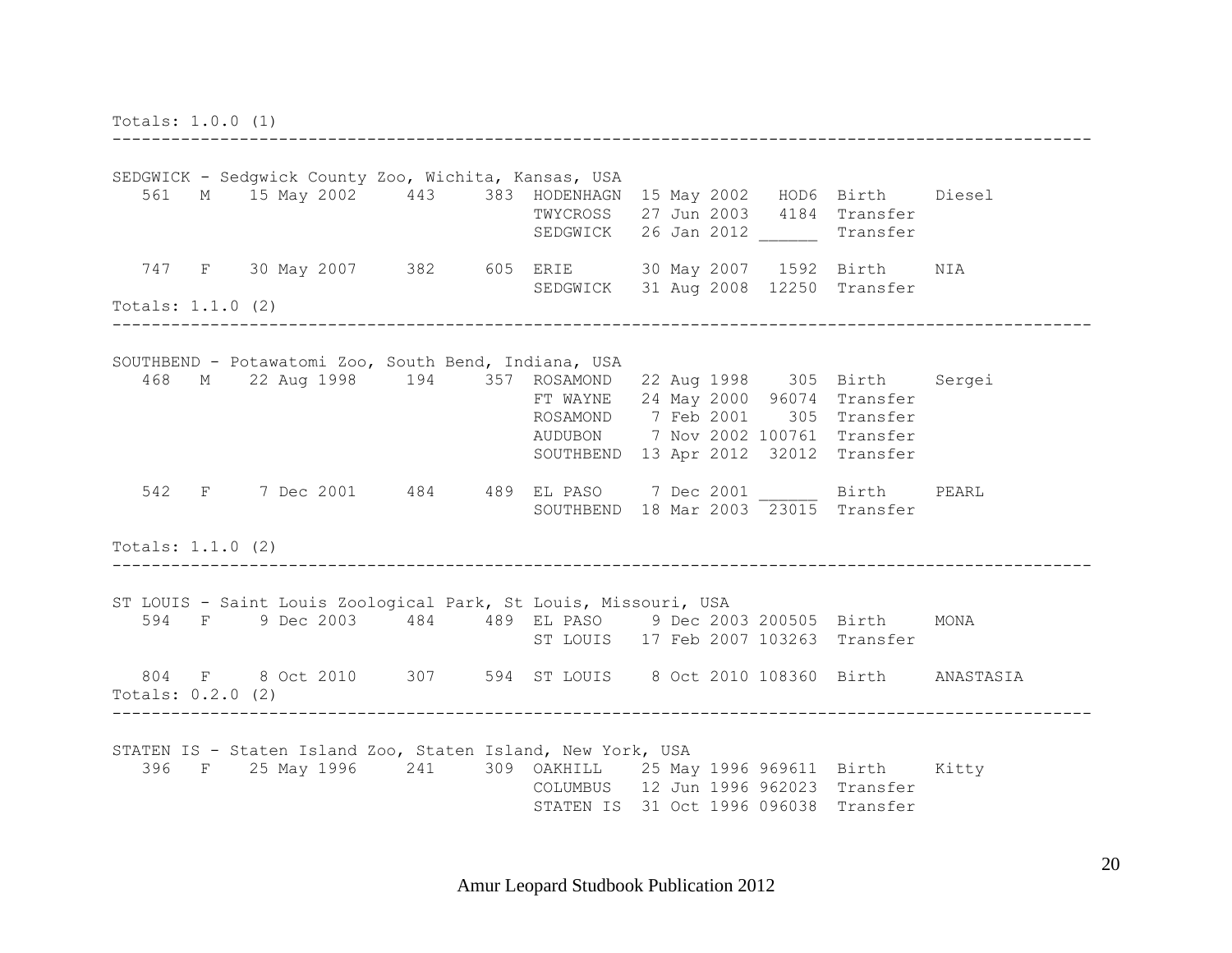Totals: 0.1.0 (1)

STEVENSVI - Safari Niagara, Stevensville, Ontario, Canada 551 M 14 Feb 2002 162 223 ORONO 14 Feb 2002 K02026 Birth Andrei WINNIPEG 14 Feb 2002 D00536 Transfer QUEBEC 15 Jun 2004 A4025 Transfer STEVENSVI 23 May 2006 Transfer 552 M 14 Feb 2002 162 223 ORONO 14 Feb 2002 K02027 Birth Sergei STEVENSVI ~ Nov 2002 AL213 Transfer 553 F 14 Feb 2002 162 223 ORONO 14 Feb 2002 K02025 Birth Veneska QUEBEC 15 Jun 2004 A4026 Transfer STEVENSVI 23 May 2006 Transfer Totals: 2.1.0 (3) ---------------------------------------------------------------------------------------------------- TANGAN WP - Tanganyika Wildlife Park (jim Fouts), Goddard, Kansas, USA 569 F 17 Jul 2002 273 324 COLO SPRG 17 Jul 2002 22M033 Birth NATALIA MINOT 30 Jul 2003 473 Transfer TANGAN WP 31 May 2011 Transfer 752 F 9 Mar 2008 468 494 AUDUBON 9 Mar 2008 102416 Birth LISCHINKA TANGAN WP 5 Aug 2009 \_\_\_\_\_\_ Transfer 806 M 22 Jun 2001 403 399 CFEC 22 Jun 2001 \_\_\_\_\_\_ Birth Kosma TANGAN WP 20 May 2009 Transfer 808 F 29 Jun 2010 806 752 TANGAN WP 29 Jun 2010 Birth Lady Totals: 1.3.0 (4) ---------------------------------------------------------------------------------------------------- USTI - Usti Nad Labem Zoo, Usti Nad Labem, Severocesky, Czech Republic 579 M 12 Apr 2003 450 444 YARMOUTH 12 Apr 2003 Birth Rusher USTI 8 Jun 2005 UL0532 Transfer 580 F 12 Nov 2002 211 376 USTI 12 Nov 2002 ULO356 Birth Kiara PRAHA 18 Oct 2004 240440 Transfer

----------------------------------------------------------------------------------------------------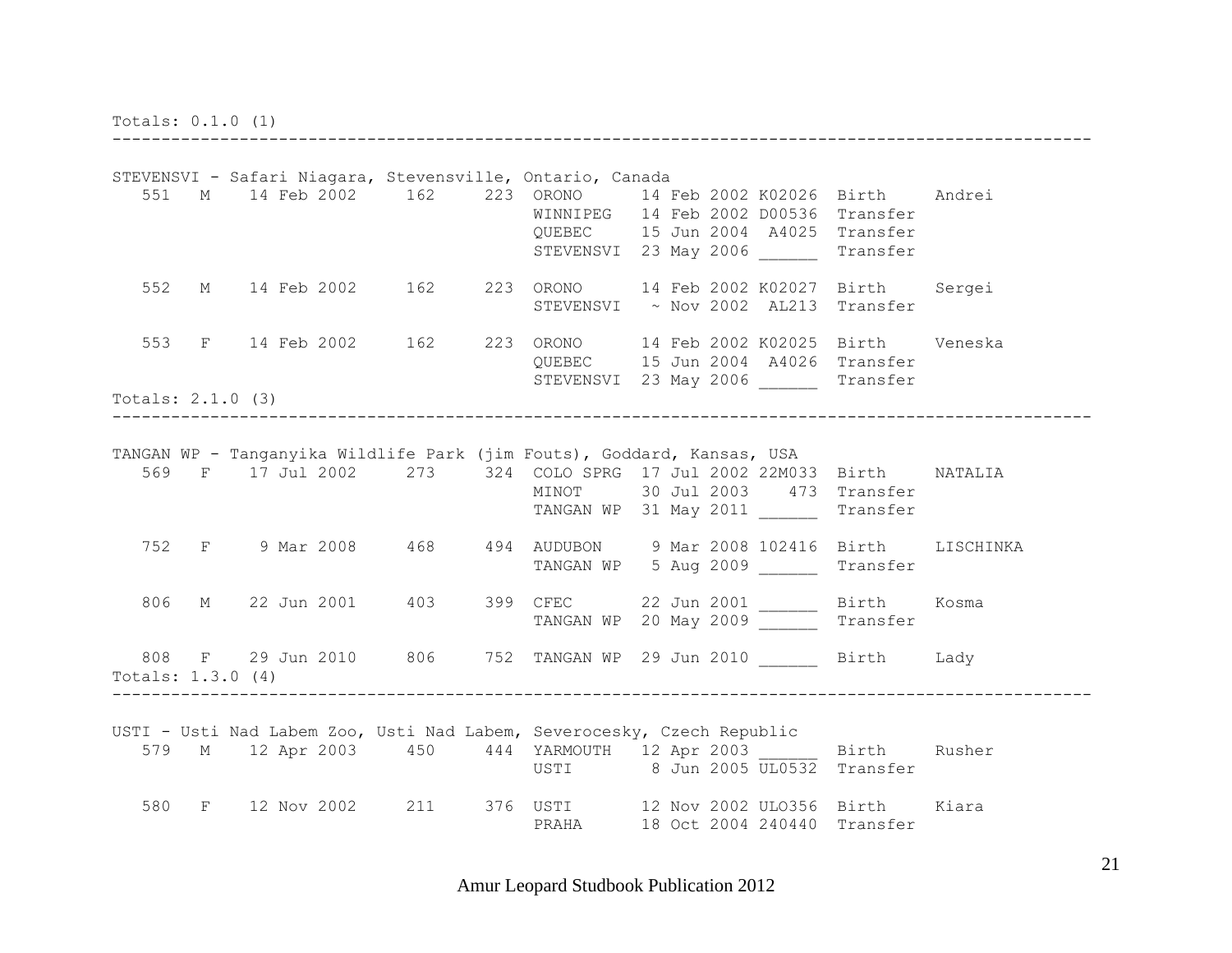USTI 28 Apr 2005 UL0356 Transfer Totals: 1.1.0 (2) ---------------------------------------------------------------------------------------------------- W ORANGE - Turtle Back Zoo, West Orange, New Jersey, USA 537 F 20 Jun 2001 194 357 ROSAMOND 20 Jun 2001 331 Birth Tara FRANKLINP 26 Jul 2002 A02064 Transfer W ORANGE 30 May 2012 6256 Transfer 568 M 17 Jul 2002 273 324 COLO SPRG 17 Jul 2002 22M032 Birth SOLNCE BINGHAMTO 17 Jun 2003 M03104 Transfer W ORANGE 6 Jun 2012 6258 Transfer 667 F 26 Nov 2004 565 569 MINOT 26 Nov 2004 485 Birth MEGAN W ORANGE 12 Jul 2007 6011 Transfer Totals: 1.2.0 (3) ---------------------------------------------------------------------------------------------------- YARMOUTH - Thrigby Hall Wildlife Gardens, Great Yarmouth, Norfolk, England (UK) 444 neutF 30 Apr 1997 312 299 BURFORD 30 Apr 1997 MM57 Birth Indigo YARMOUTH 4 Dec 1998 6 Transfer 450 M 4 Apr 1997 177 358 CHARD 4 Apr 1997 820 Birth Lennie YARMOUTH 17 Oct 1998 7 Transfer Totals: 1.1.0 (2) ---------------------------------------------------------------------------------------------------- ==================================================================================================== TOTALS: 54.63.0 (117) 48 Institutions

Amur Leopard Studbook Publication 2012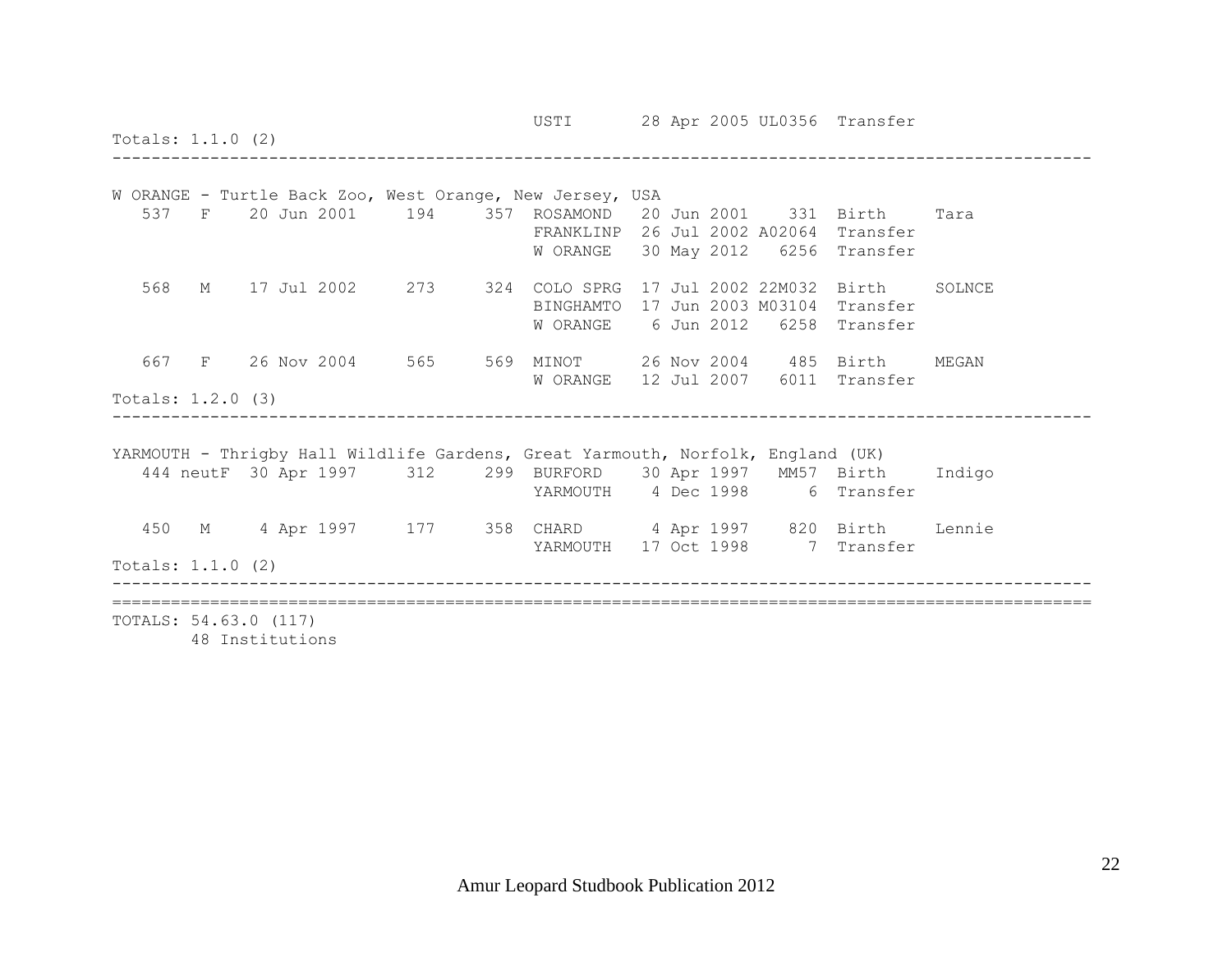AMUR LEOPARD Studbook and the studies of the studies of the studies of the Historical Population Restricted to: (Panthera pardus orientalis) Locations: N.AMERICA/ ================================================================================================== Stud# | Sex | Birth Date | Sire | Dam | Location | Date |LocalID| Event |Name | ================================================================================================== 2 M ~ 1963 WILD WILD UNKNOWN ~ 1963 NONE Capture FRANKFURT 20 Dec 1963 Transfer CENTERHIL 10 May 1979 Transfer 7 Jul 1982 Death [Death by: Other/Unknown Unknown Generalized Mechanical abnormality] 3 F ~ 1962 WILD WILD RUSSIA ~ 1964 NONE Capture zoo objedne waarden waarden waarden waarden waarden waaronde van die soos van die soos van die soos van die so FRANKFURT 13 Feb 1964 Transfer CENTERHIL 10 May 1979 Transfer 22 Jan 1982 Death [Death by: Unknown means] 10 M 6 Apr 1967 2 3 FRANKFURT 6 Apr 1967 \_\_\_\_\_\_ Birth Yarka CENTERHIL 7 Mar 1968 YARKA Transfer JOELTON 29 Jun 1973 YARKA Transfer COLUMBIA 27 Jul 1978 SJ0416 Transfer JOELTON 1 Apr 1980 0010 Transfer 30 Dec 1985 Death [Death by: Unknown means] 26 M 6 Dec 1970 2 3 FRANKFURT 6 Dec 1970 0026 Birth Baron COLUMBIA 6 Oct 1973 SJ0025 Transfer CENTERHIL 4 Jul 1981 BARON Transfer COLUMBIA 27 Oct 1982 SJ0025 Transfer 12 Jun 1986 Death [Death by: Euthanasia (medical) Mounted or Preserved: CLEMSON UNIVERSITY Respiratory Viral] 48 F 6 Mar 1974 2 3 FRANKFURT 6 Mar 1974 \_\_\_\_\_\_ Birth Misty COLUMBIA 15 Jul 1975 SJ0256 Transfer JOELTON 1 Apr 1980 MISTY Transfer

Amur Leopard Studbook Publication 2012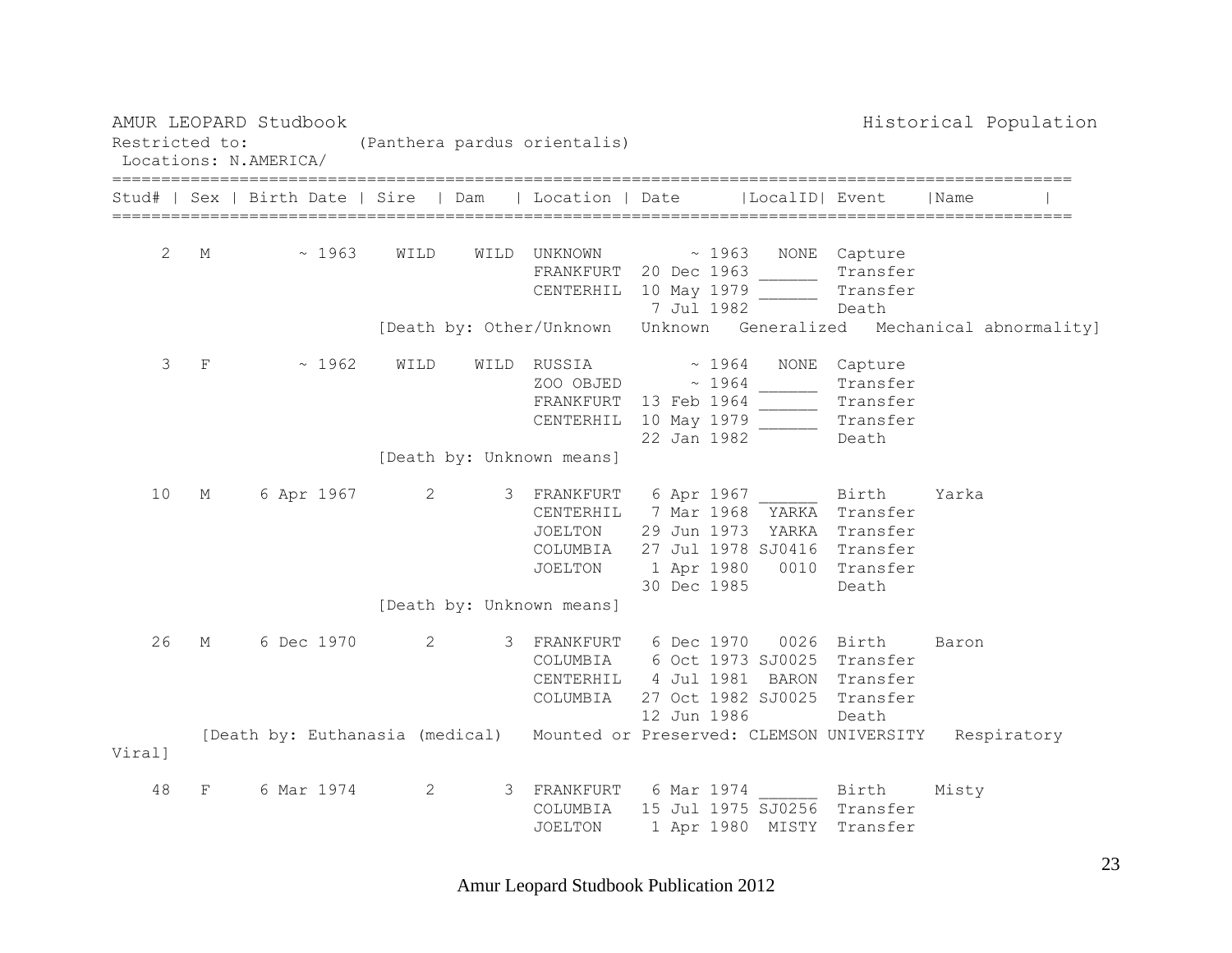COLUMBIA 5 Oct 1983 SJ0256 Transfer 12 Jun 1986 Death [Death by: Euthanasia (medical) Mounted or Preserved: CLEMSON UNIVERSITY Respiratory Viral] 53 M 3 Nov 1974 18 40 FRANKFURT 3 Nov 1974 \_\_\_\_\_\_ Birth BEKESBRNE 2 Oct 1975 H75017 Transfer CENTERHIL 12 Jul 1984 Transfer 10 Dec 1989 Death [Death by: Unknown means] 87 M 2 Oct 1979 2 3 CENTERHIL 2 Oct 1979 KIM Birth Kim 19 Jan 1983 Death [Death by: Euthanasia (medical) Mounted or Preserved: CENTER HILL Musculoskeletal Trauma] 88 M 2 Oct 1979 2 3 CENTERHIL 2 Oct 1979 LENA Birth Lena 12 Jan 1982 Death [Death by: Euthanasia (medical) Mounted or Preserved: CENTER HILL Generalized Genetic/Prenatal] 89 F ~ 1961 WILD WILD CHINA ~ 1961 NONE Capture Elga CENTERHIL ~ 1961 ELGA Transfer  $\sim$  1979 Death [Death by: Unknown means] 90 F ~ 1960 WILD WILD CHINA ~ 1961 NONE Capture CENTERHIL ~ 1961 Transfer  $\sim$  1965 Death [Death by: Unknown means] 91 M 30 Mar 1972 10 89 CENTERHIL 30 Mar 1972 0091 Birth Yakut 10 Feb 1991 Death [Death by: Infection associated Unknown Nervous Circulatory, secondary] 92 ? 30 Mar 1972 10 89 CENTERHIL 30 Mar 1972 Birth 1 Apr 1972 Death [Death by: Unknown means]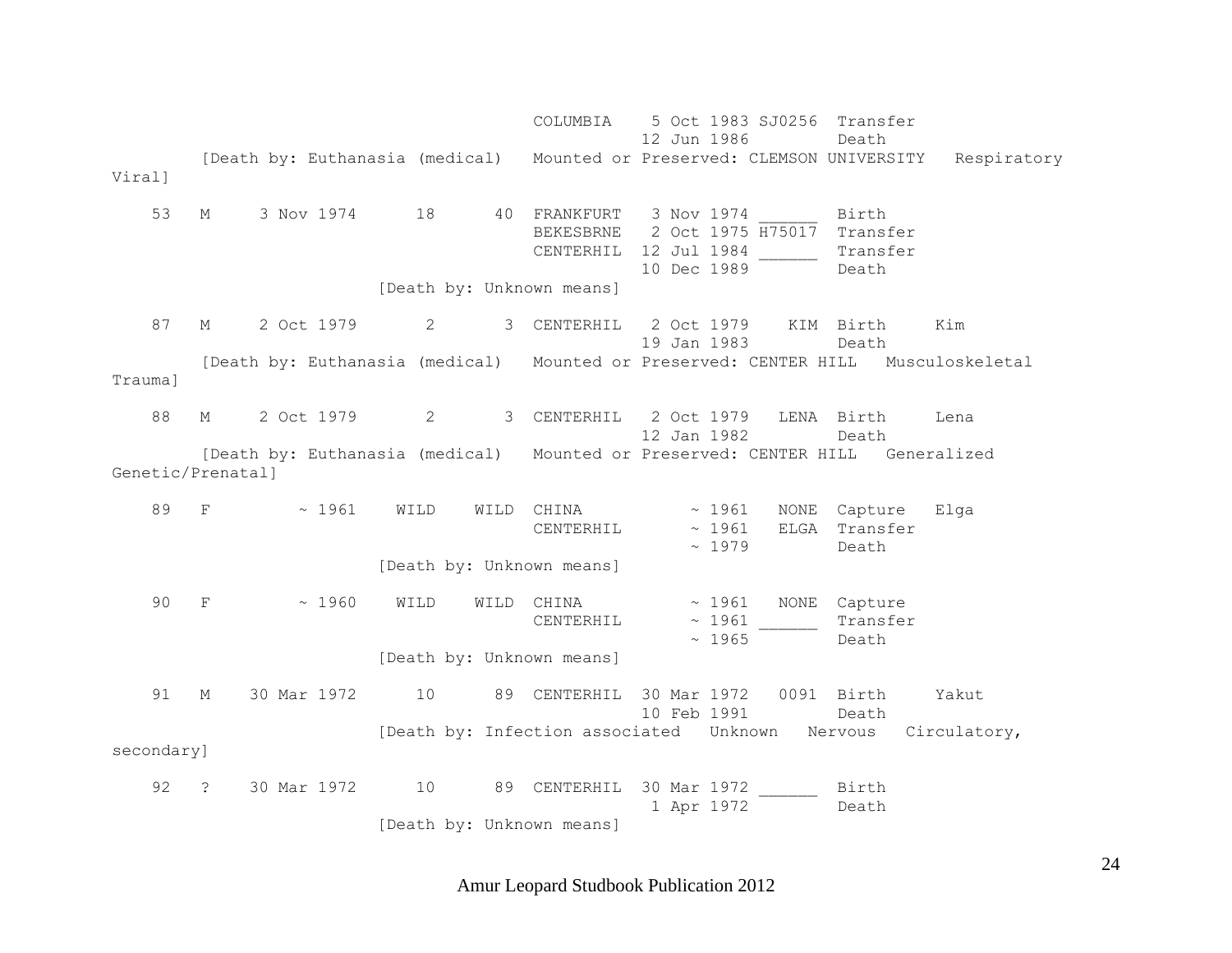93 F 20 Mar 1973 10 89 CENTERHIL 20 Mar 1973 0093 Birth Irbis 10 Mar 1991 Death [Death by: Euthanasia (medical) Unknown Nervous Unknown after necropsy] 94 F 20 Sep 1976 91 93 CENTERHIL 20 Sep 1976 KHOPI Birth Khopi 4 Jul 1981 Death [Death by: Unknown means] 95 F 5 Jun 1980 2 93 CENTERHIL 5 Jun 1980 NADIA Birth Nadia HELSINKI 8 Jan 1981 810001 Transfer 30 Jul 1997 Death [Death by: Euthanasia (medical) Unknown No necropsy planned] 96 F 5 Jun 1980 2 93 CENTERHIL 5 Jun 1980 Birth Natacha 10 Feb 1991 Death [Death by: Injury from exhibit mate Unknown Musculoskeletal Trauma] 97 M 13 Aug 1980 2 94 CENTERHIL 13 Aug 1980 YORALI Birth Yor-Ali 10 Jan 1988 Death [Death by: Euthanasia (medical) Unknown Generalized Trauma] 98 F 13 Aug 1980 2 94 CENTERHIL 13 Aug 1980 TONGOZ Birth Tongooz  $\sim$  Dec 1998 Death [Death by: Euthanasia (medical) Unknown Generalized Unknown after necropsy] 99 F 13 Aug 1980 2 94 CENTERHIL 13 Aug 1980 0099 Birth Murma  $\sim$  1999 Death Death [Death by: Euthanasia (medical) Unknown Generalized Unknown after necropsy] 102 M 17 Mar 1981 2 93 CENTERHIL 17 Mar 1981 0102 Birth Baikal ~ Dec 1998 Death [Death by: Euthanasia (medical) Unknown Generalized Unknown after necropsy] 103 ? 17 Mar 1981 2 93 CENTERHIL 17 Mar 1981 \_\_\_\_\_\_ Birth 17 Mar 1981 Death [Death by: Unknown means]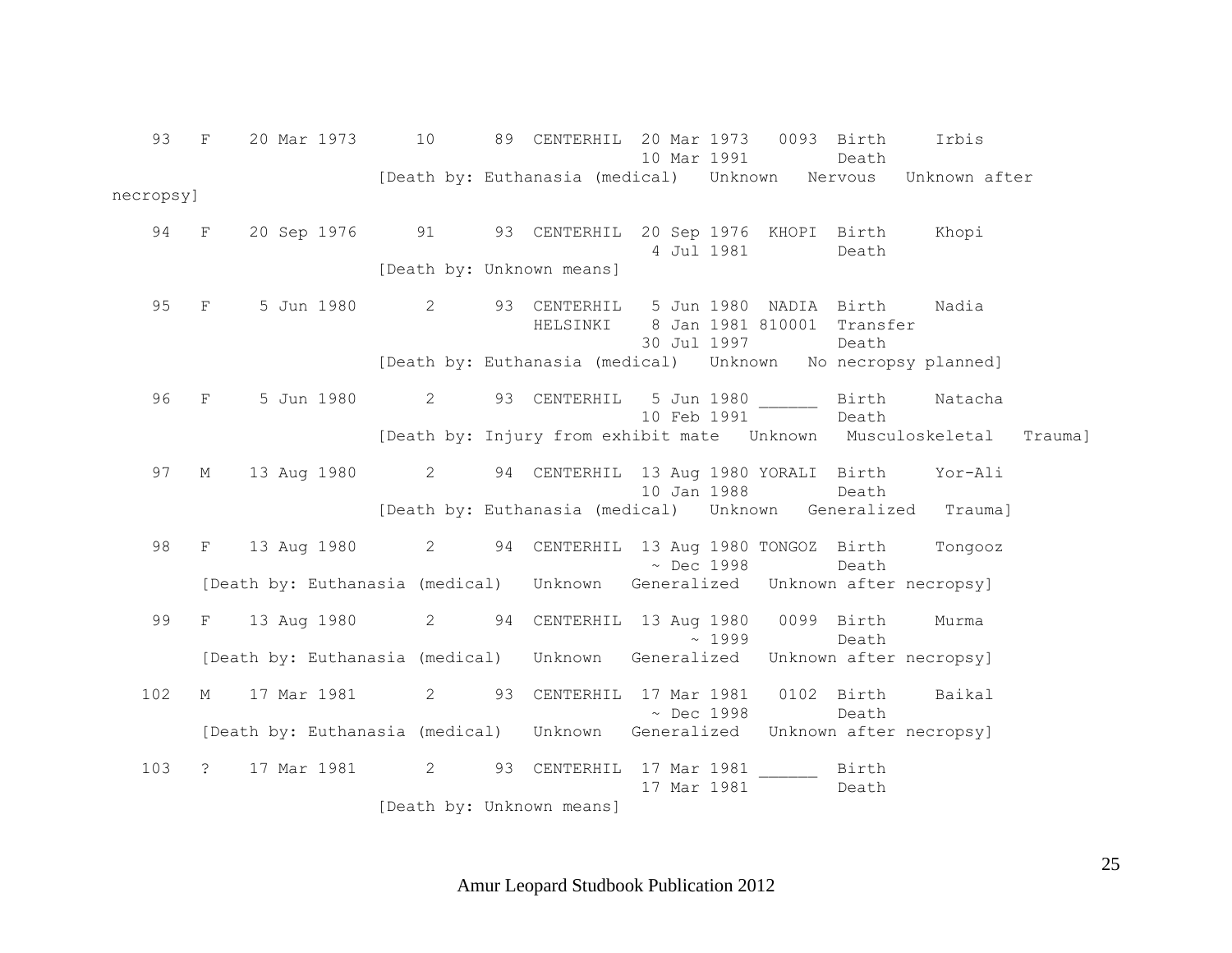115 M 29 Sep 1982 26 96 CENTERHIL 29 Sep 1982 \_\_\_\_\_\_ Birth COLUMBIA 27 Oct 1982 SJ0938 Transfer 12 Jan 1983 Death [Death by: Infection associated Bury Digestive Bacterial] 116 F 29 Sep 1982 26 96 CENTERHIL 29 Sep 1982 \_\_\_\_\_\_ Birth Sungari 28 Jan 1995 Death [Death by: Unknown means] 117 F 29 Sep 1982 26 96 CENTERHIL 29 Sep 1982 \_\_\_\_\_\_ Birth Sarah COLUMBIA 24 Dec 1982 SJ0673 Transfer MULHOUSE 8 Jul 1983 830033 Transfer 18 Dec 1995 Death [Death by: Infection associated Unknown Respiratory Bacterial] 118 F 29 Sep 1982 26 96 CENTERHIL 29 Sep 1982 \_\_\_\_\_\_ Birth 9 Nov 1982 Death [Death by: Unknown means] 119 F 29 Sep 1982 26 96 CENTERHIL 29 Sep 1982 \_\_\_\_\_\_ Birth 28 Oct 1982 Death [Death by: Unknown means] 120 M 21 Oct 1982 26 93 CENTERHIL 21 Oct 1982 \_\_\_\_\_\_ Birth 8 Nov 1982 Death [Death by: Infection associated Incinerate Respiratory Viral] 139 M 20 Jun 1985 102 99 CENTERHIL 20 Jun 1985 \_\_\_\_\_\_ Birth 1 Jul 1985 Death [Death by: Unknown means] 152 M 23 Jan 1986 102 116 CENTERHIL 23 Jan 1986 \_\_\_\_\_\_ Birth 1 Nov 1986 Death [Death by: Unknown means] 153 F 23 Jan 1986 102 116 CENTERHIL 23 Jan 1986 NINJA Birth Ninja CHARD 25 Aug 1989 274 Transfer BERLIN TP 10 May 1993 M00237 Transfer 28 Jun 2010 Death

Amur Leopard Studbook Publication 2012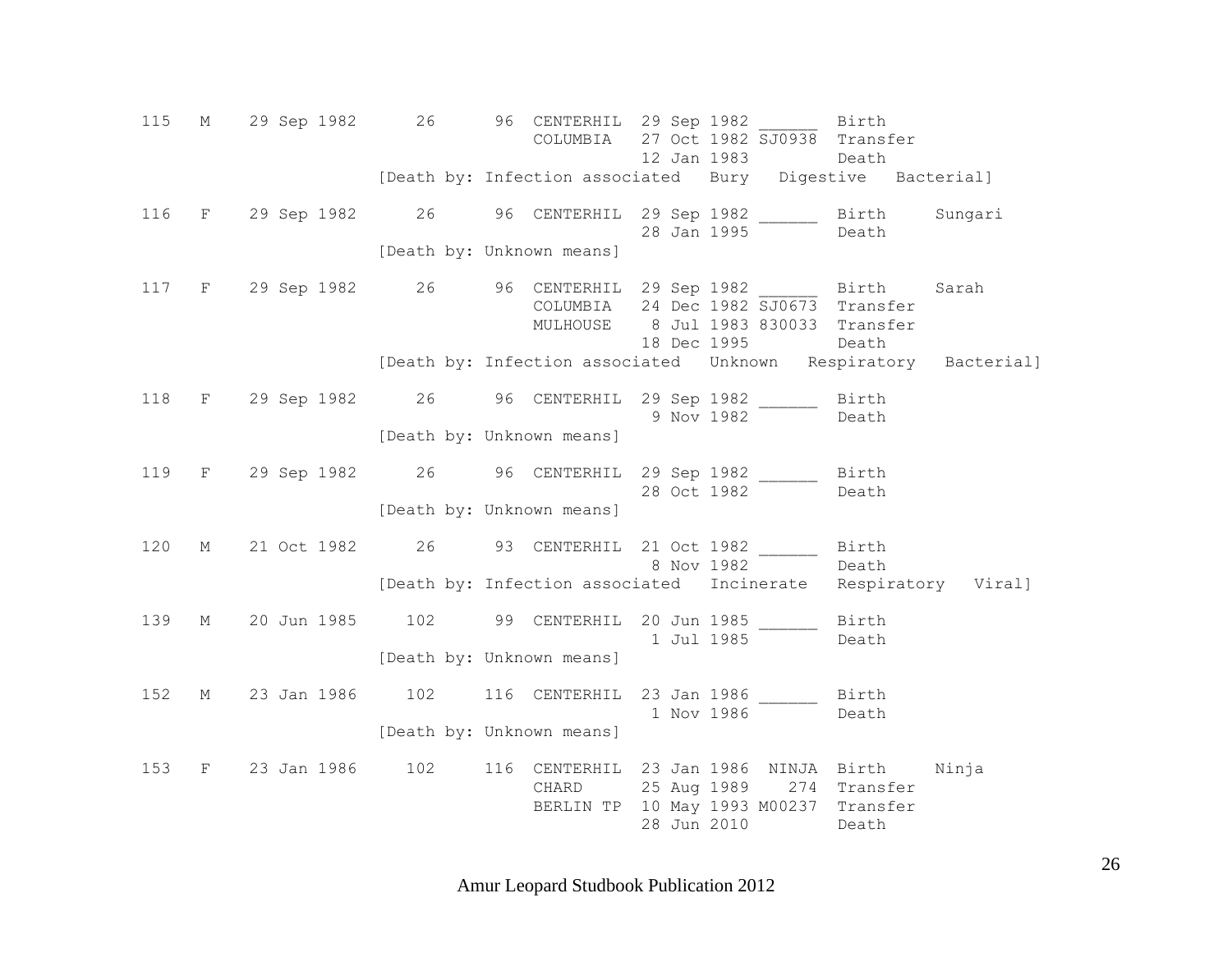|     |   |                                                                                      |     |    | [Death by: Old age    Unknown    No necropsy planned]     |  |                                         |                       |                                   |         |
|-----|---|--------------------------------------------------------------------------------------|-----|----|-----------------------------------------------------------|--|-----------------------------------------|-----------------------|-----------------------------------|---------|
| 154 | F | 23 Jan 1986                                                                          | 102 |    | 116 CENTERHIL 23 Jan 1986 PSYCHO Birth Psychoa            |  |                                         | 20 Apr 1986           | Death                             |         |
|     |   |                                                                                      |     |    | [Death by: Unknown means]                                 |  |                                         |                       |                                   |         |
| 155 | М | 17 Feb 1986                                                                          | 102 | 98 | CENTERHIL 17 Feb 1986 SEIKO Birth                         |  |                                         | $\sim$ 1999           | Death                             | Seiko   |
|     |   | [Death by: Euthanasia (medical)    Unknown    Generalized    Unknown after necropsy] |     |    |                                                           |  |                                         |                       |                                   |         |
| 156 | F | 17 Feb 1986                                                                          | 102 |    | 98 CENTERHIL 17 Feb 1986 SHATRA Birth                     |  |                                         | $\sim$ Aug 1990       | Death                             | Shatra  |
|     |   |                                                                                      |     |    | [Death by: Injury from exhibit mate  Unknown  Generalized |  |                                         |                       |                                   | Trauma] |
| 158 | F | 21 Oct 1982                                                                          |     |    | 26 93 CENTERHIL 21 Oct 1982                               |  | 24 Oct 1982                             |                       | Birth<br>Death                    |         |
|     |   |                                                                                      |     |    | [Death by: Unknown means]                                 |  |                                         |                       |                                   |         |
| 162 | М | 2 Dec 1986                                                                           |     |    | 83 95 HELSINKI 2 Dec 1986 860150 Birth<br>ORONO           |  | 25 Feb 2003                             | 25 Jun 1997 K97007    | Transfer<br>Death                 | Dimitri |
|     |   |                                                                                      |     |    | [Death by: Unknown means]                                 |  |                                         |                       |                                   |         |
| 168 | М | 21 Jan 1987 91                                                                       |     |    | 116 CENTERHIL                                             |  | 21 Jan 1987                             | 21 Jan 1987           | Birth<br>Death                    |         |
|     |   |                                                                                      |     |    | [Death by: Unknown means]                                 |  |                                         |                       |                                   |         |
| 169 | F | 21 Jan 1987                                                                          | 91  |    | 116 CENTERHIL<br>AGRATE<br>PESCARA                        |  | 8 Apr 1988<br>18 Oct 1994<br>1 Oct 2003 | 21 Jan 1987 EVA Birth | 285 Transfer<br>Transfer<br>Death | Eva     |
|     |   |                                                                                      |     |    | [Death by: Unknown means]                                 |  |                                         |                       |                                   |         |
| 170 | F | 15 Feb 1987                                                                          | 102 |    | 99 CENTERHIL 15 Feb 1987 Birth<br>AGRATE                  |  |                                         | 28 Jan 2006           | 8 Apr 1988 286 Transfer<br>Death  | Anju    |
|     |   |                                                                                      |     |    | [Death by: Unknown means]                                 |  |                                         |                       |                                   |         |
| 171 | F | 15 Feb 1987                                                                          | 102 |    | 99 CENTERHIL                                              |  | 15 Feb 1987                             |                       | MURA Birth                        | Mura    |

Amur Leopard Studbook Publication 2012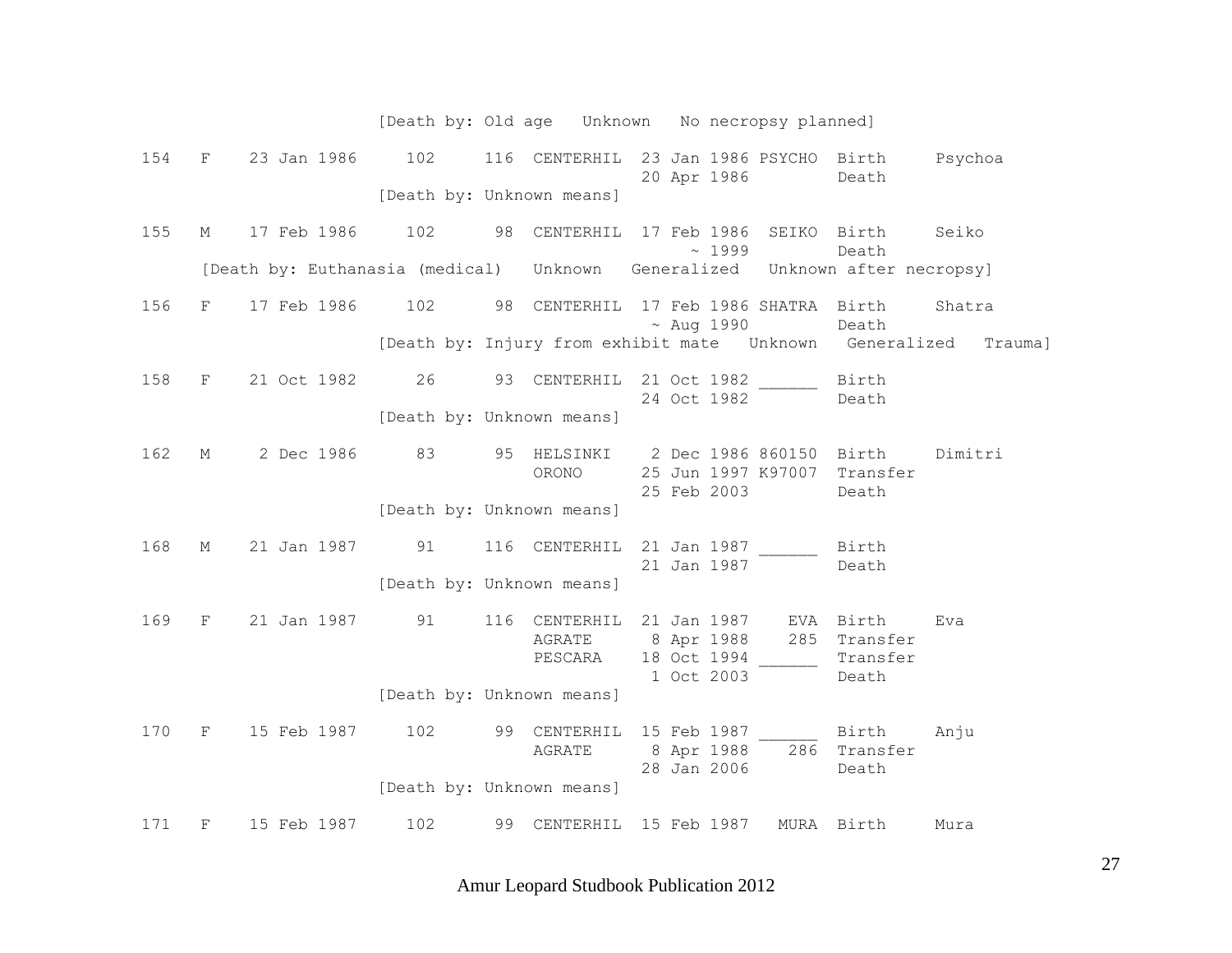AUBURNDAL ~ 1998 MURA ltf 172 F 1 May 1987 102 98 CENTERHIL 1 May 1987 KIANG Birth ltf Kiang 173 F 2 Jul 1987 91 116 CENTERHIL 2 Jul 1987 GEISHA Birth Eira ASAHIKAWA 27 Aug 1988 2 Transfer 22 Oct 2002 Death [Death by: Unknown means] 185 F 17 Mar 1988 91 116 CENTERHIL 17 Mar 1988 KAHNA Birth Kahna 1 Jan 1994 \_\_\_\_\_\_ ltf 187 M 21 Apr 1988 75 117 MULHOUSE 21 Apr 1988 880035 Birth Orel ZURICH 6 Jun 1988 880056 Transfer ST LOUIS 24 Jan 1990 090007 Transfer SEDGWICK 13 Aug 1998 8438 Transfer 20 Apr 2008 Death [Death by: Euthanasia (medical) Mounted or Preserved: UNK Unknown (after necropsy)] 191 neutF 20 Nov 1988 133 126 ROTTERDAM 20 Nov 1988 103657 Birth Greta DENVER 18 Jan 1990 11941 Transfer 18 Sep 2001 Death [Death by: Unknown means] 194 M 7 Mar 1989 83 95 HELSINKI 7 Mar 1989 890011 Birth Gigant ROSAMOND 17 May 1990 188 Transfer 30 Dec 2006 Death [Death by: Unknown means] 195 M 7 Mar 1989 83 95 HELSINKI 7 Mar 1989 890012 Birth Galax DENVER 25 Jan 1990 11954 Transfer MINNESOTA 13 Mar 2003 10882 Transfer GREENVISC 3 Nov 2004 XDA062 Transfer 29 Sep 2008 Death [Death by: Unknown means] 196 F 7 Mar 1989 83 95 HELSINKI 7 Mar 1989 890013 Birth Gemini ST LOUIS 29 Jan 1990 090008 Transfer 28 Dec 2006 Death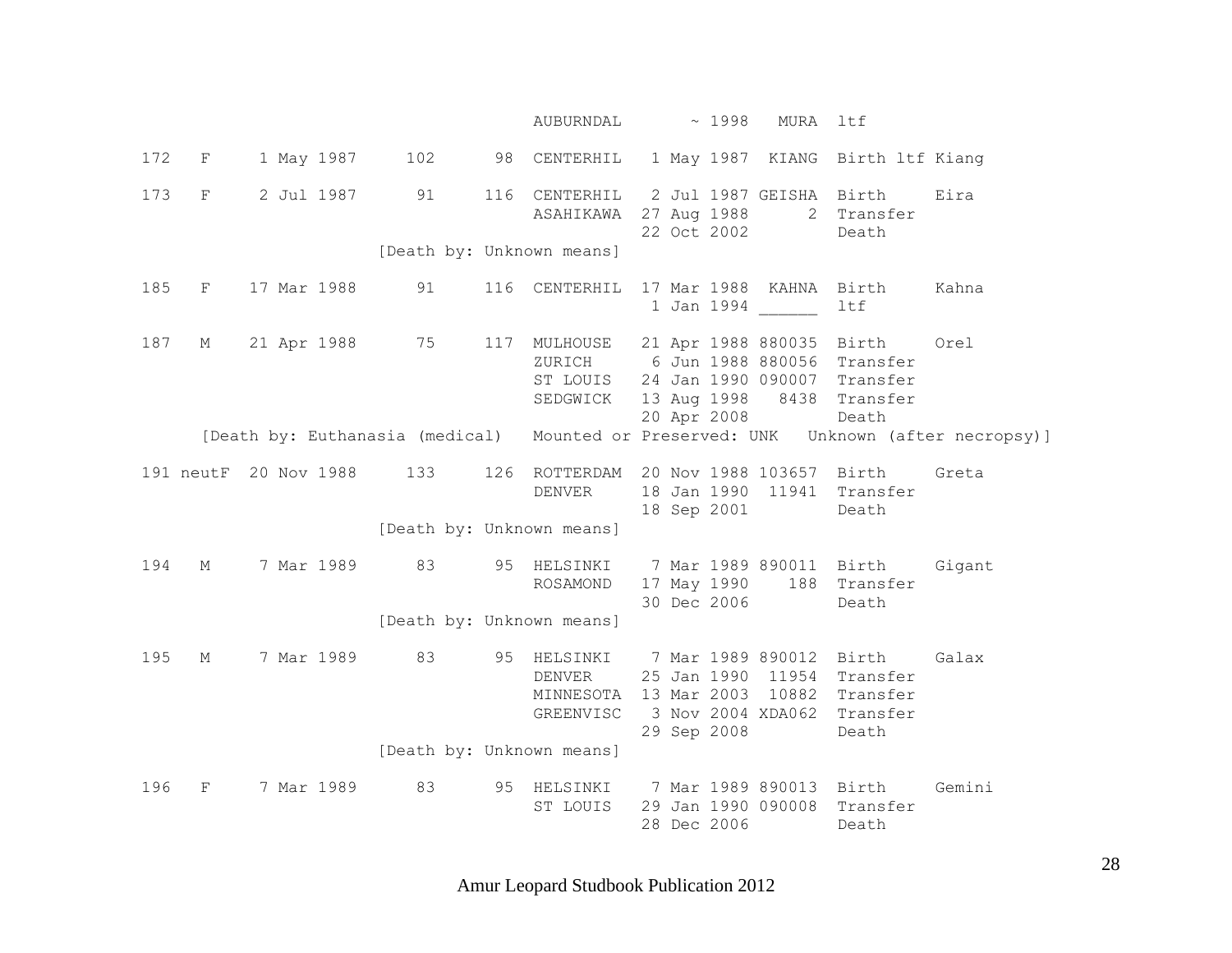#### [Death by: Unknown means]

 197 M 5 Mar 1989 91 116 CENTERHIL 5 Mar 1989 UR Birth Ur 1 Jan 1994 \_\_\_\_\_\_ ltf 198 M 5 Mar 1989 91 116 CENTERHIL 5 Mar 1989 URI Birth ltf Uri 205 M 8 May 1989 135 167 MOSCOW 8 May 1989 A00015 Birth Robin MINNESOTA 20 Jun 1991 7003 Transfer 21 Sep 1999 Death [Death by: Euthanasia (medical) Given to an institution: UNIV. OF KANSAS Musculoskeletal Mechanical abnormality] 214 M 2 May 1990 135 167 MOSCOW 2 May 1990 A00352 Birth Gorby WINNIPEG 19 Jul 1991 000386 Transfer 26 Jun 2000 Death [Death by: Infection associated Unknown Digestive Bacterial] 223 F 20 Jul 1990 82 101 FRANKFURT 20 Jul 1990 32052 Birth Umi WINNIPEG 10 Jul 1991 000387 Transfer ORONO 1 Dec 1997 K97009 Transfer 9 Dec 2006 Death [Death by: Unknown means] 235 neutM 2 Jul 1990 133 126 ROTTERDAM 2 Jul 1990 104025 Birth Bagheera CHICAGOBR 11 Sep 1991 910202 Transfer 7 Mar 2007 Death [Death by: Euthanasia (medical) Unknown No necropsy planned] 240 neutF 2 May 1990 131 159 DORTMUND 2 May 1990 052333 Birth Anya MINNESOTA 26 Mar 1992 7254 Transfer CHICAGOBR 30 Aug 2000 278 Transfer 241 neutM 21 Apr 1991 147 176 SZEGED 21 Apr 1991 400 Birth Argony PRAHA 8 Jan 1992 400 Transfer OAKHILL 23 Dec 1994 949113 Transfer DUNLAP 12 Jun 1997 949113 Transfer 244 F 1 Aug 1988 102 98 CENTERHIL 1 Aug 1988 KARA Birth Kara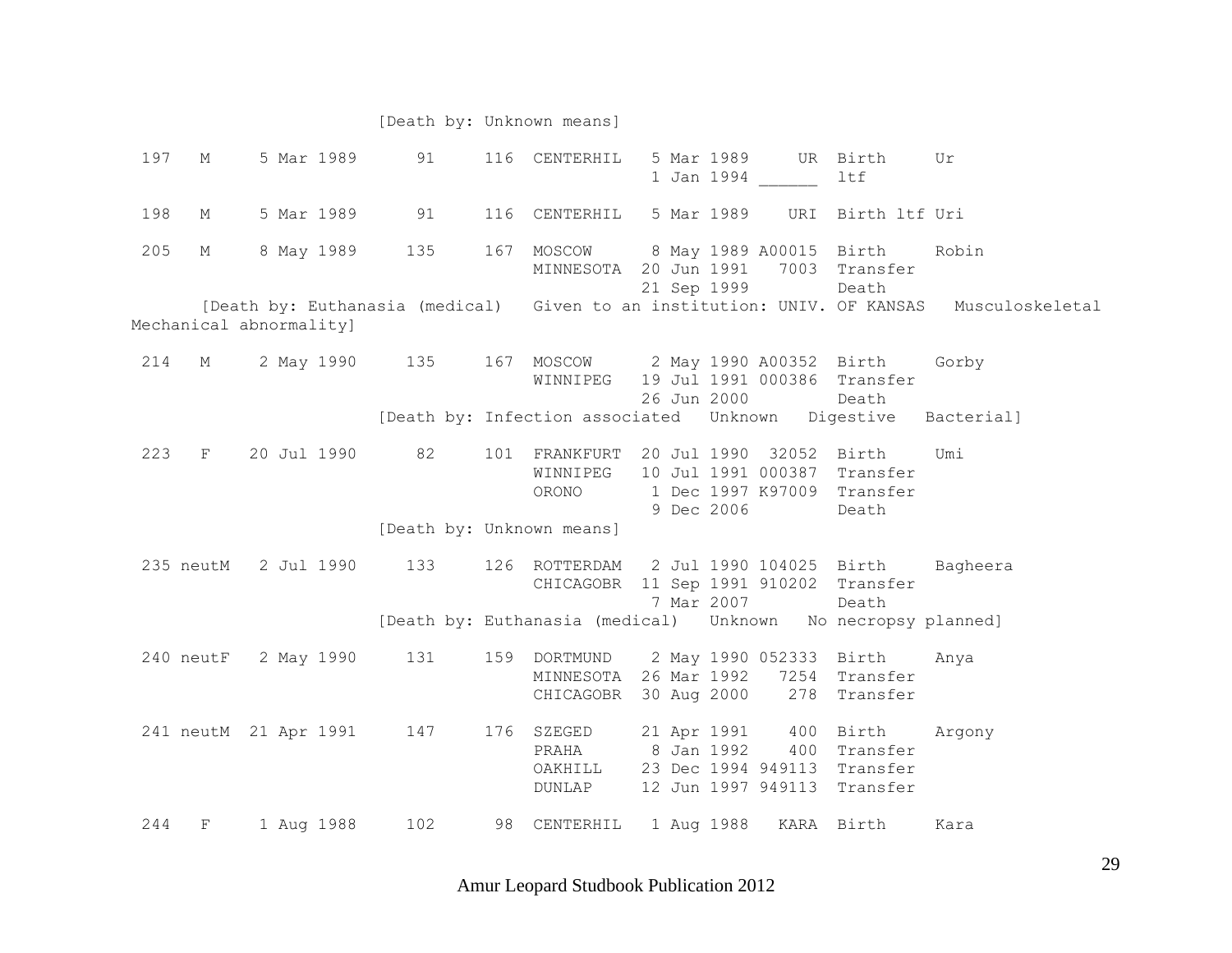|     |                                                                     |  | YATES 19 Sep 1988 KARA Transfer                                                                                     | 1 Jul 1995 KAR ltf  |                       |       |  |
|-----|---------------------------------------------------------------------|--|---------------------------------------------------------------------------------------------------------------------|---------------------|-----------------------|-------|--|
| 245 | M 23 Jul 1989 102 99 CENTERHIL 23 Jul 1989 TOPCAT Birth Top Cat     |  | YATES 23 Sep 1989 T.C. Transfer                                                                                     | 1 Jul 1995 T.C. 1tf |                       |       |  |
| 246 | M 23 Jul 1989 102 99 CENTERHIL 23 Jul 1989 Birth                    |  | $25$ Jul 1989                                                                                                       |                     |                       | Death |  |
|     |                                                                     |  | [Death by: Euthanasia (medical)    Unknown    No necropsy planned]                                                  |                     |                       |       |  |
|     | 247 F 10 Aug 1990 155 171 CENTERHIL 10 Aug 1990 BIANCA Birth Bianca |  | CROWE BOB 29 Dec 1993 BIANCA Transfer                                                                               |                     | 1 Jul 1995 BIANCA ltf |       |  |
|     | 248 F 21 Oct 1990 102 98 CENTERHIL 21 Oct 1990 MING Birth Ming      |  | YATES 14 Nov 1990 MING ltf                                                                                          |                     |                       |       |  |
|     | 249 F 10 Mar 1991                                                   |  | 102 98 CENTERHIL 10 Mar 1991 ______ Birth Venus<br>HOFFMAN Y 4 Apr 1991 VENUS ltf                                   |                     |                       |       |  |
| 250 | F 10 Mar 1991                                                       |  | 102 98 CENTERHIL 10 Mar 1991 _______ Birth Aphradite<br>HOFFMAN Y 4 Apr 1991 APHRA Transfer                         |                     | 1 Jul 1995 APHRA ltf  |       |  |
|     | 251 F 10 Mar 1991                                                   |  | 102 98 CENTERHIL 10 Mar 1991 _______ Birth<br>HOFFMAN Y $4$ Apr 1991 Transfer<br>OUT OF AF $\sim$ Jul 1995 Transfer |                     |                       |       |  |
|     | 252 M 15 Apr 1991                                                   |  | 102 99 CENTERHIL 15 Apr 1991 Birth Persesus<br>HOFFMAN Y 15 May 1991 PERSES Transfer                                |                     | 1 Jul 1995 PERSES ltf |       |  |
|     | 253 M 19 May 1991 198 116 CENTERHIL 19 May 1991 Birth Yhanka        |  | CROWE BOB 29 Dec 1993 YHANKA Transfer<br>DONNELLY 15 Jun 2001 USHU Transfer                                         |                     |                       |       |  |
|     | 254 F 19 May 1991 198 116 CENTERHIL 19 May 1991 ________ Birth ltf  |  |                                                                                                                     |                     |                       |       |  |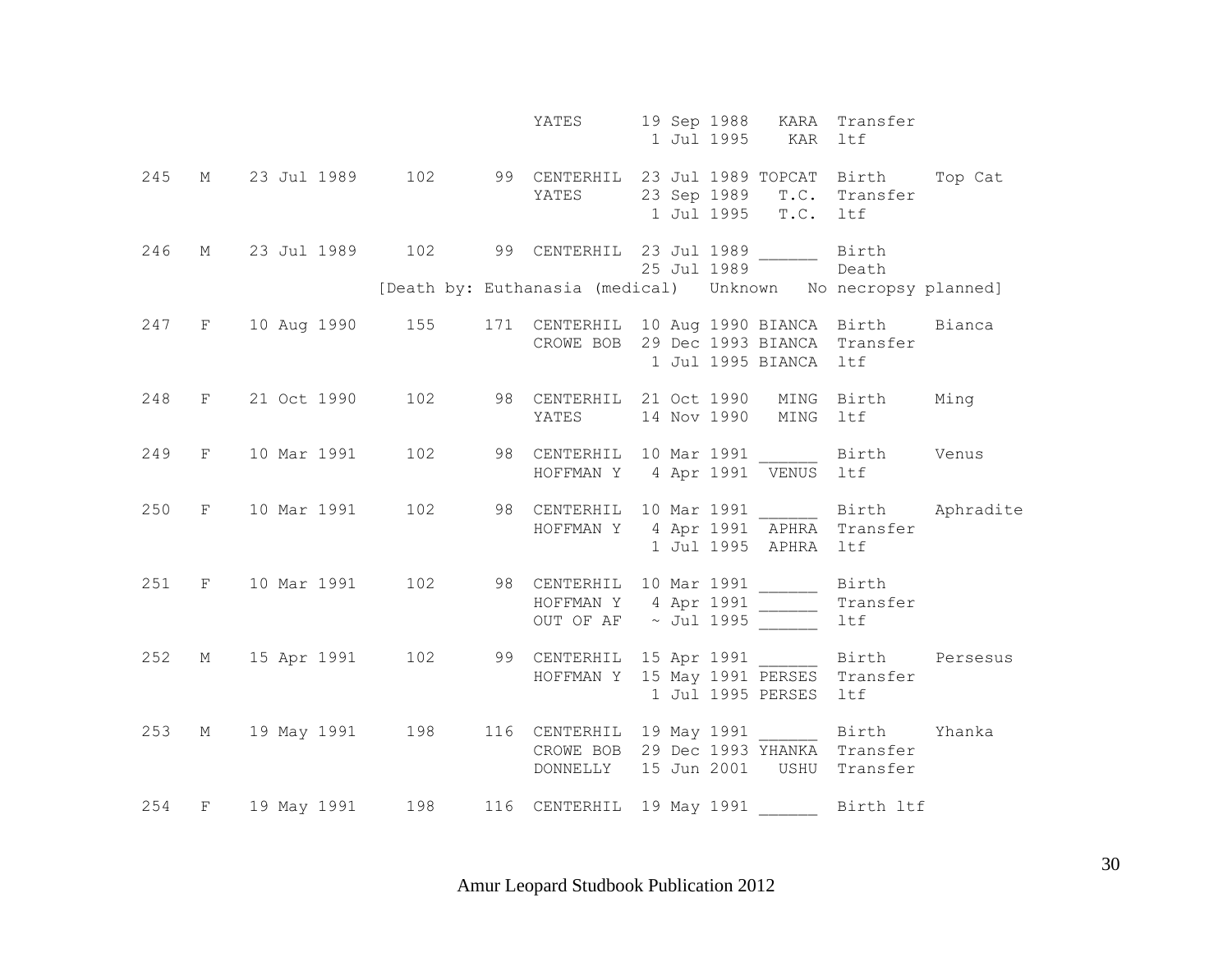255 M 3 Jun 1991 187 196 ST LOUIS 3 Jun 1991 910607 Birth Dimitri PITTSBURG 7 Apr 1992 100482 Transfer ROCHESTER 1 Jun 2002 105142 Transfer 27 Jun 2009 Death [Death by: Euthanasia (medical) Incinerate Unknown (after necropsy)] 256 neutM 3 Jun 1991 187 196 ST LOUIS 3 Jun 1991 910608 Birth Sergi PITTSBURG 7 Apr 1992 100483 Transfer ROLLING H 13 Dec 1998 9812AA Transfer 12 Sep 2009 Death [Death by: Euthanasia (medical) Unknown No necropsy planned] 257 ? 3 Jun 1991 187 196 ST LOUIS 3 Jun 1991 910609 Birth 3 Jun 1991 Death [Death by: Injury from exhibit mate Unknown No necropsy planned] 258 neutM 24 May 1991 195 191 DENVER 24 May 1991 910130 Birth Frederick COLO SPRG 14 Jan 1992 92M009 Transfer PORTLAND 25 Jan 2000 A00001 Transfer 18 Nov 2008 Death [Death by: Euthanasia (medical) Unknown Unknown (after necropsy)] 259 F 24 May 1991 195 191 DENVER 24 May 1991 910131 Birth Andrea COLO SPRG 14 Jan 1992 92M010 Transfer PORTLAND 8 May 2000 A00044 Transfer 23 Jan 2006 Death [Death by: Unknown means] 261 M 19 Sep 1991 197 185 CENTERHIL 19 Sep 1991 \_\_\_\_\_\_ Birth 17 Apr 1992 Death [Death by: Self-inflicted injuries Unknown Musculoskeletal Trauma] 262 F 19 Jan 1991 197 185 CENTERHIL 19 Jan 1991 TARI Birth Tari CROWE BOB 29 Dec 1993 TARI Transfer DONNELLY 15 Jun 2001 TARI Transfer 272 F 28 Jul 1991 164 203 FRANKFURT 28 Jul 1991 34014 Birth GRANBY 10 Sep 1992 M92077 Transfer ORONO 21 May 1993 \_\_\_\_\_\_ Transfer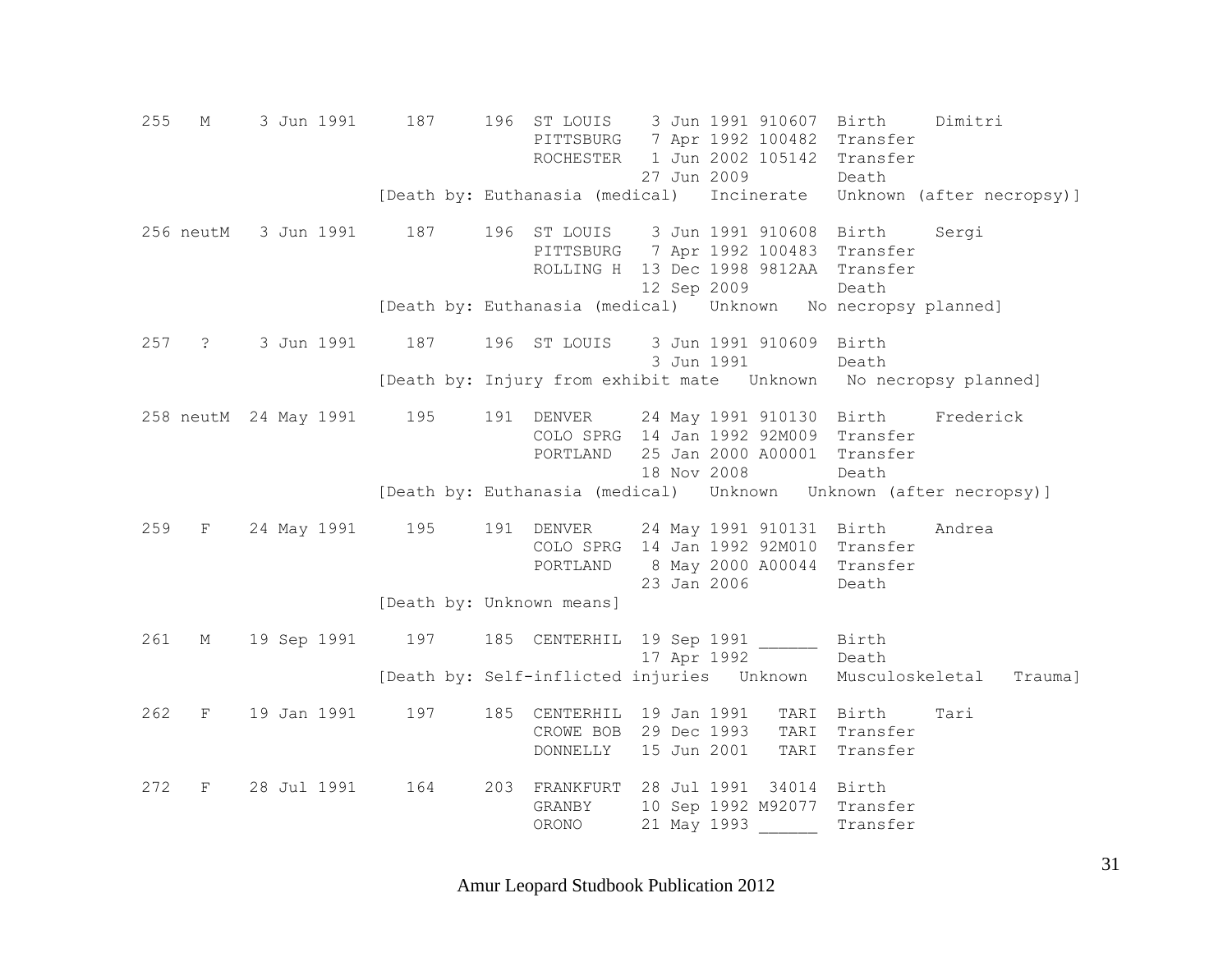GRANBY 2 Sep 1993 M92077 Transfer 25 Nov 1994 Death [Death by: Injury from exhibit mate Unknown Generalized Trauma] 273 M 17 Oct 1991 82 101 FRANKFURT 17 Oct 1991 34204 Birth Kashka GRANBY 10 Sep 1992 M92078 Transfer ORONO 21 May 1993 \_\_\_\_\_\_ Transfer GRANBY 2 Sep 1993 M92078 Transfer COLO SPRG 28 Mar 1996 96M003 Transfer 275 ? 11 Apr 1992 245 244 YATES 11 Apr 1992 \_\_\_\_\_\_ Birth 11 Apr 1992 Death [Death by: Stillbirth Unknown No necropsy planned] 276 F 11 Apr 1992 245 244 YATES 11 Apr 1992 \_\_\_\_\_\_ Birth 1 May 1992 Death [Death by: Premature birth Unknown Generalized Genetic/Prenatal] 281 F 22 Apr 1992 135 167 MOSCOW 22 Apr 1992 920061 Birth Tanya OAKHILL 23 Dec 1994 949212 Transfer ROSAMOND 1 Aug 1997 295 Transfer 282 M 30 Jun 1992 102 99 CENTERHIL 30 Jun 1992 IBERIA Birth Iberia KISSIMMEE 22 Jul 1992 IBERIA ltf 287 neutM 16 Jun 1992 195 191 DENVER 16 Jun 1992 920194 Birth Vance CALDWELL 22 Apr 1993 002871 Transfer 288 neutF 16 Jun 1992 195 191 DENVER 16 Jun 1992 920195 Birth Elizabeth CALDWELL 22 Apr 1993 002872 Transfer 19 Oct 2011 Death [Death by: Euthanasia (medical) Unknown Necropsy planned later Unknown after necropsy] 289 neutM 5 Aug 1992 177 153 CHARD 5 Aug 1992 277 Birth Kendrova/Ked ROSAMOND 27 Oct 1995 258 Transfer BOISE 2 Dec 1998 980011 Transfer 31 Mar 2009 Death [Death by: Other/Unknown Incinerate Respiratory Unknown after necropsy]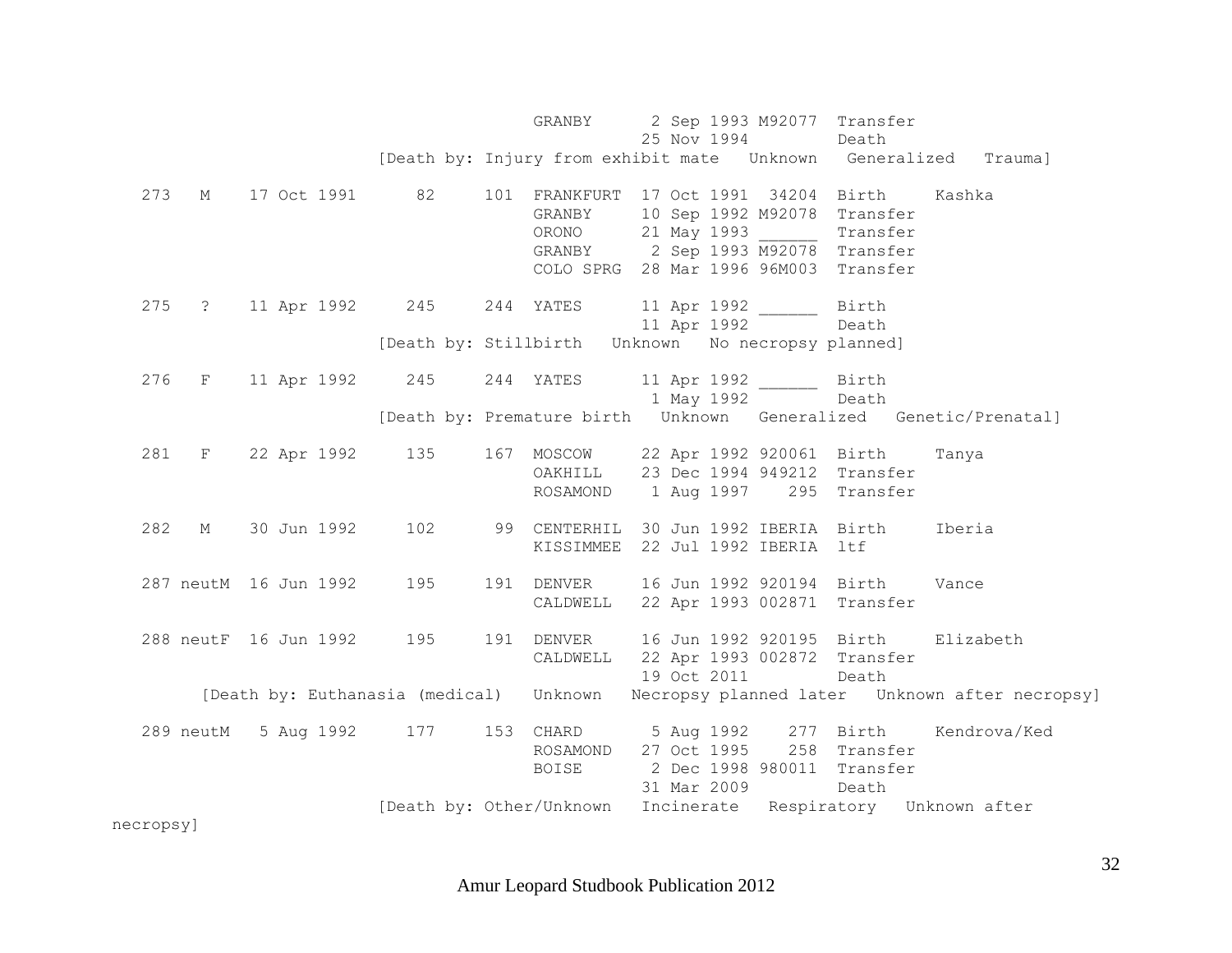290 neutM 5 Aug 1992 177 153 CHARD 5 Aug 1992 278 Birth Khan OAKHILL 23 Nov 1994 949210 Transfer ROSAMOND 23 Nov 1994 236 Transfer PALM DES 9 Jul 1999 499045 Transfer 291 F 5 Aug 1992 177 153 CHARD 5 Aug 1992 279 Birth Kishka OAKHILL 23 Nov 1994 949211 Transfer ROSAMOND 23 Nov 1994 237 Transfer PALM DES 9 Jul 1999 499046 Transfer 23 Mar 2012 Death [Death by: Euthanasia (medical) Unknown Urinary Metabolism Necropsy not received] 295 contF 16 Jul 1992 187 196 ST LOUIS 16 Jul 1992 920751 Birth Nikita AUDUBON 30 Mar 1994 1639 Transfer ROCHESTER 2 May 2002 105129 Transfer 10 May 2010 Death [Death by: Unknown means] 296 F 17 Jul 1992 187 196 ST LOUIS 17 Jul 1992 920752 Birth 17 Jul 1992 Death [Death by: Injury from exhibit mate Unknown Generalized Trauma] 303 neutM 31 Jul 1992 133 126 ROTTERDAM 31 Jul 1992 104549 Birth Mikhail GRANBY 9 Dec 1993 M91092 Transfer ORONO 27 Mar 1998 K98010 Transfer NORTHWOOD 7 Sep 2001 \_\_\_\_\_\_ Transfer 7 Nov 2003 Death [Death by: Unknown means] 305 M ~ 1991 102 99 CENTERHIL ~ 1991 Birth Cassius TALLAHASE 14 Nov 1998 98L005 Transfer CENTERHIL 10 Mar 1999 \_\_\_\_\_\_ Transfer  $\sim$  Jan 2000  $\sim$  1tf 306 F ~ 6 Jul 1993 102 99 CENTERHIL ~ 6 Jul 1993 \_\_\_\_\_\_ Birth Anju OAKHILL 27 Jul 1993 939368 Transfer COLUMBUS 9 Aug 1993 932105 Transfer CENTERHIL 21 Oct 1994 \_\_\_\_\_\_ ltf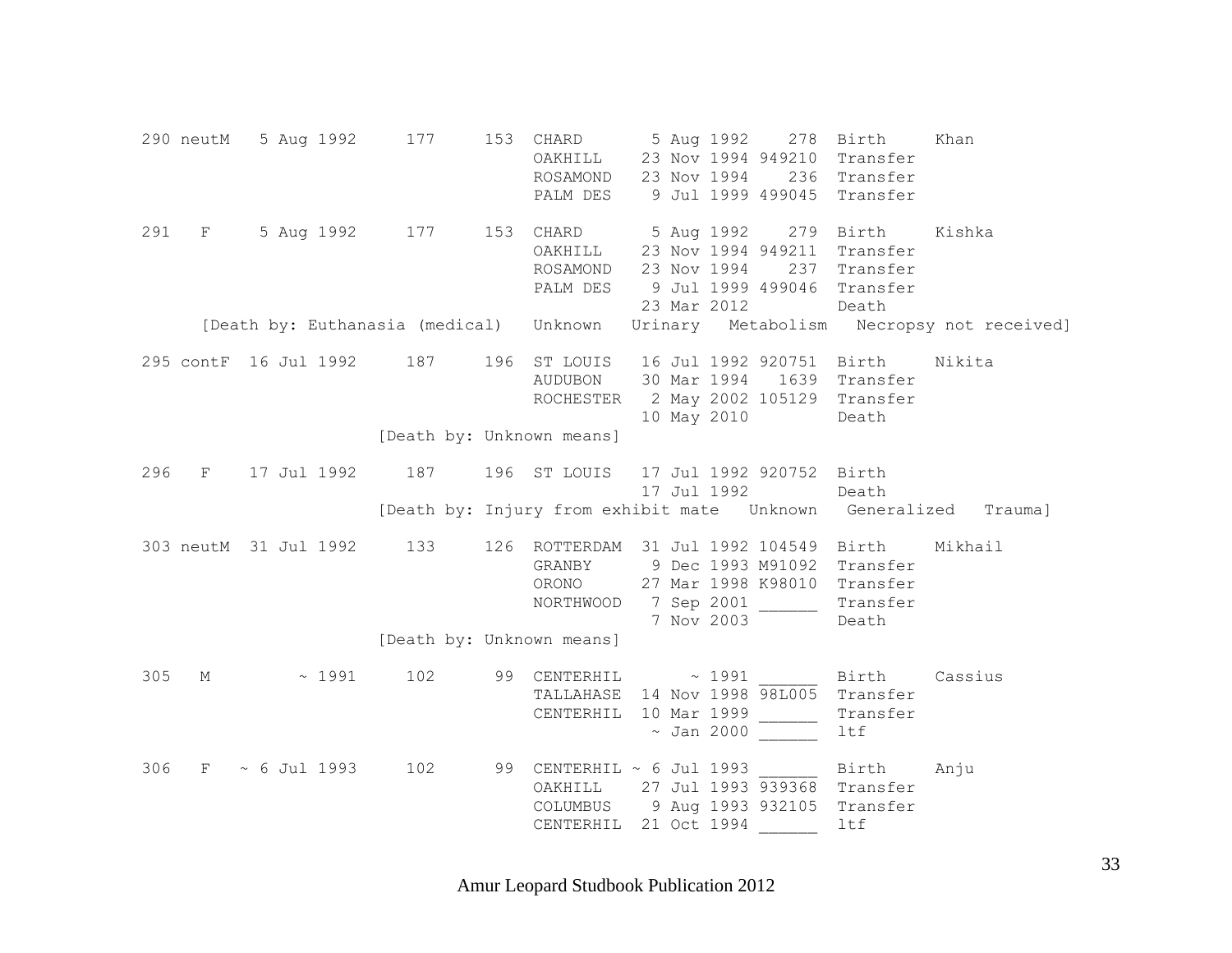| 307       |             |  |            | M 21 Jun 1993 214        |  | 223 WINNIPEG 21 Jun 1993 000388 Birth<br>SEDGWICK 29 Nov 1995 7404 Transfer<br>ST LOUIS 13 Aug 1998 980802 Transfer                                                      |  | 31 Dec 2011 Death      |                                    | Erskine                                                         |
|-----------|-------------|--|------------|--------------------------|--|--------------------------------------------------------------------------------------------------------------------------------------------------------------------------|--|------------------------|------------------------------------|-----------------------------------------------------------------|
|           |             |  |            |                          |  |                                                                                                                                                                          |  |                        |                                    | [Death by: Euthanasia (medical) Unknown Endocrine Unknown after |
| necropsy] |             |  |            |                          |  |                                                                                                                                                                          |  |                        |                                    |                                                                 |
|           |             |  |            |                          |  | 308 neutF 21 Jun 1993 214 223 WINNIPEG 21 Jun 1993 000389 Birth Solstice<br>ROSAMOND 8 Feb 1995 238 Transfer<br>LONDON RP 15 Aug 2001 339 Transfer<br>AUNEAU Z<br>NESLES |  | 28 Jul 2006 A06006 ltf | 30 May 2006 PPO061 Transfer        |                                                                 |
| 309       |             |  |            |                          |  | F 21 Jun 1993 214 223 WINNIPEG 21 Jun 1993 000390 Birth<br>OAKHILL 30 Dec 1994 949314 Transfer<br><b>DUNLAP</b>                                                          |  |                        | 12 Jun 1997 949314 Transfer        | Chen                                                            |
| 310       | $M_{\odot}$ |  |            |                          |  | 13 Jul 1993 102 98 CENTERHIL 13 Jul 1993 _______ Birth<br>OAKHILL<br>COLUMBUS 9 Aug 1993 932106 Transfer<br>HILL D                                                       |  | 21 Oct 1994            | 27 Jul 1993 939367 Transfer<br>ltf | Benxi                                                           |
| 311       |             |  |            |                          |  | M 13 Jul 1993 102 98 CENTERHIL 13 Jul 1993 _______ Birth Clay<br>JUNGLELAN 11 Oct 1995 LEP002 Transfer                                                                   |  | 20 Oct 2003 LEP002 ltf |                                    |                                                                 |
| 323       | M           |  |            | 6 Jan 1994 205           |  | 240 MINNESOTA 6 Jan 1994 8014 Birth                                                                                                                                      |  | 11 Jan 1994 Death      |                                    |                                                                 |
|           |             |  |            |                          |  | [Death by: Other/Unknown Unknown Generalized Nutrition]                                                                                                                  |  |                        |                                    |                                                                 |
|           | 324 F       |  | 6 Jan 1994 | 205                      |  | 240 MINNESOTA 6 Jan 1994 8015 Birth<br>S BARBARA 30 May 1995 930201 Transfer<br>COLO SPRG 2 Feb 2000 20M002 Transfer                                                     |  |                        |                                    | Katia                                                           |
|           |             |  |            | 328 neutM 1 Sep 1993 195 |  | S BARBARA 15 Jul 1994 930142 Transfer                                                                                                                                    |  | 24 Nov 2009            | Death                              | 191 DENVER 1 Sep 1993 930578 Birth Harvey/Sabas                 |
|           |             |  |            |                          |  | [Death by: Unknown means]                                                                                                                                                |  |                        |                                    |                                                                 |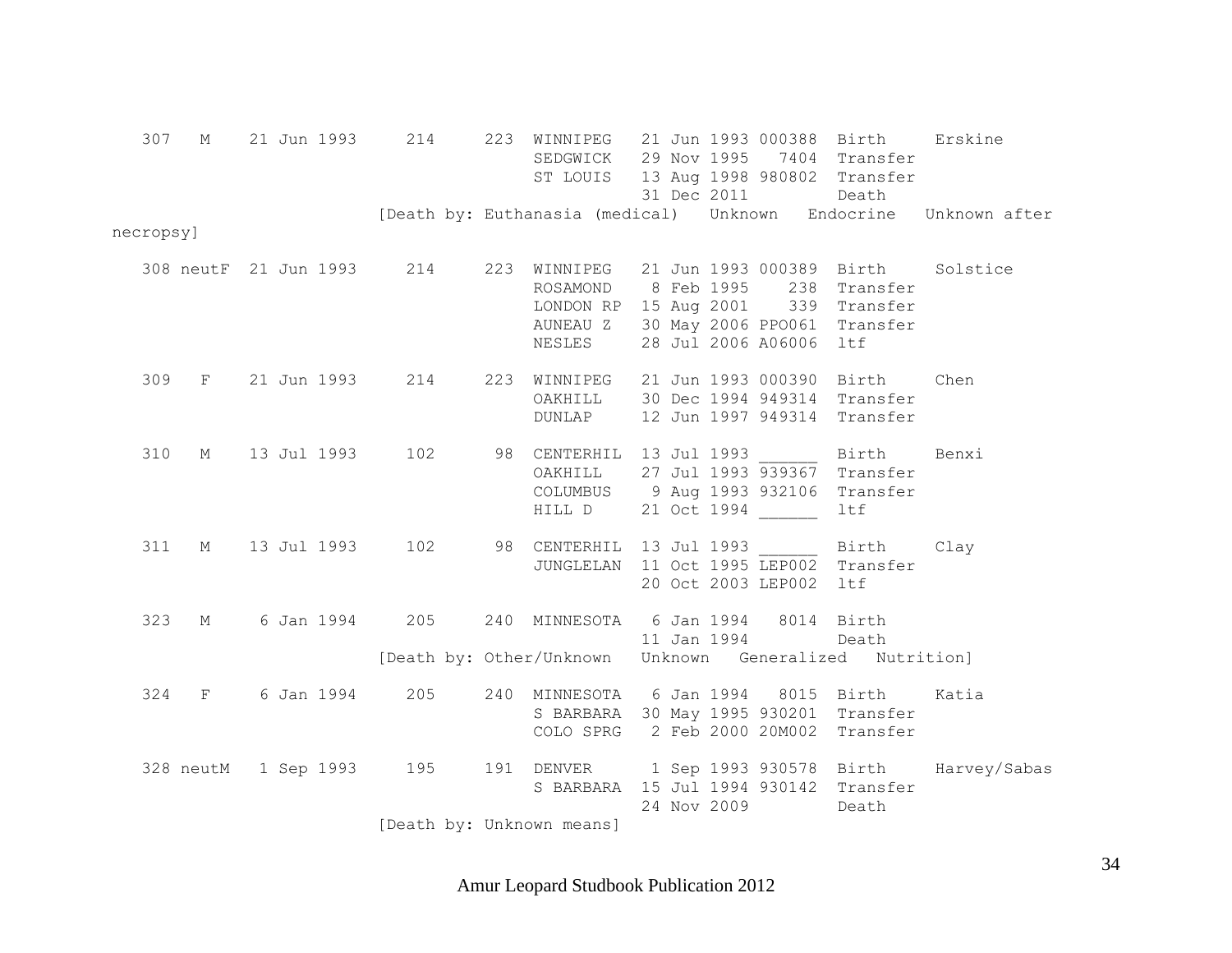329 neutF 1 Sep 1993 195 191 DENVER 1 Sep 1993 930579 Birth Taddy Jo S BARBARA 15 Jul 1994 930143 Transfer SEDGWICK 25 May 1995 7163 Transfer 23 Aug 2007 Death [Death by: Euthanasia (medical) Incinerate Unknown (after necropsy)] 330 M 5 Jul 1993 193 183 TALLIN 5 Jul 1993 11154 Birth Skillet/Tedd AUDUBON 28 Mar 1995 1740 Transfer PITTSBURG 17 Oct 2002 101726 Transfer NY BRONX 21 Dec 2005 M05224 Transfer 19 Apr 2012 Death [Death by: Unknown means] 332 M 11 Nov 1993 197 185 CENTERHIL 11 Nov 1993 MEANER Birth Meaner PRIVATE 1 Jan 1994 ltf 333 M 11 Nov 1993 197 185 CENTERHIL 11 Nov 1993 PHOENX Birth Phoenix 11 Jan 1995 Death [Death by: Unknown means] 341 M 19 Jun 1994 253 262 CROWE BOB 19 Jun 1994 \_\_\_\_\_\_ Birth ltf 343 M 26 Feb 1994 83 166 HELSINKI 26 Feb 1994 940015 Birth Luche MENAG FL 23 Jan 1996 LUCHE ltf 349 F 1 Aug 1994 253 247 CROWE BOB 1 Aug 1994 \_\_\_\_\_\_ Birth ltf 350 ? 1 Aug 1994 253 247 CROWE BOB 1 Aug 1994 \_\_\_\_\_\_ Birth 1 Aug 1994 Death [Death by: Stillbirth Unknown Respiratory Mechanical abnormality] 357 F 30 Apr 1994 142 153 BERLIN TP 30 Apr 1994 AIJKA Birth Aijka ROSAMOND 13 Aug 1995 252 Transfer 369 F 30 May 1995 194 291 ROSAMOND 30 May 1995 249 Birth Nadia BOISE 2 Dec 1998 980010 Transfer 370 M 18 Jun 1995 252 250 HOFFMAN Y 18 Jun 1995 \_\_\_\_\_\_ Birth ltf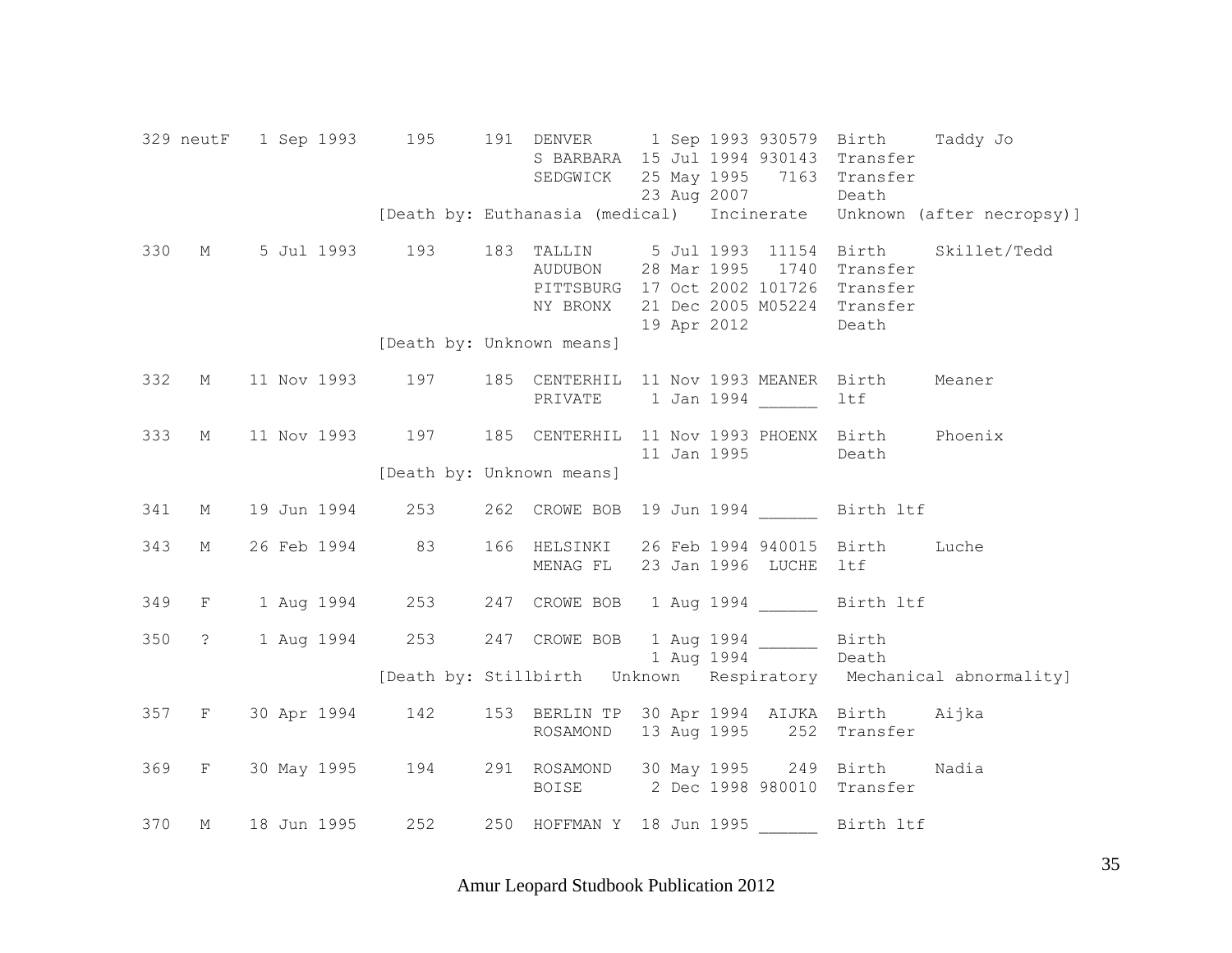|     | 371 F 18 Jun 1995 |  | 252                      |  |                                                          |  |                       | 250 HOFFMAN Y 18 Jun 1995 Birth 1tf                                                                                                       |       |  |
|-----|-------------------|--|--------------------------|--|----------------------------------------------------------|--|-----------------------|-------------------------------------------------------------------------------------------------------------------------------------------|-------|--|
|     |                   |  | 372 neutF 9 Oct 1995 205 |  |                                                          |  |                       | 240 MINNESOTA 9 Oct 1995 8601 Birth Katrina/Kate<br>PITTSBURG 22 May 1997 101282 Transfer                                                 |       |  |
|     |                   |  |                          |  |                                                          |  |                       | 373 neutF 9 Oct 1995 205 240 MINNESOTA 9 Oct 1995 8602 Birth Kia<br>ERIE 30 Oct 1996 762 Transfer<br>PORTLAND 18 Apr 2007 A70052 Transfer |       |  |
|     |                   |  |                          |  |                                                          |  |                       | 374 M 3 Apr 1995 253 262 CROWE BOB 3 Apr 1995 Birth 1tf                                                                                   |       |  |
|     |                   |  | 375 F 3 Apr 1995 253     |  |                                                          |  |                       | 262 CROWE BOB 3 Apr 1995 Birth 1tf                                                                                                        |       |  |
| 382 |                   |  |                          |  |                                                          |  |                       | M 30 Jul 1995 142 153 BERLIN TP 30 Jul 1995 MURAN Birth<br>ERIE 24 Oct 1996 761 Transfer<br>NY BRONX 25 May 2010 M10084 Transfer          | Muran |  |
| 384 |                   |  |                          |  |                                                          |  | $\sim 2009$ 11778 ltf | M 13 Jul 1995 193 183 TALLIN 13 Jul 1995 11778 Birth Freddi<br>ROSAMOND 30 Sep 1998 306 Transfer<br>TALLIN 3 Oct 2006 11778 Transfer      |       |  |
|     |                   |  |                          |  | 387 F 5 Jun 1995 241 281 OAKHILL 5 Jun 1995 959516 Birth |  | 6 Jun 1995 Death      |                                                                                                                                           |       |  |
|     |                   |  |                          |  |                                                          |  |                       | [Death by: Environ/Behav conditions  Unknown  Generalized  Nutrition]                                                                     |       |  |
|     |                   |  |                          |  | 388 F 5 Jun 1995 241 281 OAKHILL 5 Jun 1995 959517 Birth |  | 6 Jun 1995 Death      |                                                                                                                                           |       |  |
|     |                   |  |                          |  |                                                          |  |                       | [Death by: Environ/Behav conditions  Unknown  Generalized  Nutrition]                                                                     |       |  |
|     |                   |  |                          |  |                                                          |  |                       | 389 neutF 25 Mar 1996 194 308 ROSAMOND 25 Mar 1996 262 Birth Anju                                                                         |       |  |
|     |                   |  |                          |  | 390 ? 26 Mar 1996 194 308 ROSAMOND 26 Mar 1996 261 Birth |  | 26 Mar 1996 Death     |                                                                                                                                           |       |  |
|     |                   |  |                          |  | [Death by: Stillbirth Unknown No necropsy planned]       |  |                       |                                                                                                                                           |       |  |
| 394 |                   |  |                          |  |                                                          |  |                       | M 15 Apr 1996 241 281 OAKHILL 15 Apr 1996 969607 Birth YOQUI<br>COLUMBUS 19 May 1996 962020 Transfer                                      |       |  |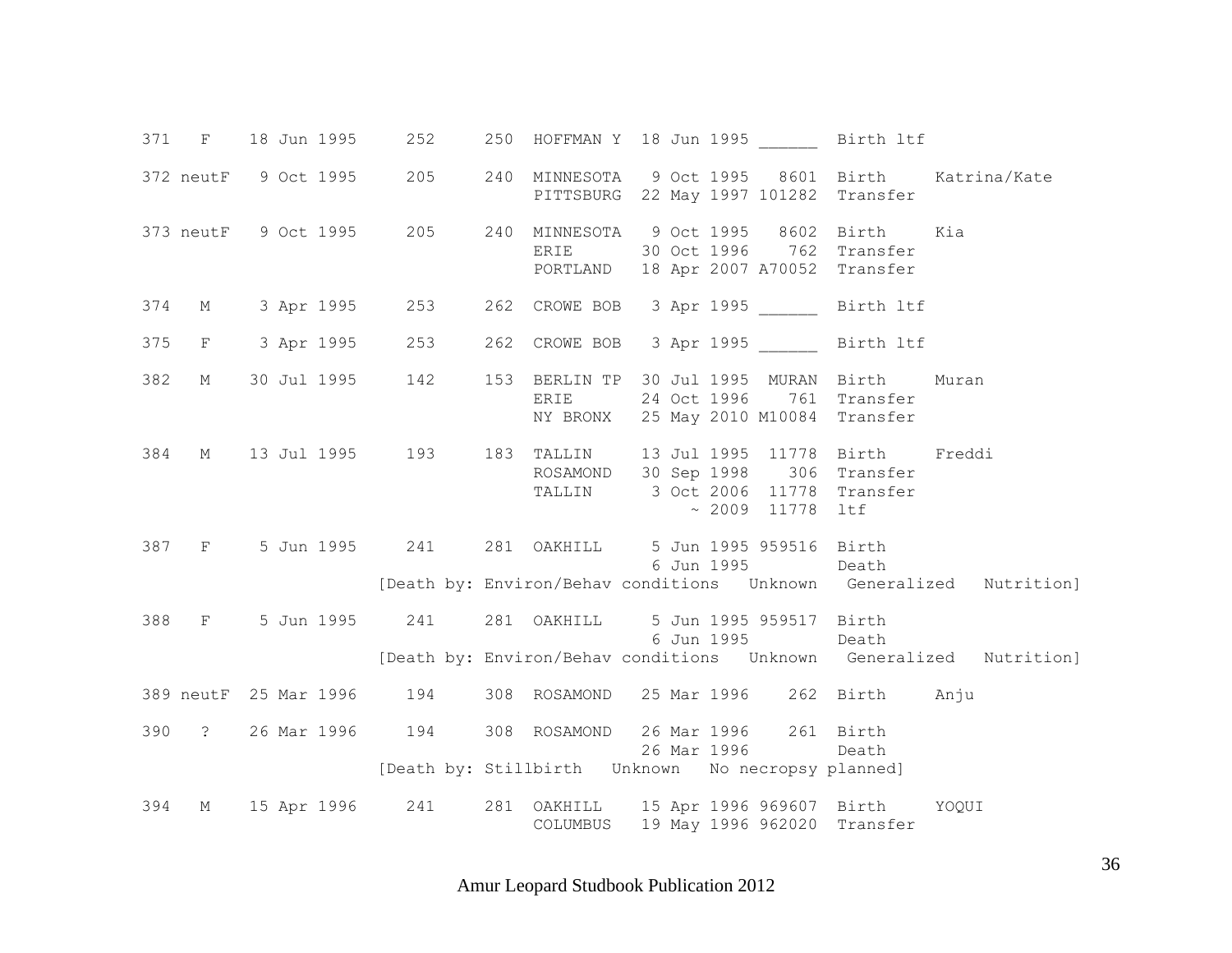|           |   |                       |             |                           |                                             | 3 Jun 1996                            | Death                      |                                                                                       |
|-----------|---|-----------------------|-------------|---------------------------|---------------------------------------------|---------------------------------------|----------------------------|---------------------------------------------------------------------------------------|
|           |   |                       |             |                           |                                             |                                       |                            | [Death by: Other/Unknown Unknown Generalized Unknown after necropsy]                  |
|           |   |                       |             |                           |                                             |                                       |                            |                                                                                       |
|           |   |                       |             | 395 M 15 Apr 1996 241     | 281 OAKHILL 15 Apr 1996 969606 Birth Yoqui  |                                       |                            |                                                                                       |
|           |   |                       |             |                           |                                             | COLUMBUS 19 May 1996 962019 Transfer  |                            |                                                                                       |
|           |   |                       |             |                           |                                             | ROSAMOND 5 Dec 1996 284 Transfer      |                            |                                                                                       |
|           |   |                       |             |                           |                                             |                                       |                            |                                                                                       |
|           |   |                       |             | 396 F 25 May 1996 241     | 309 OAKHILL 25 May 1996 969611 Birth Kitty  |                                       |                            |                                                                                       |
|           |   |                       |             |                           |                                             | COLUMBUS 12 Jun 1996 962023 Transfer  |                            |                                                                                       |
|           |   |                       |             |                           |                                             | STATEN IS 31 Oct 1996 096038 Transfer |                            |                                                                                       |
|           |   |                       |             |                           |                                             |                                       |                            |                                                                                       |
|           |   |                       |             | 397 F 25 May 1996 241     | 309 OAKHILL 25 May 1996 969612 Birth Rima   |                                       |                            |                                                                                       |
|           |   |                       |             |                           |                                             | COLUMBUS 12 Jun 1996 962024 Transfer  |                            |                                                                                       |
|           |   |                       |             |                           |                                             | PITTSBURG 15 Sep 1996 101121 Transfer |                            |                                                                                       |
|           |   |                       |             |                           |                                             | ROLLING H 13 Dec 1998 9812BB Transfer |                            |                                                                                       |
|           |   |                       |             |                           |                                             |                                       |                            |                                                                                       |
|           |   |                       |             | 398 neutM 30 Jun 1996 194 | 291 ROSAMOND 30 Jun 1996 272 Birth Simba    |                                       |                            |                                                                                       |
|           |   |                       |             |                           |                                             | STATEN IS 5 Dec 1996 096051 Transfer  |                            |                                                                                       |
|           |   |                       |             |                           |                                             | 24 Jul 2012                           | Death                      |                                                                                       |
|           |   |                       |             |                           |                                             |                                       |                            | [Death by: Anesth/Restraint assoc Unknown Urinary Unknown after necropsy Necropsy not |
| received] |   |                       |             |                           |                                             |                                       |                            |                                                                                       |
|           |   |                       |             |                           |                                             |                                       |                            |                                                                                       |
|           |   |                       |             | 399 F 30 Jun 1996 194     | 291 ROSAMOND 30 Jun 1996 273 Birth NALLA    |                                       |                            |                                                                                       |
|           |   |                       |             |                           |                                             | OAKHILL 4 Dec 1996 969636 Transfer    |                            |                                                                                       |
|           |   |                       |             |                           |                                             | STATEN IS 5 Dec 1996 096052 Transfer  |                            |                                                                                       |
|           |   |                       |             |                           | CFEC                                        | 24 Sep 1998 _______ Transfer          |                            |                                                                                       |
|           |   |                       |             |                           |                                             | CAVEJUNCT 1 Nov 2007 Transfer         |                            |                                                                                       |
|           |   |                       |             |                           |                                             |                                       |                            |                                                                                       |
| 400       |   |                       |             | M 15 Jul 1996 307         | 329 SEDGWICK 15 Jul 1996 7602 Birth Preston |                                       |                            |                                                                                       |
|           |   |                       |             |                           |                                             | GARDENCTY 16 May 2006 106012 Transfer |                            |                                                                                       |
|           |   |                       |             |                           |                                             | SOUTHBEND 23 Apr 2007 27029 Transfer  |                            |                                                                                       |
|           |   |                       |             |                           | OMAHA                                       |                                       | 10 Jul 2012 21636 Transfer |                                                                                       |
|           |   |                       |             |                           |                                             |                                       |                            |                                                                                       |
|           |   | 401 neutM 16 Jul 1996 |             | 307                       | 329 SEDGWICK 16 Jul 1996 7603 Birth         |                                       |                            | Hale                                                                                  |
|           |   |                       |             |                           |                                             | SANFORD 21 Apr 1998                   | 1453 Transfer              |                                                                                       |
|           |   |                       |             |                           |                                             |                                       |                            |                                                                                       |
| 403       | М |                       | 27 Aug 1996 | 241                       | 281 OAKHILL 27 Aug 1996 969625 Birth        |                                       |                            |                                                                                       |
|           |   |                       |             |                           |                                             | COLUMBUS 11 Sep 1996 962039 Transfer  |                            |                                                                                       |
|           |   |                       |             |                           | <b>CFEC</b>                                 | 20 Apr 1998                           | Transfer                   |                                                                                       |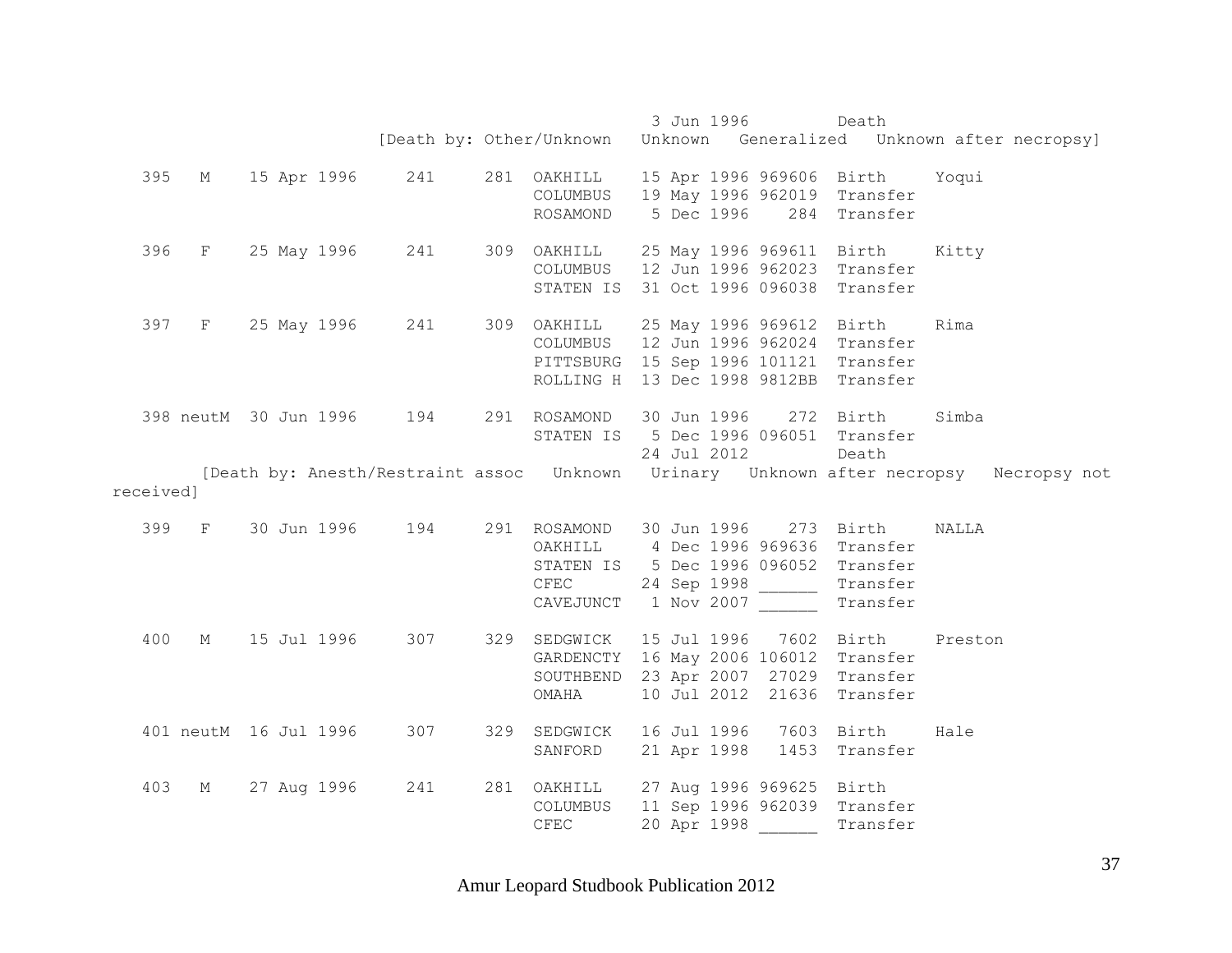|     |       |  |  | CAVEJUNCT 1 Nov 2007 Transfer                                                                                                                                                        |  |                   |                            |         |
|-----|-------|--|--|--------------------------------------------------------------------------------------------------------------------------------------------------------------------------------------|--|-------------------|----------------------------|---------|
|     |       |  |  | 404 F 27 Aug 1996 241 281 OAKHILL 27 Aug 1996 969626 Birth<br>COLUMBUS 11 Sep 1996 962040 Transfer<br>CFEC 20 Apr 1998                                                               |  |                   | ltf                        |         |
| 405 |       |  |  | F 2 Oct 1996 253 262 CROWE BOB 2 Oct 1996 Birth 1tf                                                                                                                                  |  |                   |                            |         |
|     |       |  |  | 406 F 19 Oct 1996 241 309 OAKHILL 19 Oct 1996 969628 Birth                                                                                                                           |  | 20 Oct 1996 Death |                            |         |
|     |       |  |  | [Death by: Unknown means]                                                                                                                                                            |  |                   |                            |         |
|     |       |  |  | 407 M 16 Aug 1996 195 191 DENVER 16 Aug 1996 960394 Birth Mikula<br>LINCOLN C 13 Aug 1998 1242 Transfer                                                                              |  |                   |                            |         |
|     |       |  |  | 408 neutM 16 Aug 1996 195 191 DENVER 16 Aug 1996 960395 Birth Jura<br>LINCOLN C 13 Aug 1998 1243 Transfer                                                                            |  |                   |                            |         |
|     |       |  |  | 414 ? 29 May 1996 328 324 S BARBARA 29 May 1996 960045 Birth                                                                                                                         |  | 29 May 1996       | Death                      |         |
|     |       |  |  | [Death by: Euthanasia (medical)    Unknown    Generalized    Trauma]                                                                                                                 |  |                   |                            |         |
|     |       |  |  | 426 neutM 3 Apr 1997 241 309 OAKHILL 3 Apr 1997 979703 Birth Boris<br>CINCINNAT 17 Apr 1997 197047 Transfer<br>WINNIPEG 8 Jan 1998 970850 Transfer<br>LEON                           |  |                   | 14 Dec 1999 BORIS Transfer |         |
|     |       |  |  | 427 F 3 Apr 1997 241 309 OAKHILL 3 Apr 1997 979704 Birth Natasha<br>CINCINNAT 17 Apr 1997 197048 Transfer<br>WINNIPEG 8 Jan 1998 970343 Transfer<br>LEON 15 Dec 1999 MAM146 Transfer |  |                   |                            |         |
|     | 428 F |  |  | 5 May 1997 194 308 ROSAMOND 5 May 1997 289 Birth Masha                                                                                                                               |  |                   |                            |         |
|     |       |  |  | 429 ? 5 May 1997 194 308 ROSAMOND 5 May 1997 290 Birth                                                                                                                               |  | 5 May 1997 Death  |                            |         |
|     |       |  |  | [Death by: Injury from exhibit mate  Unknown  Generalized                                                                                                                            |  |                   |                            | Trauma] |
| 430 |       |  |  | ? 5 May 1997 194 308 ROSAMOND 5 May 1997 291 Birth                                                                                                                                   |  |                   |                            |         |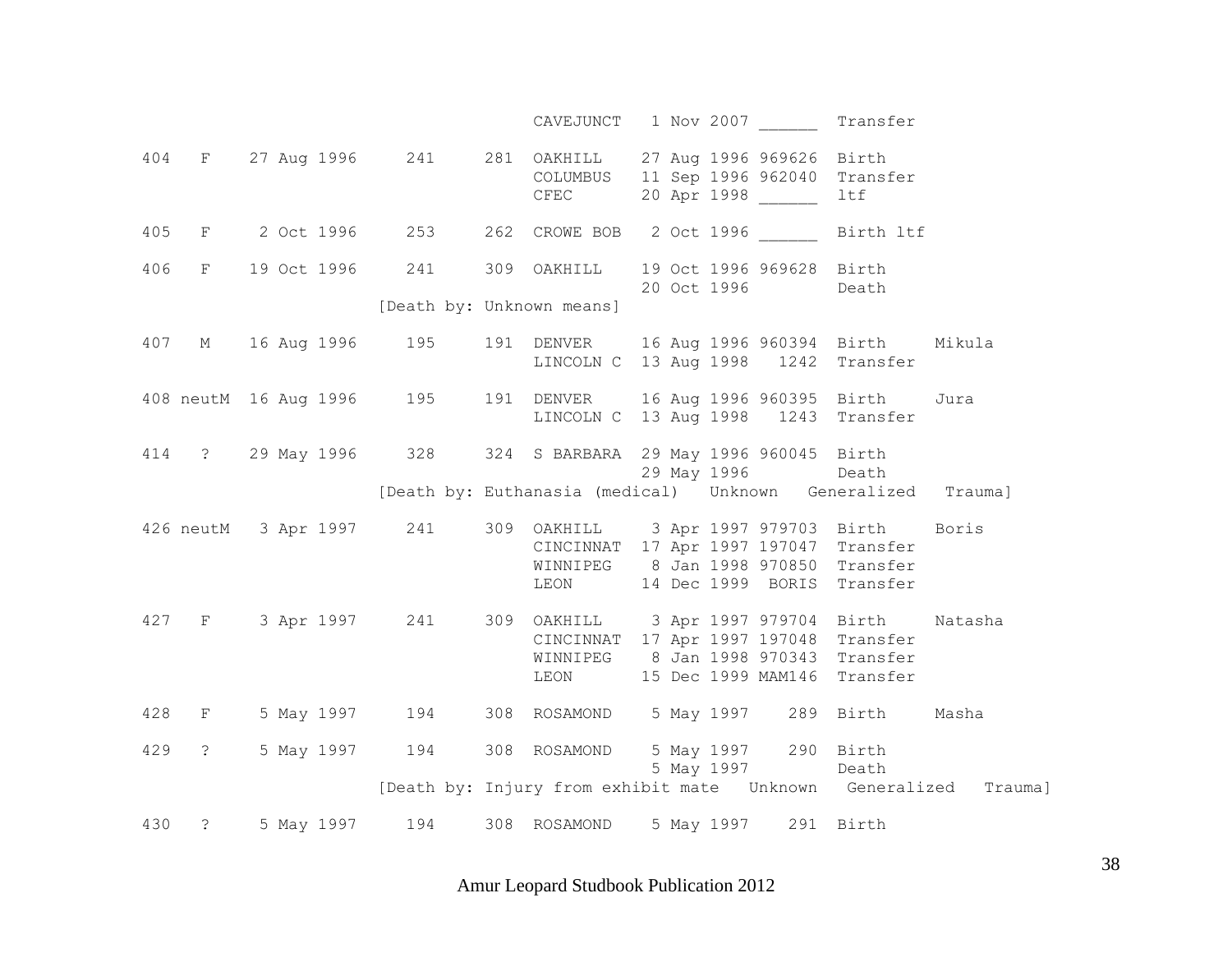5 May 1997 Death [Death by: Injury from exhibit mate Unknown Generalized Trauma] 431 M 1 Apr 1997 253 262 CROWE BOB 1 Apr 1997 Birth ltf 432 M 12 Apr 1997 273 259 COLO SPRG 12 Apr 1997 97M003 Birth Krepki PHILADELP 27 May 1998 103589 Transfer 22 Mar 2011 Death [Death by: Unknown means] 433 M 12 Apr 1997 273 259 COLO SPRG 12 Apr 1997 97M004 Birth 4 Jun 1997 Death [Death by: Infection associated Incinerate Respiratory Bacterial] 434 F 12 Apr 1997 273 259 COLO SPRG 12 Apr 1997 97M005 Birth 14 Apr 1997 Death [Death by: Infection associated Incinerate Respiratory Genetic/Prenatal] 435 F 11 Apr 1997 328 324 S BARBARA 11 Apr 1997 970007 Birth 29 Jan 1998 Death [Death by: Self-inflicted injuries Unknown Respiratory Trauma] 436 F 11 Apr 1997 328 324 S BARBARA 11 Apr 1997 970008 Birth Kitchu SANFORD 8 May 1999 1472 Transfer S BARBARA 2 Mar 2000 970008 Transfer 437 neutF 11 Apr 1997 328 324 S BARBARA 11 Apr 1997 970009 Birth Sansuri SANFORD 11 Jan 2000 1482 Transfer 438 ? 23 Jul 1997 194 357 ROSAMOND 23 Jul 1997 292 Birth 23 Jul 1997 Death [Death by: Injury from exhibit mate Unknown Generalized Trauma] 439 F 23 Jul 1997 194 357 ROSAMOND 23 Jul 1997 293 Birth Katia PHILADELP 27 May 1998 103588 Transfer ROSAMOND 12 May 2009 293 Transfer 2 May 2010 Death [Death by: Unknown means]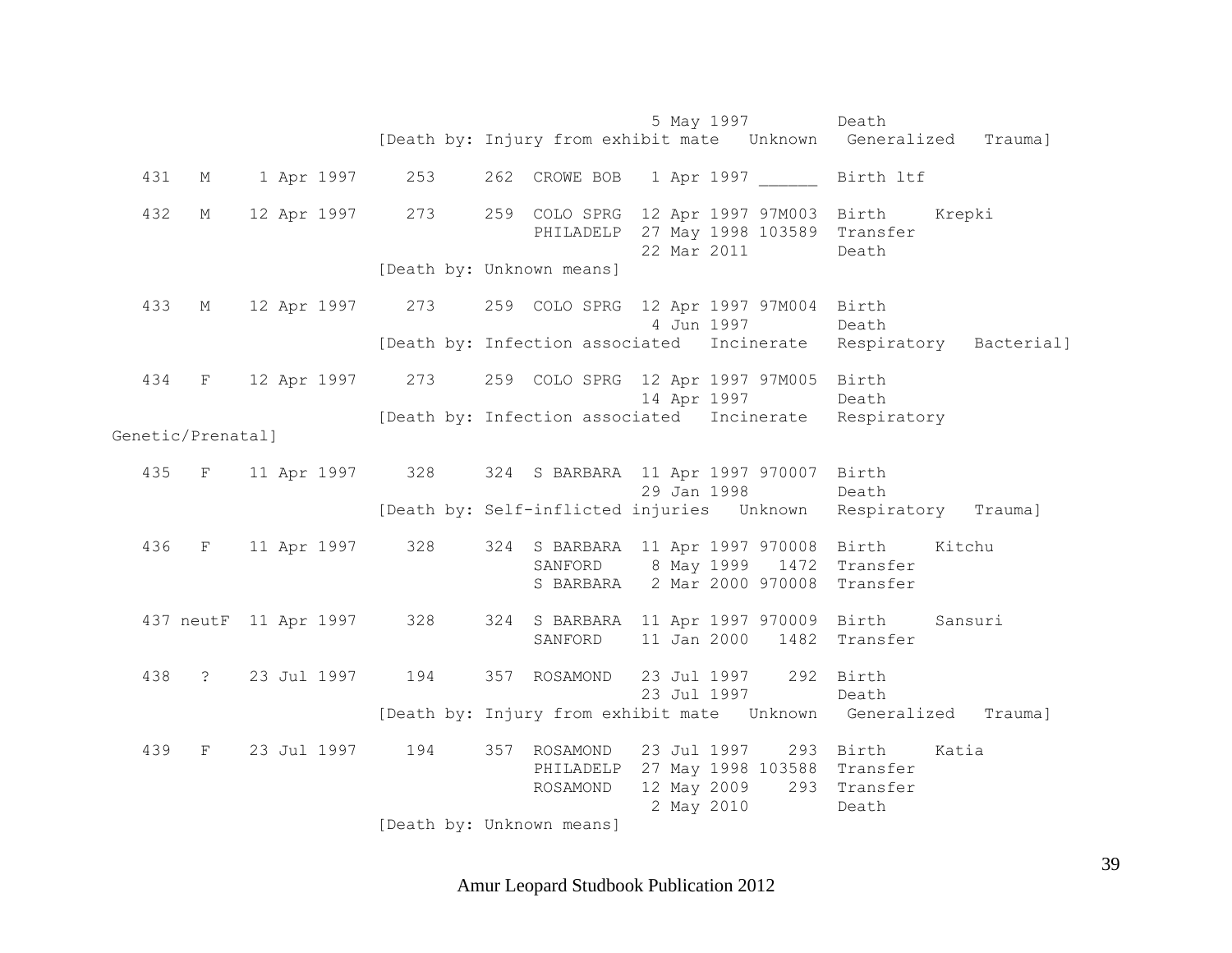| 440 | $M_{\odot}$ | 22 Jul 1997                                                                      | 194 |     | 357 ROSAMOND                    | 22 Jul 1997<br>22 Jul 1997 |                                                                                | 294 Birth<br>Death            |                                                                     |
|-----|-------------|----------------------------------------------------------------------------------|-----|-----|---------------------------------|----------------------------|--------------------------------------------------------------------------------|-------------------------------|---------------------------------------------------------------------|
|     |             |                                                                                  |     |     |                                 |                            |                                                                                |                               | [Death by: Environ/Behav conditions  Unknown  Digestive  Nutrition] |
| 441 | F           | 12 May 1997                                                                      | 241 |     | 281 OAKHILL<br>COLUMBUS<br>IEFS | 25 Jan 1999                | 12 May 1997 979705 Birth<br>3 Jun 1997 972032 Transfer                         | MIA Transfer                  | Mali                                                                |
| 442 | F           | 12 May 1997                                                                      | 241 |     | 281 OAKHILL<br>COLUMBUS<br>IEFS |                            | 12 May 1997 979708<br>3 Jun 1997 972033 Transfer<br>25 Jan 1999 TALLI Transfer | Birth                         | Mia/Talli                                                           |
| 445 | F           | 11 Aug 1997                                                                      | 241 |     | 309 DUNLAP                      | 11 Aug 1997<br>1 Nov 2002  |                                                                                | 97001 Birth<br>97001 Transfer | Kalara                                                              |
| 446 | F           | 11 Aug 1997                                                                      | 241 | 309 | <b>DUNLAP</b>                   | 11 Aug 1997<br>9 Nov 2002  |                                                                                | 97002 Birth<br>97002 Transfer | Kuan-Yin                                                            |
| 447 | F           | 11 Aug 1997                                                                      | 241 |     | 309 DUNLAP                      | 11 Aug 1997                | 9 Nov 2002                                                                     | 97003 Birth<br>97003 Transfer | Nan-Ying                                                            |
| 449 | $\mathbf F$ | 4 Apr 1997                                                                       | 177 |     | 358 CHARD<br>GRANBY             | 23 Mar 2002                | 4 Apr 1997 819 Birth<br>17 Apr 1998 M97124 Transfer                            | Death                         | Lola                                                                |
|     |             |                                                                                  |     |     |                                 |                            | [Death by: Injury from exhibit mate  Unknown  Generalized                      |                               | Trauma]                                                             |
| 463 | М           | 22 May 1997                                                                      | 204 |     | ROSAMOND                        | 29 Mar 2001<br>12 Jul 2008 | 298 NOVOSIBRK 22 May 1997 058015 Birth                                         | 330 Transfer<br>Death         | Samson                                                              |
|     |             | [Death by: Infection associated Mounted or Preserved: ROSAMOND Urinary Toxicity] |     |     |                                 |                            |                                                                                |                               |                                                                     |
| 465 | М           | 14 May 1998 330                                                                  |     |     | 295 AUDUBON                     | 14 May 1998                | 14 May 1998 2002 Birth                                                         | Death                         |                                                                     |
|     |             |                                                                                  |     |     |                                 |                            | [Death by: Injury from exhibit mate  Unknown  Generalized                      |                               | Trauma]                                                             |
| 466 | F           | 14 May 1998                                                                      | 330 |     | 295 AUDUBON                     | 29 May 1998                | 14 May 1998                                                                    | 2003 Birth<br>Death           |                                                                     |
|     |             |                                                                                  |     |     |                                 |                            | [Death by: Infection associated Unknown Respiratory Bacterial]                 |                               |                                                                     |

Amur Leopard Studbook Publication 2012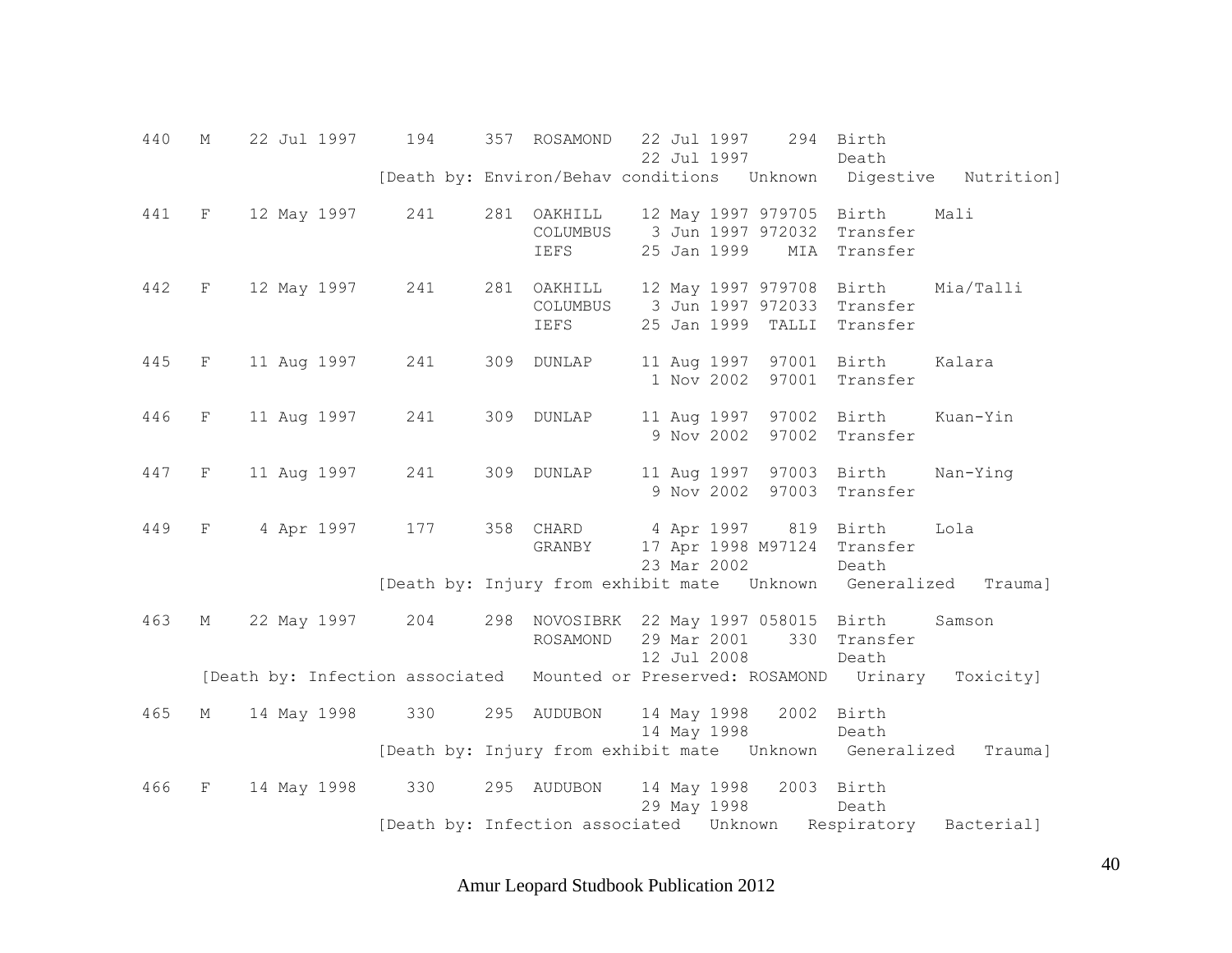| 467 | М              |  | 22 Aug 1998 | 194             |     | 357 ROSAMOND                                                                     |  | 22 Aug 1998<br>16 Sep 1998 |                                                                                       | 304 Birth<br>Death                                    |          |
|-----|----------------|--|-------------|-----------------|-----|----------------------------------------------------------------------------------|--|----------------------------|---------------------------------------------------------------------------------------|-------------------------------------------------------|----------|
|     |                |  |             |                 |     | [Death by: Unknown means]                                                        |  |                            |                                                                                       |                                                       |          |
| 468 | М              |  | 22 Aug 1998 | 194             |     | 357 ROSAMOND<br>FT WAYNE<br>ROSAMOND<br>AUDUBON<br>SOUTHBEND                     |  | 7 Feb 2001                 | 22 Aug 1998 305<br>24 May 2000 96074<br>305<br>7 Nov 2002 100761<br>13 Apr 2012 32012 | Birth<br>Transfer<br>Transfer<br>Transfer<br>Transfer | Sergei   |
| 469 | $\ddot{\cdot}$ |  |             | 28 Jul 1998 162 |     | 223 ORONO                                                                        |  | 28 Jul 1998<br>29 Jul 1998 |                                                                                       | Birth<br>Death                                        |          |
|     |                |  |             |                 |     | [Death by: Unknown means]                                                        |  |                            |                                                                                       |                                                       |          |
| 470 | F              |  | 28 Jul 1998 | 162             | 223 | ORONO<br>FT WAYNE<br>PHILADELP                                                   |  |                            | 28 Jul 1998 K98011<br>15 Jun 2000 96086<br>2 Nov 2009 104704                          | Birth<br>Transfer<br>Transfer                         | Kalinika |
| 484 | М              |  | 3 Mar 1999  | 382             | 373 | ERIE<br>EL PASO                                                                  |  | 3 Mar 1999                 | 849<br>20 Jan 2000 200001                                                             | Birth<br>Transfer                                     | Ivan     |
|     | 485 neutF      |  | 3 Mar 1999  | 382             | 373 | <b>ERIE</b><br>MINNESOTA 13 Apr 2000<br>GREENVISC 3 Nov 2004 XDA063<br>GARDENCTY |  | 3 Mar 1999                 | 850<br>9877<br>16 May 2011 111010                                                     | Birth<br>Transfer<br>Transfer<br>Transfer             | Anya     |
| 487 | М              |  | 21 Feb 1999 | 307             | 196 | ST LOUIS                                                                         |  | 21 Feb 1999                | 21 Feb 1999 990212                                                                    | Birth<br>Death                                        |          |
| 488 | М              |  | 31 Mar 1999 | 330             |     | [Death by: Injury from exhibit mate Unknown Respiratory<br>295 AUDUBON           |  | 31 Mar 1999<br>27 Apr 1999 |                                                                                       | 2078 Birth<br>Death                                   | Trauma]  |
|     |                |  |             |                 |     | [Death by: Infection associated Bury Respiratory Bacterial]                      |  |                            |                                                                                       |                                                       |          |
| 489 | F              |  | 31 Mar 1999 | 330             |     | 295 AUDUBON<br>EL PASO<br>HOGLE                                                  |  | 31 Mar 1999                | 9 Mar 2000 200025<br>16 Nov 2006 U06078                                               | 2077 Birth<br>Transfer<br>Transfer                    | Oksana   |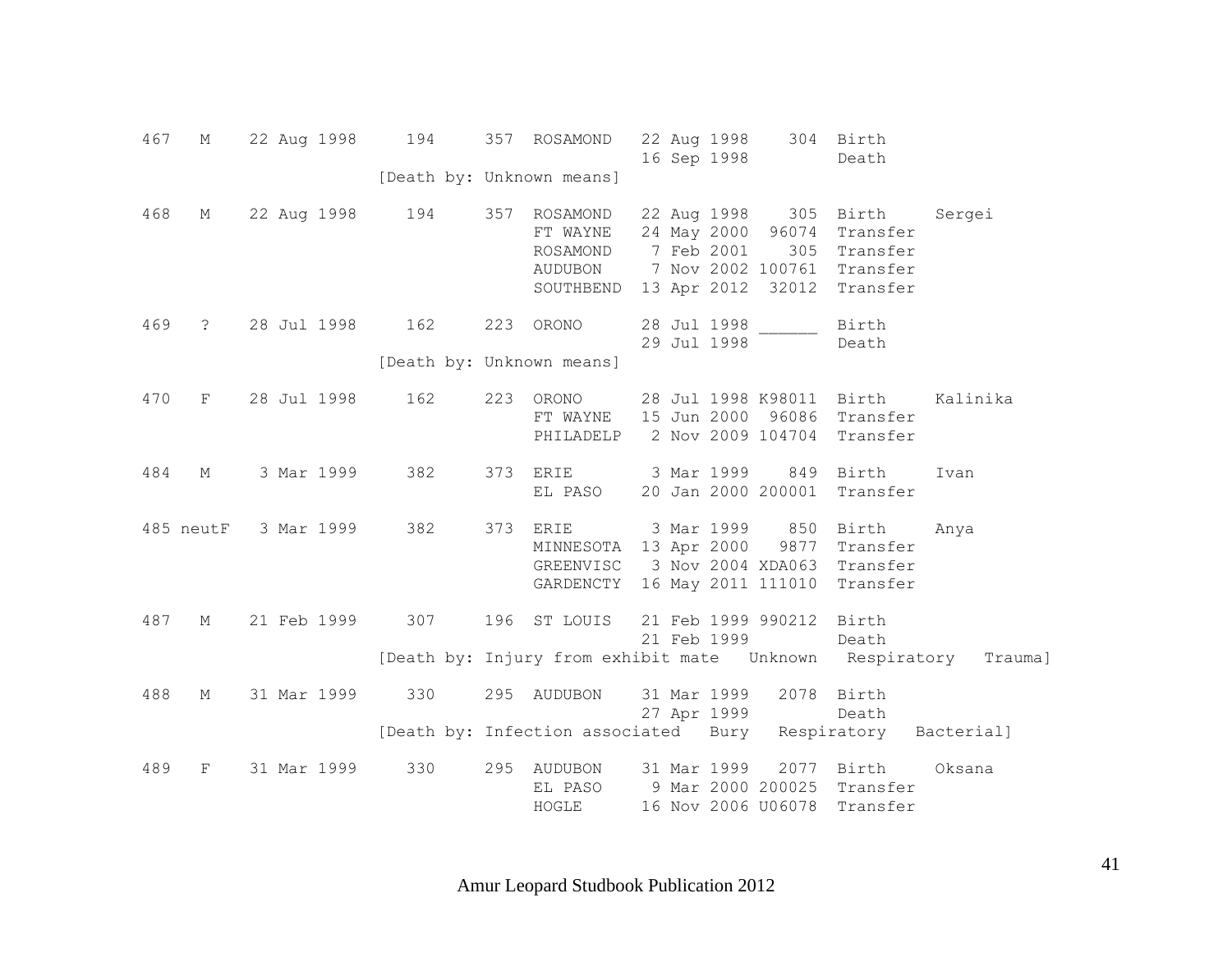490 M 5 May 1999 162 223 ORONO 5 May 1999 K99015 Birth Borris MINNESOTA 1 Jun 2000 9951 Transfer PORTLAND 19 Oct 2010 B00137 Transfer 491 neutM 5 May 1999 162 223 ORONO 5 May 1999 K99016 Birth Sasha GRANBY 26 Mar 2000 M99087 Transfer ORONO 22 Nov 2006 K99016 Transfer SEAGRAVE 4 Feb 2009 S09002 Transfer 493 F 29 Aug 1999 307 196 ST LOUIS 29 Aug 1999 991842 Birth 3 Sep 1999 Death [Death by: Environ/Behav conditions Unknown Generalized Nutrition] 494 neutF 20 Nov 1999 384 281 ROSAMOND 20 Nov 1999 320 Birth Sasha AUDUBON 7 Nov 2002 100762 Transfer 31 May 2011 Death [Death by: Unknown means] 495 ? 20 Nov 1999 384 281 ROSAMOND 20 Nov 1999 321 Birth 20 Nov 1999 Death [Death by: Stillbirth Unknown No necropsy planned] 502 F 17 Apr 2000 432 439 PHILADELP 17 Apr 2000 103836 Birth Makarii CHICAGOLP 26 Mar 2002 20486 Transfer JACKSONVL 28 Dec 2006 806481 Transfer 506 M 23 Apr 2000 162 223 ORONO 23 Apr 2000 K00019 Birth Gregori ROSAMOND 10 Oct 2001 335 Transfer 507 M 23 Apr 2000 162 223 ORONO 23 Apr 2000 K00018 Birth Petroff WINNIPEG 21 Feb 2002 B00283 Transfer FAUNA MX 18 Dec 2007 Transfer 508 F 21 Jun 2000 330 295 AUDUBON 21 Jun 2000 2151 Birth 28 Jun 2000 Death [Death by: Euthanasia (medical) Unknown Generalized Trauma] 509 F 21 Jun 2000 330 295 AUDUBON 21 Jun 2000 2150 Birth Svetlana ROSAMOND 18 Jul 2000 326 Transfer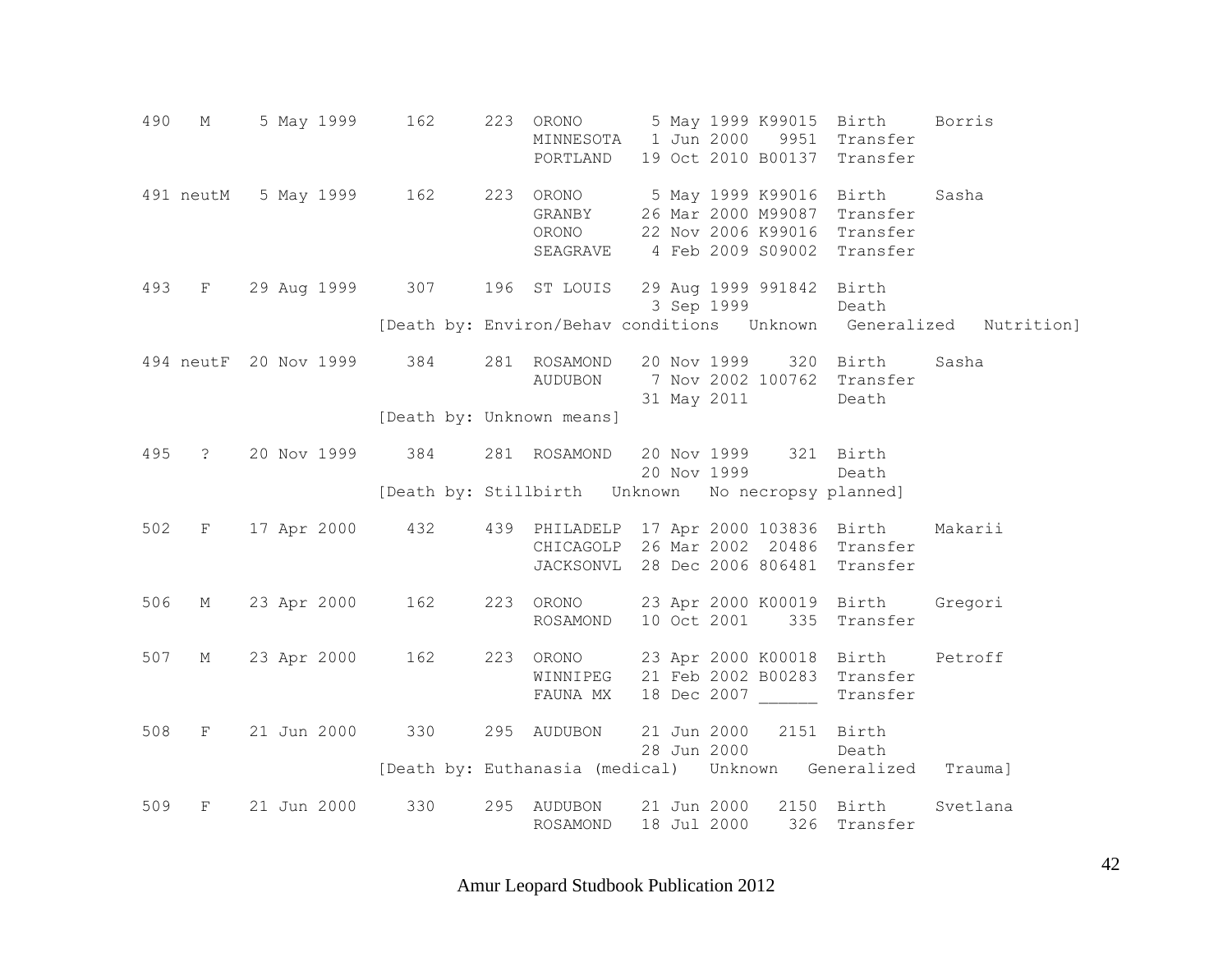11 Jul 2007 Death [Death by: Infection associated Mounted or Preserved: ROSAMOND Urinary Unknown after necropsy] 512 M 15 Jul 2000 255 372 PITTSBURG 15 Jul 2000 101608 Birth Mitya JACKSONVL 2 May 2002 802321 Transfer CHICAGOLP 7 Jun 2007 21937 Transfer 513 F 15 Jul 2000 255 372 PITTSBURG 15 Jul 2000 101609 Birth Angelica JACKSONVL 2 May 2002 802322 Transfer 16 Feb 2004 Death [Death by: Injury from exhibit mate Given to an institution: FL MUSEUM Necropsy planned later] 514 F 15 Jul 2000 255 372 PITTSBURG 15 Jul 2000 101610 Birth Katya GREENVISC 3 May 2002 XBA020 Transfer JACKSON 3 Nov 2004 200331 Transfer 518 F 3 Nov 2000 194 357 ROSAMOND 3 Nov 2000 328 Birth 3 Nov 2000 Death [Death by: Stillbirth Unknown No necropsy planned] 519 M 3 Nov 2000 194 357 ROSAMOND 3 Nov 2000 329 Birth 3 Nov 2000 Death [Death by: Stillbirth Unknown No necropsy planned] 526 M 30 Nov 2000 162 223 ORONO 30 Nov 2000 K00022 Birth Ussuri OMAHA 19 Sep 2002 13002 Transfer FRANKLINP 9 Jul 2012 A12016 Transfer 527 F 30 Nov 2000 162 223 ORONO 30 Nov 2000 K00023 Birth Ursula 528 M 3 Apr 2001 273 324 COLO SPRG 3 Apr 2001 21M025 Birth Kavan FRANKLINP 11 Jun 2002 A02052 Transfer PHILADELP 31 Jul 2012 104932 Transfer 529 F 3 Apr 2001 273 324 COLO SPRG 3 Apr 2001 21M026 Birth Dazma DENVER 6 Mar 2003 A03061 Transfer 26 Mar 2004 A03061 Transfer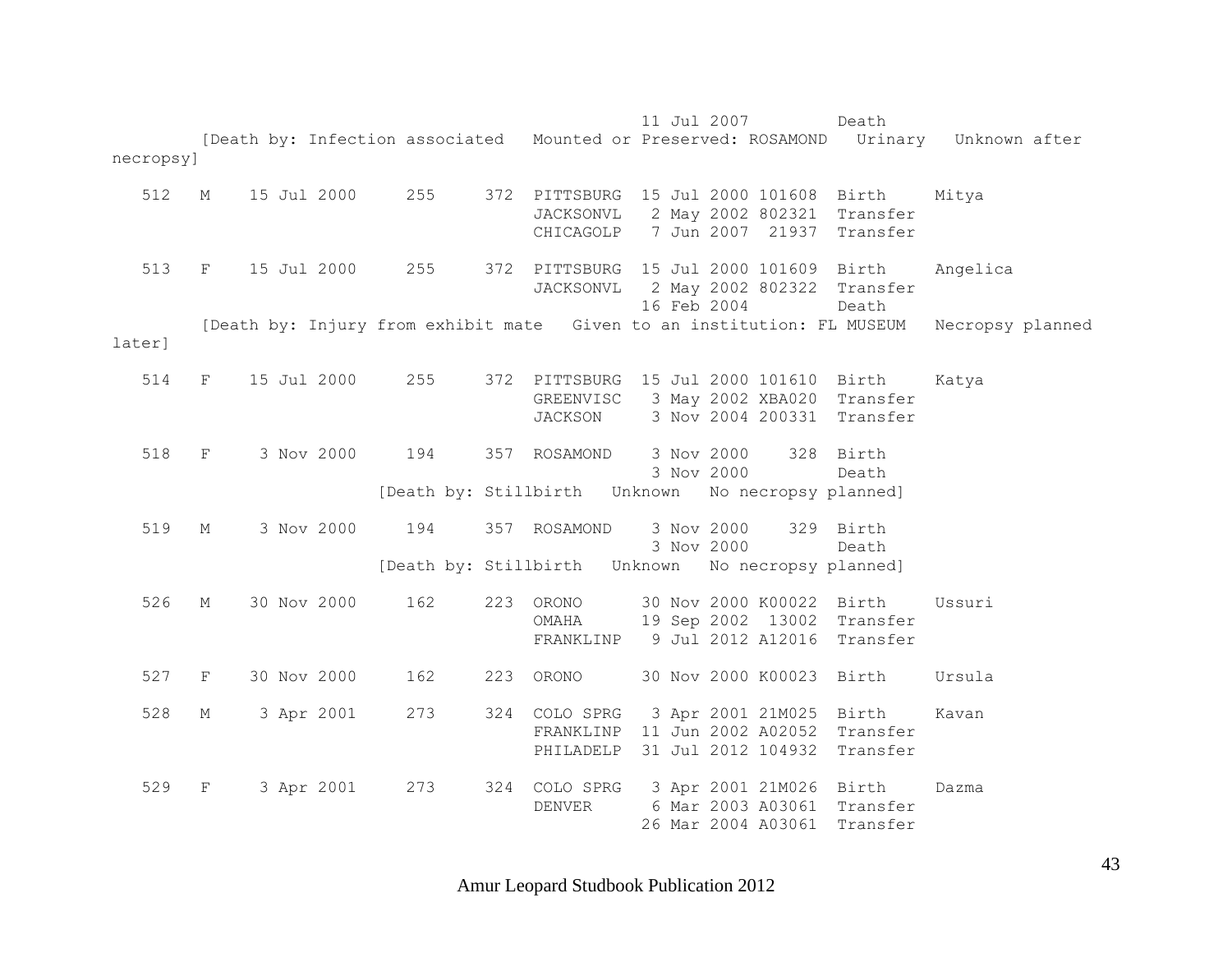|                         | 530 F       |             | 5 Apr 2001 | 382                     | 373 ERIE                                                 |  |             |                         | 5 Apr 2001 1162 Birth      | Natalia                                                                                |
|-------------------------|-------------|-------------|------------|-------------------------|----------------------------------------------------------|--|-------------|-------------------------|----------------------------|----------------------------------------------------------------------------------------|
|                         |             |             |            |                         | OMAHA                                                    |  |             |                         | 27 Feb 2002 12605 Transfer |                                                                                        |
|                         | 531 M       |             |            | 5 Apr 2001 382 373 ERIE |                                                          |  |             | 5 Apr 2001 1161 Birth   |                            |                                                                                        |
|                         |             |             |            |                         |                                                          |  |             | 5 Apr 2001              | Death                      |                                                                                        |
|                         |             |             |            |                         |                                                          |  |             |                         |                            | [Death by: Stillbirth Given to an institution: TATE MUSEUM, CASPER COLLEGE Generalized |
| Unknown after necropsy] |             |             |            |                         |                                                          |  |             |                         |                            |                                                                                        |
|                         |             |             |            |                         |                                                          |  |             |                         |                            |                                                                                        |
|                         | 532 ?       |             |            |                         | 3 Apr 2001 273 324 COLO SPRG 3 Apr 2001 21M028 Birth     |  |             |                         |                            |                                                                                        |
|                         |             |             |            |                         |                                                          |  |             | 3 Apr 2001              | Death                      |                                                                                        |
|                         |             |             |            |                         | [Death by: Stillbirth    Unknown    No necropsy planned] |  |             |                         |                            |                                                                                        |
|                         |             |             |            |                         |                                                          |  |             |                         |                            |                                                                                        |
|                         | 537 F       | 20 Jun 2001 |            | 194                     | 357 ROSAMOND                                             |  |             | 20 Jun 2001 331 Birth   |                            | Tara                                                                                   |
|                         |             |             |            |                         | FRANKLINP 26 Jul 2002 A02064 Transfer                    |  |             |                         |                            |                                                                                        |
|                         |             |             |            |                         | W ORANGE                                                 |  | 30 May 2012 |                         | 6256 Transfer              |                                                                                        |
|                         |             |             |            |                         |                                                          |  |             |                         |                            |                                                                                        |
| 538                     | $\mathbb M$ |             |            | 20 Jun 2001 194         | 357 ROSAMOND                                             |  |             | 20 Jun 2001 332 Birth   |                            |                                                                                        |
|                         |             |             |            |                         |                                                          |  |             | 30 Jun 2001             | Death                      |                                                                                        |
|                         |             |             |            |                         |                                                          |  |             |                         |                            | [Death by: Infection associated Unknown Generalized Bacterial]                         |
|                         |             |             |            |                         |                                                          |  |             |                         |                            |                                                                                        |
| 540                     | $\ddot{?}$  | 29 Nov 2001 |            | 384                     | 281 ROSAMOND 29 Nov 2001 336 Birth                       |  |             |                         |                            |                                                                                        |
|                         |             |             |            |                         |                                                          |  | 4 Dec 2001  |                         | Death                      |                                                                                        |
|                         |             |             |            |                         |                                                          |  |             |                         |                            | [Death by: Injury from exhibit mate  Unknown  Generalized  Trauma]                     |
|                         |             |             |            |                         |                                                          |  |             |                         |                            |                                                                                        |
| 541                     | M           | 7 Dec 2001  |            | 484                     | 489 EL PASO                                              |  |             | 7 Dec 2001 200298 Birth |                            | NICOLAI                                                                                |
|                         |             |             |            |                         | CHICAGOLP 16 May 2003 20817 Transfer                     |  |             |                         |                            |                                                                                        |
|                         |             |             |            |                         | JACKSONVL 28 Dec 2006 806480 Transfer                    |  |             |                         |                            |                                                                                        |
|                         |             |             |            |                         |                                                          |  |             |                         |                            |                                                                                        |
| 542                     | $F$ and $F$ | 7 Dec 2001  |            | 484                     | 489 EL PASO 7 Dec 2001 Birth                             |  |             |                         |                            | PEARL                                                                                  |
|                         |             |             |            |                         | SOUTHBEND 18 Mar 2003 $\overline{23015}$ Transfer        |  |             |                         |                            |                                                                                        |
|                         |             |             |            |                         |                                                          |  |             |                         |                            |                                                                                        |
| 550 F                   |             | 15 Nov 2001 |            | 253                     | 262 DONNELLY 15 Nov 2001 GIGI Birth                      |  |             |                         |                            | Gigi                                                                                   |
| 551                     | М           | 14 Feb 2002 |            | 162                     | 223 ORONO                                                |  |             |                         | 14 Feb 2002 K02026 Birth   | Andrei                                                                                 |
|                         |             |             |            |                         | WINNIPEG 14 Feb 2002 D00536 Transfer                     |  |             |                         |                            |                                                                                        |
|                         |             |             |            |                         | QUEBEC                                                   |  |             |                         | 15 Jun 2004 A4025 Transfer |                                                                                        |
|                         |             |             |            |                         | STEVENSVI                                                |  | 23 May 2006 |                         | Transfer                   |                                                                                        |
|                         |             |             |            |                         |                                                          |  |             |                         |                            |                                                                                        |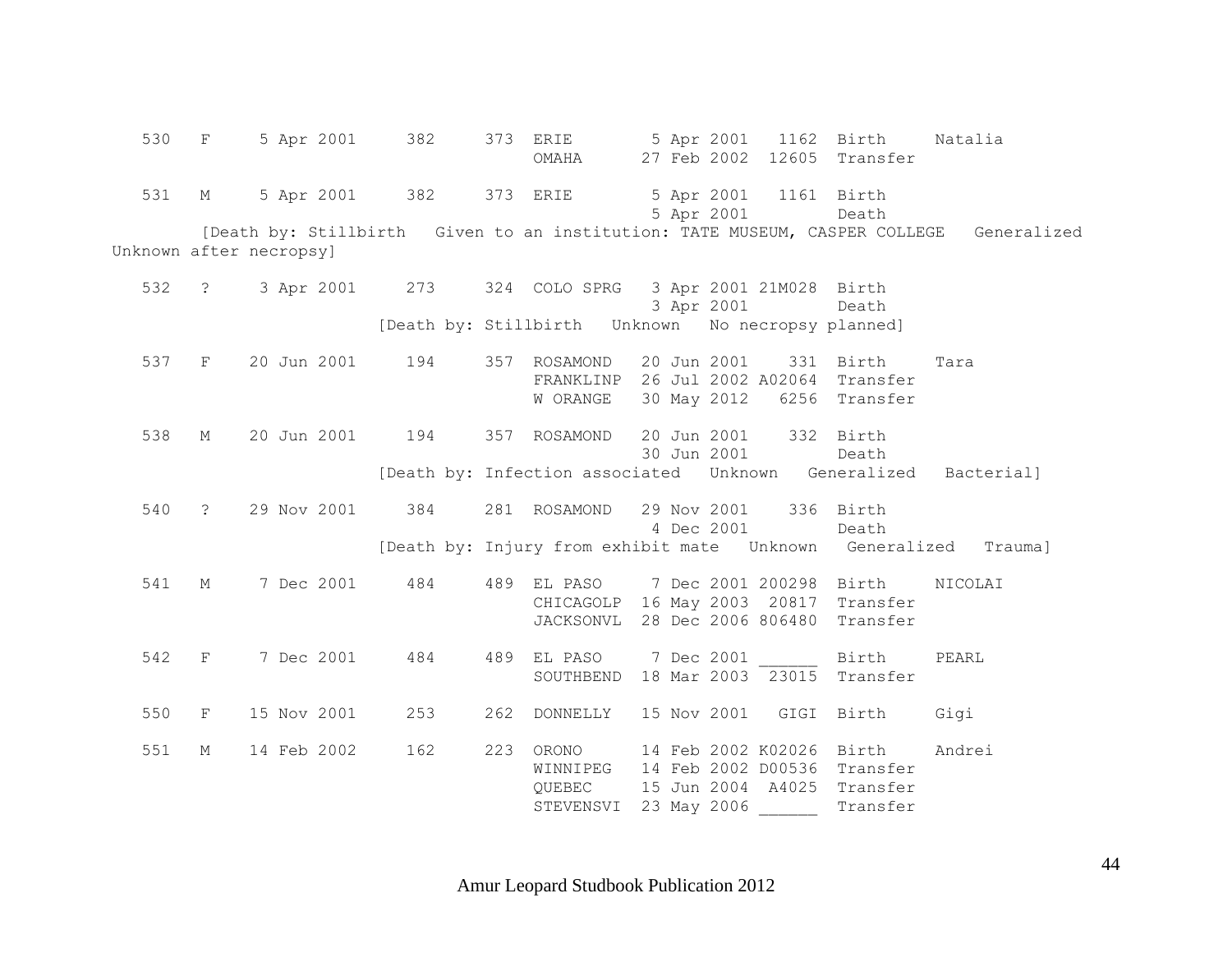| 552 |       | M 14 Feb 2002 162     |  |          | 223 ORONO 14 Feb 2002 K02027 Birth Sergei<br>STEVENSVI ~ Nov 2002 AL213 Transfer                                                                                          |
|-----|-------|-----------------------|--|----------|---------------------------------------------------------------------------------------------------------------------------------------------------------------------------|
|     |       |                       |  |          | 553 F 14 Feb 2002 162 223 ORONO 14 Feb 2002 K02025 Birth Veneska<br>QUEBEC 15 Jun 2004 A4026 Transfer<br>STEVENSVI 23 May 2006 ______ Transfer                            |
| 561 |       |                       |  | SEDGWICK | M 15 May 2002 443 383 HODENHAGN 15 May 2002 HOD6 Birth Diesel<br>TWYCROSS 27 Jun 2003 4184 Transfer<br>26 Jan 2012<br>Transfer                                            |
| 565 |       |                       |  |          | M 30 Jun 2002 382 373 ERIE 30 Jun 2002 1225 Birth DARIUS<br>MINOT 1 Oct 2003 474 Transfer<br>TANGAN WP 31 May 2011 Transfer<br>ROLLING H 28 Dec 2011 Transfer<br>Transfer |
| 566 |       |                       |  |          | M 30 Jun 2002 382 373 ERIE 30 Jun 2002 1226 Birth NIKOLAI<br>SOUTHBEND 24 Dec 2003 23058 Transfer<br>JACKSON 9 Nov 2004 200363 Transfer                                   |
|     |       |                       |  |          | 567 F 30 Jun 2002 382 373 ERIE 30 Jun 2002 1227 Birth EMMA<br>BINGHAMTO 4 Oct 2003 M03106 Transfer<br>PHILADELP 30 May 2012 104900 Transfer                               |
| 568 |       |                       |  |          | M 17 Jul 2002 273 324 COLO SPRG 17 Jul 2002 22M032 Birth<br>SOLNCE<br>BINGHAMTO 17 Jun 2003 M03104 Transfer<br>W ORANGE 6 Jun 2012 6258 Transfer                          |
| 569 |       |                       |  |          | F 17 Jul 2002 273 324 COLO SPRG 17 Jul 2002 22M033 Birth<br>NATALIA<br>MINOT 30 Jul 2003 473 Transfer<br>TANGAN WP 31 May 2011 ______<br>Transfer                         |
|     | 573 F |                       |  |          | 5 Nov 2002 432 439 PHILADELP 5 Nov 2002 104093 Birth SAKHAR<br>ROSAMOND 22 Jun 2004 348 Transfer                                                                          |
|     |       | 585 F 17 May 2003 384 |  |          | 281 ROSAMOND 17 May 2003 362 Birth KTUSHA<br>GRANBY 20 Apr 2007 M03041 Transfer                                                                                           |
| 592 |       |                       |  |          | M 9 Dec 2003 484 489 EL PASO 9 Dec 2003 200504 Birth HARI-KARI                                                                                                            |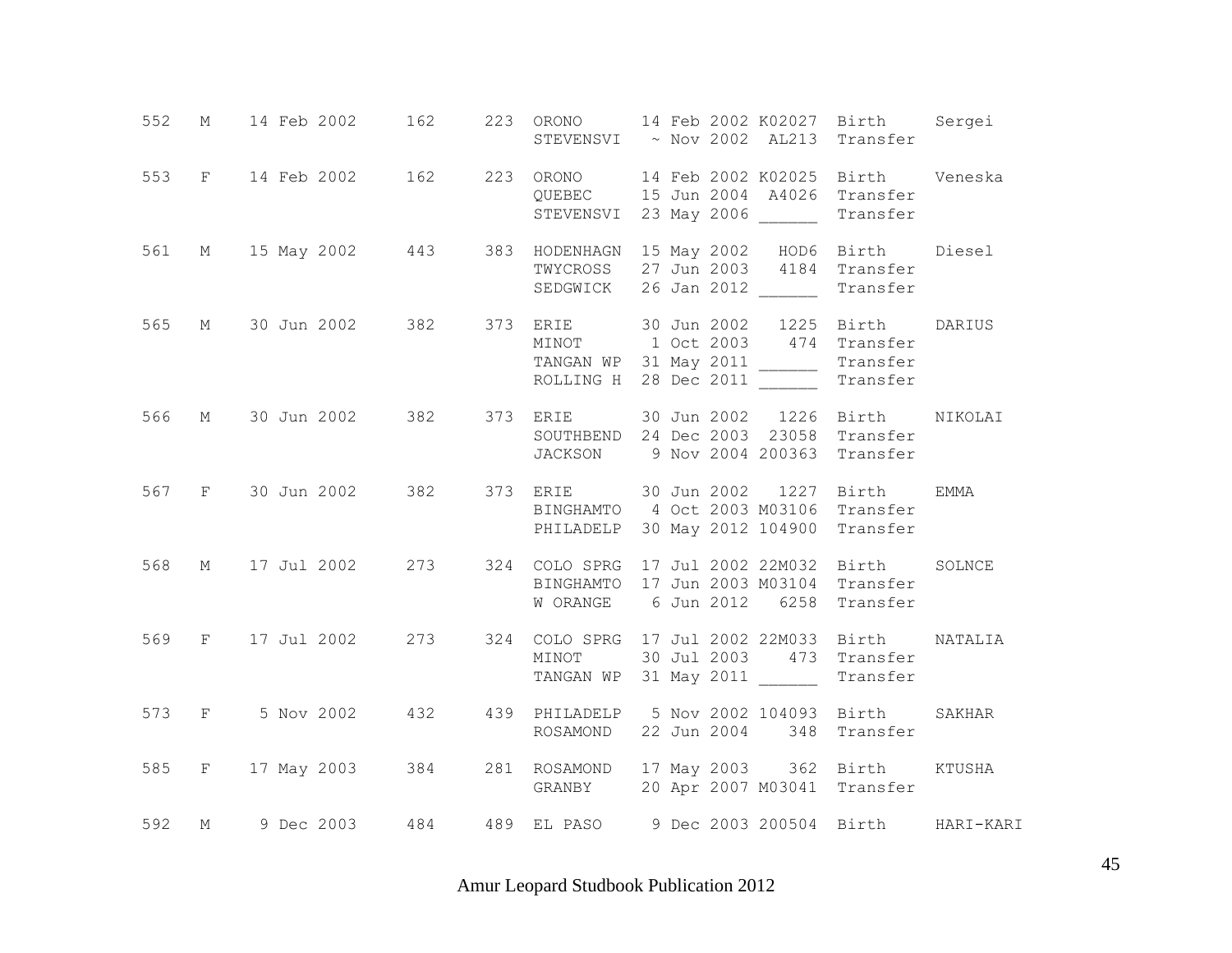|     |                           |                       |            | DENVER                  | 18 Feb 2005 A05059 Transfer                                                                                                             |                                                                                           |
|-----|---------------------------|-----------------------|------------|-------------------------|-----------------------------------------------------------------------------------------------------------------------------------------|-------------------------------------------------------------------------------------------|
| 593 | $\mathbf{F}$              | 9 Dec 2003            | 484<br>489 | EL PASO                 | 9 Dec 2003 200503 Birth                                                                                                                 |                                                                                           |
| 594 | $\mathbf{F}$              | 9 Dec 2003            | 484        | ST LOUIS                | 489 EL PASO 9 Dec 2003 200505<br>17 Feb 2007 103263                                                                                     | Birth<br>MONA<br>Transfer                                                                 |
| 595 | М                         | 9 Feb 2004            | 382        | 373 ERIE<br>ORONO       | 9 Feb 2004 1323 Birth<br>18 Mar 2004 1323<br>WINNIPEG 11 May 2006 G00081 Transfer<br>21 Oct 2011 K11010 Transfer                        | VAADIM<br>Transfer                                                                        |
| 596 | М                         | 9 Feb 2004            | 382        | HOGLE                   | 373 ERIE 9 Feb 2004 1324 Birth<br>11 May 2006 U06026 Transfer                                                                           | VLADAMERE                                                                                 |
| 597 | М                         | 9 Feb 2004            | 382        | 373 ERIE                | 9 Feb 2004 1325 Birth<br>18 Mar 2004   1325   Transfer<br>SOUTHBEND 19 Apr 2005 25011 Transfer<br>GARDENCTY 23 Apr 2007 107009 Transfer | <b>ELMO</b>                                                                               |
|     |                           | 604 neutF 22 May 2003 | 468        | 494 AUDUBON<br>NY BRONX | 22 May 2003 100942 Birth<br>21 Dec 2005 M05225 Transfer                                                                                 | Zoya                                                                                      |
|     | 605 F                     | 22 May 2003           | 468        | 494 AUDUBON<br>ERIE     | 25 Apr 2005 1453 Transfer                                                                                                               | 22 May 2003 100943 Birth NASTYA 'TYA'                                                     |
| 611 | $\mathop{\rm M}\nolimits$ | 7 May 2004            | 194        | 357 ROSAMOND            | 7 May 2004                                                                                                                              | 385 Birth<br>SEVASTIAN                                                                    |
| 612 | F                         | 7 May 2004            | 194        | 357 ROSAMOND            | 7 May 2004<br>9 May 2004                                                                                                                | 386 Birth<br>Death<br>[Death by: Other/Unknown Mounted or Preserved: No necropsy planned] |
| 629 | М                         | 8 May 2004            | 273        | CHICAGOBR               | 324 COLO SPRG 8 May 2004 24M023 Birth<br>4 Oct 2007 2633 Transfer                                                                       | TOSYA                                                                                     |
| 630 | М                         | 8 May 2004            | 273        |                         | 324 COLO SPRG 8 May 2004 24M024 Birth<br>PITTSBURG 11 Jun 2006 102101 Transfer                                                          | DIMA                                                                                      |
| 658 | F                         | 14 Apr 2006           | 555        | 587 MULHOUSE            | 14 Apr 2006 M06042 Birth                                                                                                                | OKHA                                                                                      |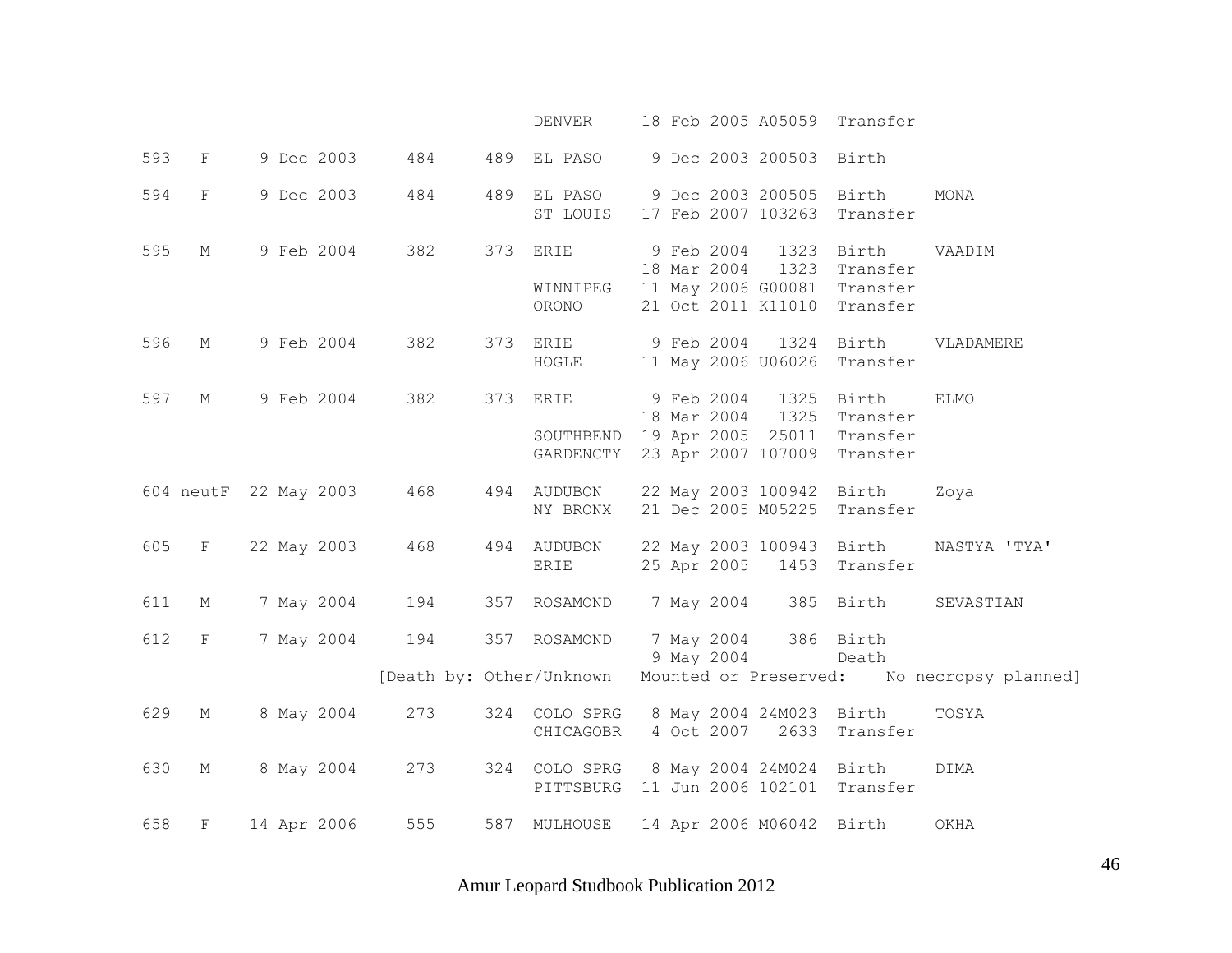MINNESOTA 15 May 2008 12164 Transfer

| 667 | F           | 26 Nov 2004 | 565                           |     | 569 MINOT<br>W ORANGE                                               |  | 26 Nov 2004<br>12 Jul 2007 | 6011                               | 485 Birth<br>Transfer                                        | MEGAN        |
|-----|-------------|-------------|-------------------------------|-----|---------------------------------------------------------------------|--|----------------------------|------------------------------------|--------------------------------------------------------------|--------------|
| 668 | $\mathbf F$ | 3 Jan 2006  | 194                           |     | 357 ROSAMOND                                                        |  | 3 Jan 2006<br>3 Jan 2006   |                                    | 405 Birth<br>Death                                           |              |
|     |             |             | [Death by: Unknown means]     |     |                                                                     |  |                            |                                    |                                                              |              |
| 669 | F           | 3 Jan 2006  | 194                           |     | 357 ROSAMOND                                                        |  | 13 Jan 2006                | 3 Jan 2006 406 Birth               | Death                                                        |              |
|     |             |             | [Death by: Unknown means]     |     |                                                                     |  |                            |                                    |                                                              |              |
| 670 | М           | 3 Jan 2006  | 194                           |     | 357 ROSAMOND<br>GRANBY                                              |  | 3 Jan 2006                 | 20 Apr 2007 M06049                 | 407 Birth<br>Transfer                                        | DIMITRI      |
| 671 | F           | 24 May 2006 | 468                           |     | 494 AUDUBON                                                         |  | 24 May 2006                | 24 May 2006 101906 Birth           | Death                                                        |              |
|     |             |             | [Death by: Unknown means]     |     |                                                                     |  |                            |                                    |                                                              |              |
| 672 | $F -$       | 16 Apr 2005 | 568                           | 567 | BINGHAMTO 16 Apr 2005 M05001 Birth                                  |  | 16 Apr 2005                |                                    | Death                                                        |              |
|     |             |             | [Death by: Stillbirth Unknown |     | Necropsy planned later  Unknown after necropsy]                     |  |                            |                                    |                                                              |              |
| 673 | F           | 10 Oct 2006 | 468                           |     | 494 AUDUBON<br>MINNESOTA 27 Nov 2007 12066                          |  |                            |                                    | 10 Oct 2006 101990 Birth<br>Transfer                         | POLINA       |
| 674 | F           | 10 Oct 2006 | 468                           |     | 494 AUDUBON<br>MINNESOTA 27 Nov 2007 12067<br>ROSAMOND<br>CAVEJUNCT |  |                            | 6 May 2009 421<br>20 May 2009 NONE | 10 Oct 2006 101991 Birth<br>Transfer<br>Transfer<br>Transfer | KATYA        |
| 717 | М           | 22 Feb 2008 | 533                           |     | 559 OLOMOUC<br>MINNESOTA                                            |  |                            |                                    | 22 Feb 2008 6792 Birth<br>7 Aug 2009 12548 Transfer          | CHOBBY       |
| 719 | М           | 15 May 2008 | 384                           |     | 615 TALLIN<br><b>ERIE</b>                                           |  |                            |                                    | 15 May 2008 16896 Birth<br>16 Dec 2009 1809 Transfer         | <b>EDGAR</b> |
| 747 | $\mathbf F$ | 30 May 2007 | 382                           |     | 605 ERIE                                                            |  | 30 May 2007                |                                    | 1592 Birth                                                   | NIA          |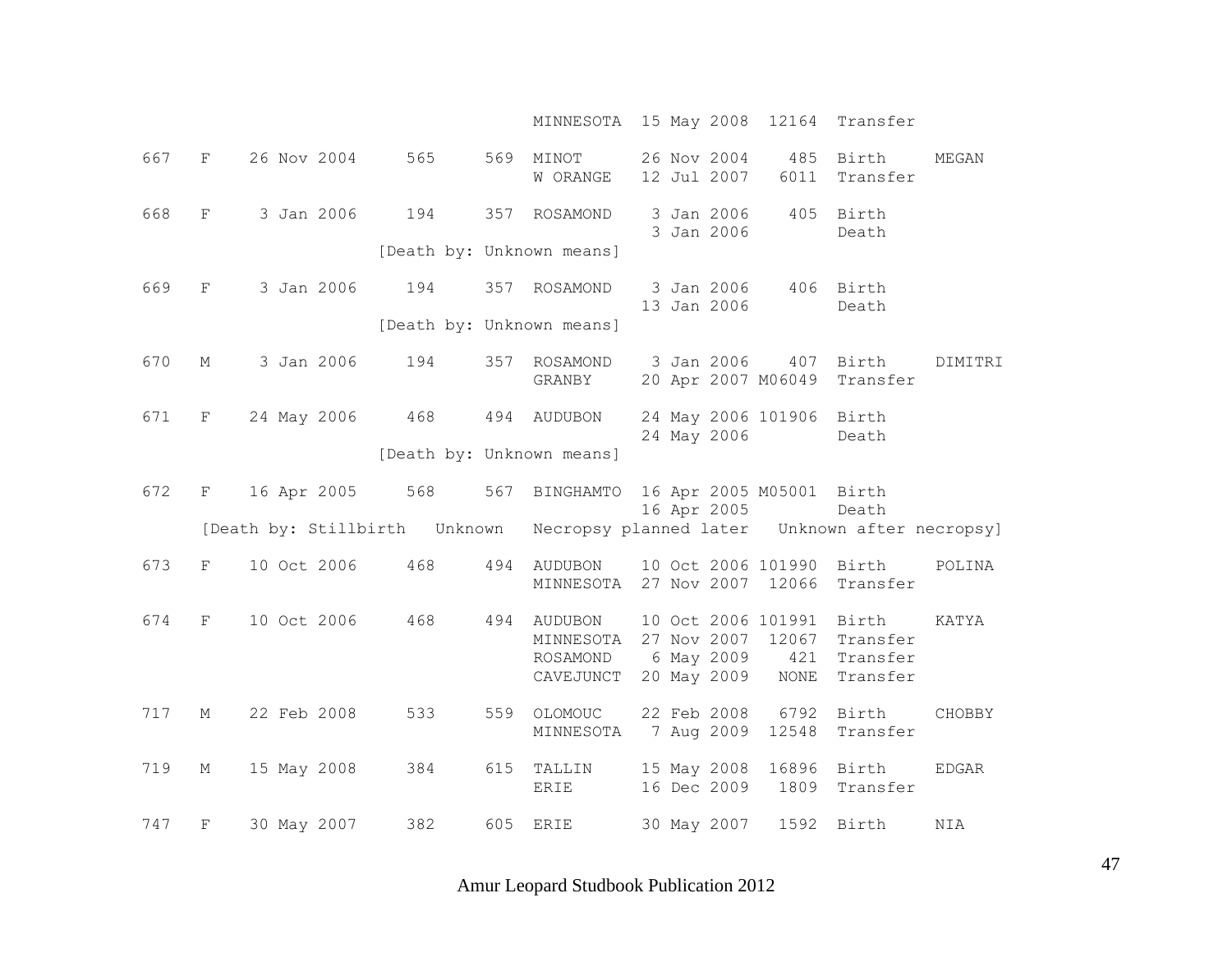|     |             |                                                                          |                           | SEDGWICK 31 Aug 2008 12250 Transfer                                |  |                                               |       |                                                                    |
|-----|-------------|--------------------------------------------------------------------------|---------------------------|--------------------------------------------------------------------|--|-----------------------------------------------|-------|--------------------------------------------------------------------|
|     |             | 748 ? 18 Jul 2007 566 514 JACKSON                                        |                           |                                                                    |  | 18 Jul 2007 200635 Birth<br>20 Jul 2007 Death |       |                                                                    |
|     |             |                                                                          | [Death by: Unknown means] |                                                                    |  |                                               |       |                                                                    |
|     |             | 749 F 18 Jul 2007 566 514 JACKSON 18 Jul 2007 200636 Birth JUDDA         |                           |                                                                    |  |                                               |       |                                                                    |
|     |             | 750 M 18 Dec 2007 400 542 SOUTHBEND 18 Dec 2007 27090 Birth              |                           | 19 Dec 2007                                                        |  |                                               | Death |                                                                    |
|     |             |                                                                          |                           |                                                                    |  |                                               |       | [Death by: Euthanasia (medical) Incinerate Musculoskeletal Trauma] |
|     |             | 751 M 18 Dec 2007 400 542 SOUTHBEND 18 Dec 2007 27091 Birth ROWDY/KEIATA |                           | FT WAYNE 5 Nov 2009 98237 Transfer                                 |  |                                               |       |                                                                    |
|     |             | 752 F 9 Mar 2008 468 494 AUDUBON 9 Mar 2008 102416 Birth LISCHINKA       |                           | TANGAN WP 5 Aug 2009 Transfer                                      |  |                                               |       |                                                                    |
|     |             | 753 F 10 Mar 2008 468 494 AUDUBON 10 Mar 2008 102415 Birth               |                           |                                                                    |  | 10 Mar 2008 Death                             |       |                                                                    |
|     |             |                                                                          | [Death by: Unknown means] |                                                                    |  |                                               |       |                                                                    |
|     |             | 754 M 10 May 2008 307 594 ST LOUIS 10 May 2008 106584 Birth              |                           |                                                                    |  | 10 May 2008 Death                             |       |                                                                    |
|     |             |                                                                          |                           |                                                                    |  |                                               |       |                                                                    |
|     |             | 755 F 10 May 2008 307 594 ST LOUIS 10 May 2008 106585 Birth SOFIYA       |                           | FT WAYNE 7 Dec 2009 98243 Transfer                                 |  |                                               |       |                                                                    |
|     |             | 784 F ~ Jul 1994 UNK UNK WESTWIND ~ Jul 1994 Birth Jasmine               |                           | JUNGLELAN 1 Mar 1995 LEP001 Transfer                               |  | 20 Oct 2003 LEP001 ltf                        |       |                                                                    |
|     |             | 794 F 1 Mar 2010 468 494 AUDUBON 1 Mar 2010 103009 Birth SUCHKA          |                           |                                                                    |  |                                               |       |                                                                    |
| 795 | $\mathbb M$ | 1 Mar 2010   468   494   AUDUBON   1 Mar 2010   103010   Birth           |                           |                                                                    |  | 3 Mar 2010 Death                              |       |                                                                    |
|     |             |                                                                          |                           | [Death by: Euthanasia (medical)    Unknown    No necropsy planned] |  |                                               |       |                                                                    |

Amur Leopard Studbook Publication 2012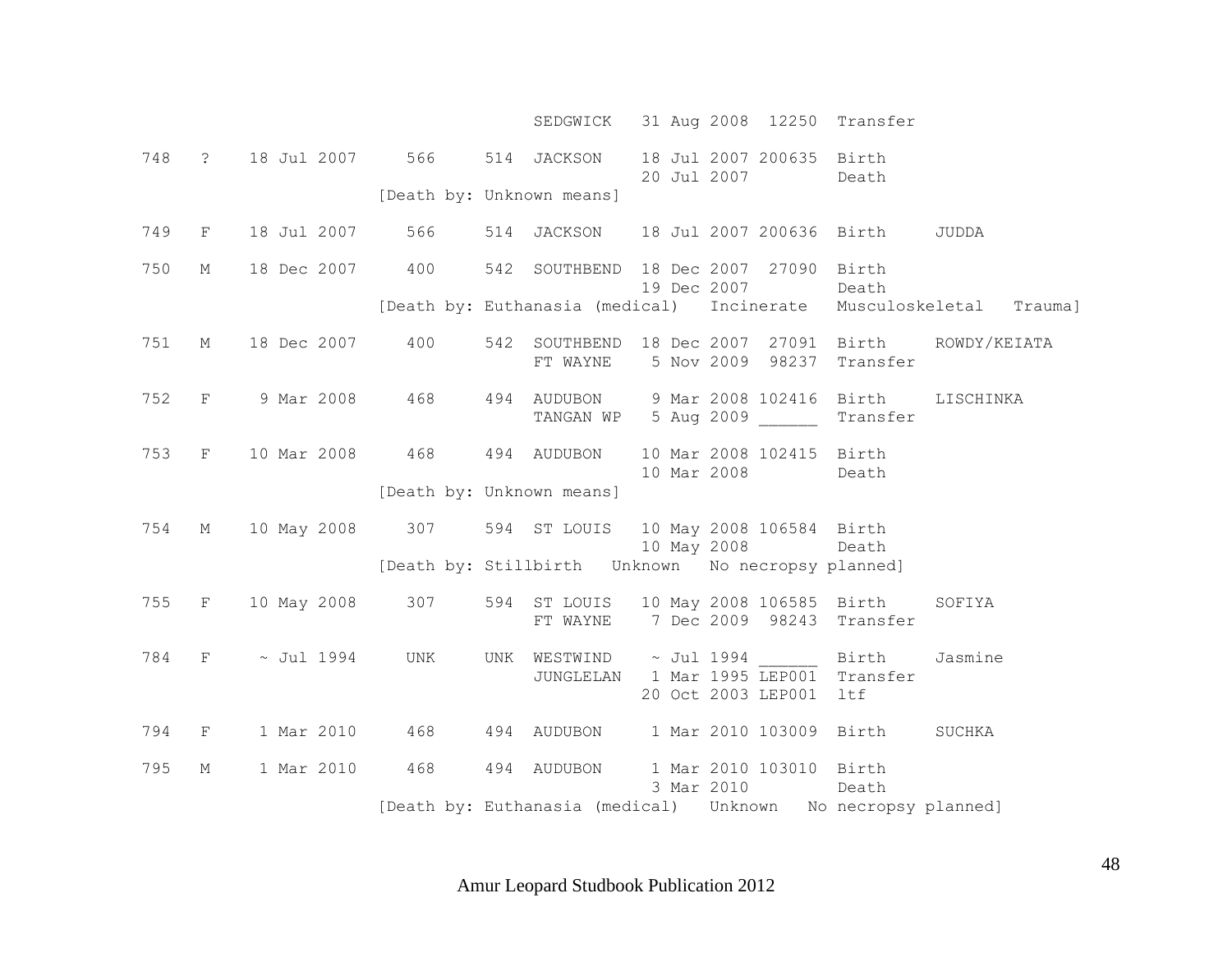|     | 796 F 17 Mar 2010                                                                        | 400                       |         |  | 542 SOUTHBEND 17 Mar 2010 30007 Birth<br>GREENVISC 31 Mar 2011 M11006 Transfer                                       |                         | <b>EMERALD</b> |
|-----|------------------------------------------------------------------------------------------|---------------------------|---------|--|----------------------------------------------------------------------------------------------------------------------|-------------------------|----------------|
|     | 797 F 17 Mar 2010                                                                        | 400                       |         |  | 542 SOUTHBEND 17 Mar 2010 30008 Birth<br>GREENVISC 31 Mar 2011 M11005 Transfer                                       |                         | JADE           |
| 798 | F 17 Mar 2010                                                                            | 400                       |         |  | 542 SOUTHBEND 17 Mar 2010 30009 Birth<br>GREENVISC 31 Mar 2011 M11004                                                | Transfer                | <b>CLOVER</b>  |
| 801 | M 27 Aug 2010 541                                                                        |                           | AUDUBON |  | 502 JACKSONVL 27 Aug 2010 810347 Birth Tuffy<br>19 Jan 2012 103505 Transfer                                          |                         |                |
|     | 802 F 28 Aug 2010 541 502 JACKSONVL 28 Aug 2010 810348 Birth                             |                           |         |  | 30 Aug 2010                                                                                                          | Death                   |                |
|     |                                                                                          | [Death by: Unknown means] |         |  |                                                                                                                      |                         |                |
| 803 | M 8 Oct 2010 307 594 ST LOUIS 8 Oct 2010 108359 Birth                                    |                           |         |  | 13 Oct 2010 Death                                                                                                    |                         |                |
|     |                                                                                          | [Death by: Unknown means] |         |  |                                                                                                                      |                         |                |
| 804 | F 8 Oct 2010 307 594 ST LOUIS 8 Oct 2010 108360 Birth ANASTASIA                          |                           |         |  |                                                                                                                      |                         |                |
| 805 | M 22 Jun 2001                                                                            | 403                       |         |  | 399 CFEC 22 Jun 2001 _______ Birth Niki<br>CAVEJUNCT 1 Nov 2007 ________ Transfer                                    |                         |                |
| 806 | M 22 Jun 2001                                                                            | 403                       |         |  |                                                                                                                      | Birth Kosma<br>Transfer |                |
| 807 | F 1 Jun 2003                                                                             | 403                       |         |  |                                                                                                                      | Birth<br>Transfer       | Matea          |
| 808 | F 29 Jun 2010 806                                                                        |                           |         |  | 752 TANGAN WP 29 Jun 2010 Birth Lady                                                                                 |                         |                |
| 809 | M 14 May 2011 806                                                                        |                           |         |  | 752 TANGAN WP 14 May 2011 ________ Birth<br>ROSAMOND 7 Nov 2011 468 Transfer<br>SANDIEGOZ 7 Mar 2012 512035 Transfer |                         |                |
| 810 | M 14 May 2011 806 752 TANGAN WP 14 May 2011 69 Birth<br>ROSAMOND 7 Nov 2011 469 Transfer |                           |         |  |                                                                                                                      |                         |                |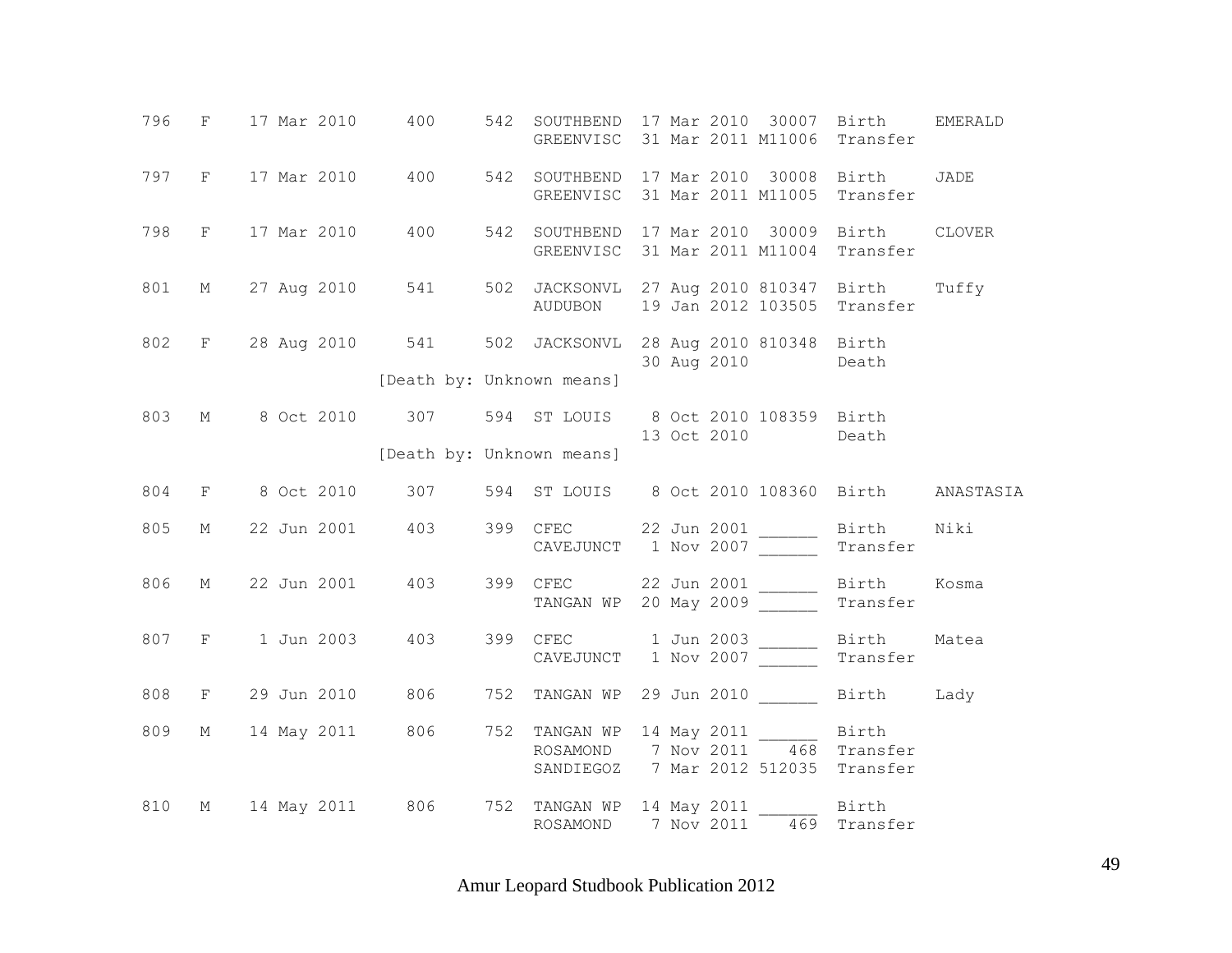SANDIEGOZ 7 Mar 2012 512036 Transfer

|                          |                     |  |                         |  | 811 F 14 May 2011 806 752 TANGAN WP 14 May 2011<br>ROSAMOND<br>SANDIEGOZ 7 Mar 2012 512037 Transfer |  |  |  |                  | Birth<br>7 Nov 2011 470 Transfer |                                                                                           |  |
|--------------------------|---------------------|--|-------------------------|--|-----------------------------------------------------------------------------------------------------|--|--|--|------------------|----------------------------------|-------------------------------------------------------------------------------------------|--|
|                          |                     |  |                         |  | 812 F 7 Aug 2011 805 674 CAVEJUNCT 7 Aug 2011 Birth                                                 |  |  |  |                  |                                  |                                                                                           |  |
|                          | NA100 M 25 Apr 2012 |  | 592                     |  | 529 DENVER 25 Apr 2012 A12094 Birth                                                                 |  |  |  |                  |                                  | Makar                                                                                     |  |
|                          |                     |  |                         |  | NA101 M 29 May 2012 717 673 MINNESOTA 29 May 2012 13347 Birth                                       |  |  |  |                  |                                  | Dmitri                                                                                    |  |
|                          |                     |  |                         |  | NA102 F 29 May 2012 717 673 MINNESOTA 29 May 2012 13348 Birth                                       |  |  |  |                  |                                  | Tamara                                                                                    |  |
|                          | NA103 M 31 May 2012 |  | 541                     |  | 502 JACKSONVL 31 May 2012 812353 Birth Valeri                                                       |  |  |  |                  |                                  |                                                                                           |  |
|                          |                     |  | NA104 M 31 May 2012 541 |  | 502 JACKSONVL 31 May 2012 812354 Birth Kolya                                                        |  |  |  |                  |                                  |                                                                                           |  |
|                          |                     |  | NA105 F 31 May 2012 541 |  | 502 JACKSONVL 31 May 2012 812355 Birth                                                              |  |  |  | 9 Jun 2012 Death |                                  |                                                                                           |  |
|                          |                     |  |                         |  |                                                                                                     |  |  |  |                  |                                  | [Death by: Injury from exhibit mate  Unknown  Respiratory  Trauma  Necropsy not received] |  |
| TOTALS: 115.132.15 (262) |                     |  |                         |  |                                                                                                     |  |  |  |                  |                                  |                                                                                           |  |

Compiled by: Cynthia Kreider thru Erie Zoological Gardens Data current thru: 23 Aug 2012 - North American regional Printed on 27 Sep 2012 using Sparks v1.64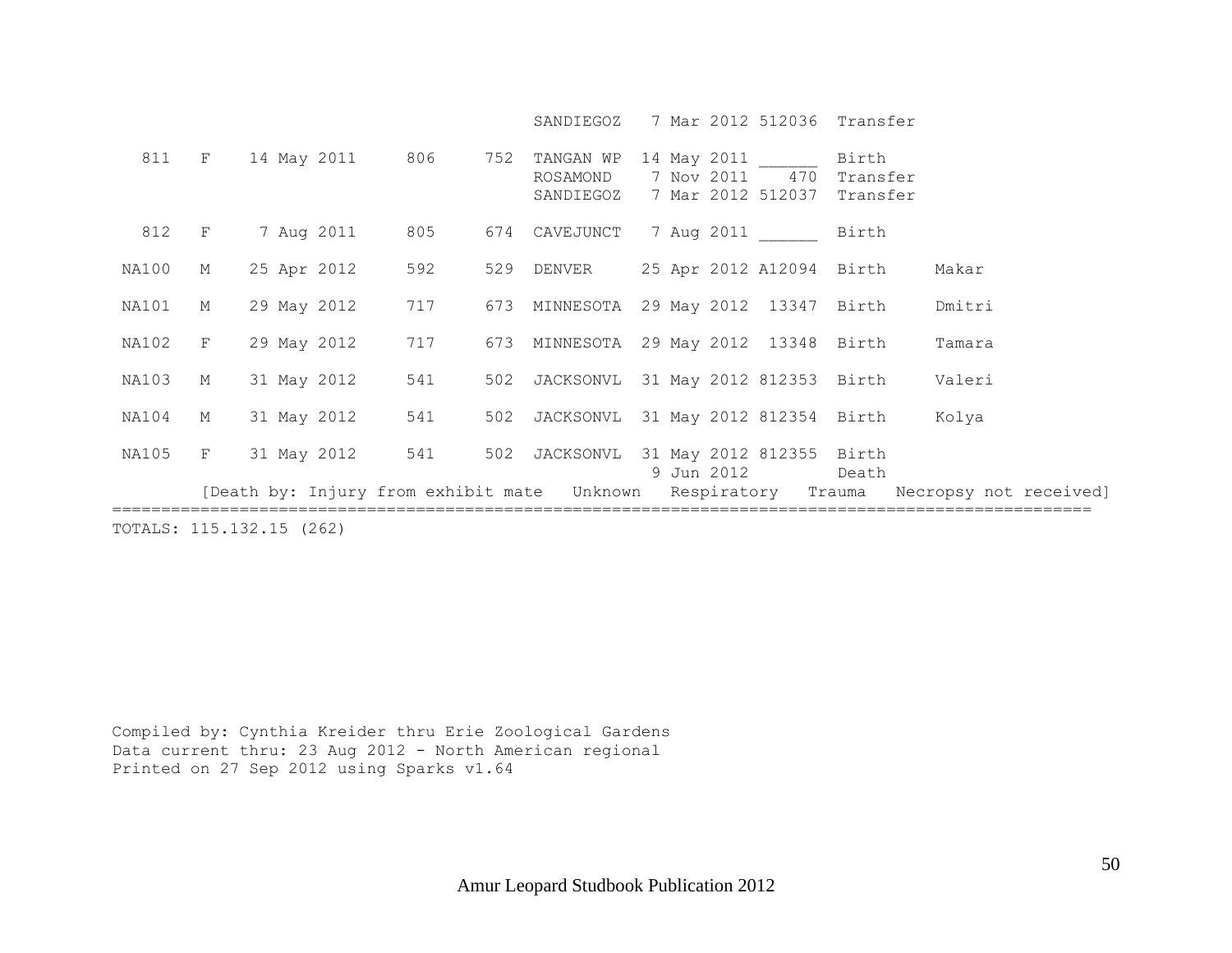Location Glossary - AMUR LEOPARD Studbook

====================================================================================================

- AGRATE Parco Faunistico La Torbiera Via Borgoticino, Agrate Conturbia, No, Piemonte, Italy, I-28010 +39 322 832136/83213 fax: +39 322 832525 torbiera@iol.it
- ASAHIKAWA Asahikawa, Asahiyama Zool. Park & Wildlife Conservation Center, Asahikawa-shi, Hokkaido, Japan, 708 11 81 166 36 1104 fax: 81 166 36 1104 ashzoo@arc-net.co.jp

AUBURNDAL \_\_\_\_\_\_\_\_\_\_\_\_\_\_\_\_\_\_\_\_\_\_\_\_\_\_\_\_\_\_\_

- AUDUBON Audubon Zoo 6500 Magazine St., New Orleans, Louisiana, USA, 70178-4327 504.212.5368 fax: 504.212.5471 lrobledo@auduboninstitute.org
- AUNEAU Z Les Felins d'Auneau Auneau, Eure-et-loir, France, F-28700 33 2373 13874 fax: 33 2373 12628 gregory.breton@parc-des-felins.com
- BEKESBRNE Howletts Wild Animal Park c/o Port Lympne Zoo Park, Hythe, Kent, England (uk), CT21 4PD +44(0)1303.264.647 fax: 44.1303.264944 animal.records@aspinallfoundation.org
- BERLIN TP Tierpark Berlin-Friedrichsfelde GmbH Am Tierpark 125, D-10307 Berlin, Germany +49 30 51531-111 fax: +49 30 512 4061 f.sicks@tierpark-berlin.de
- BINGHAMTO Binghamton Zoo at Ross Park 185 Park Ave., Binghamton, New York, USA, 13903 (607)724-5461x227 fax: 607.724.5454x33 sransom@rossparkzoo.com
- BOISE Zoo Boise 355 N Julia Davis Dr., Boise, Idaho, USA, 83706 208.384.4260 x101 fax: 208.384.4059 cshaw@cityofboise.org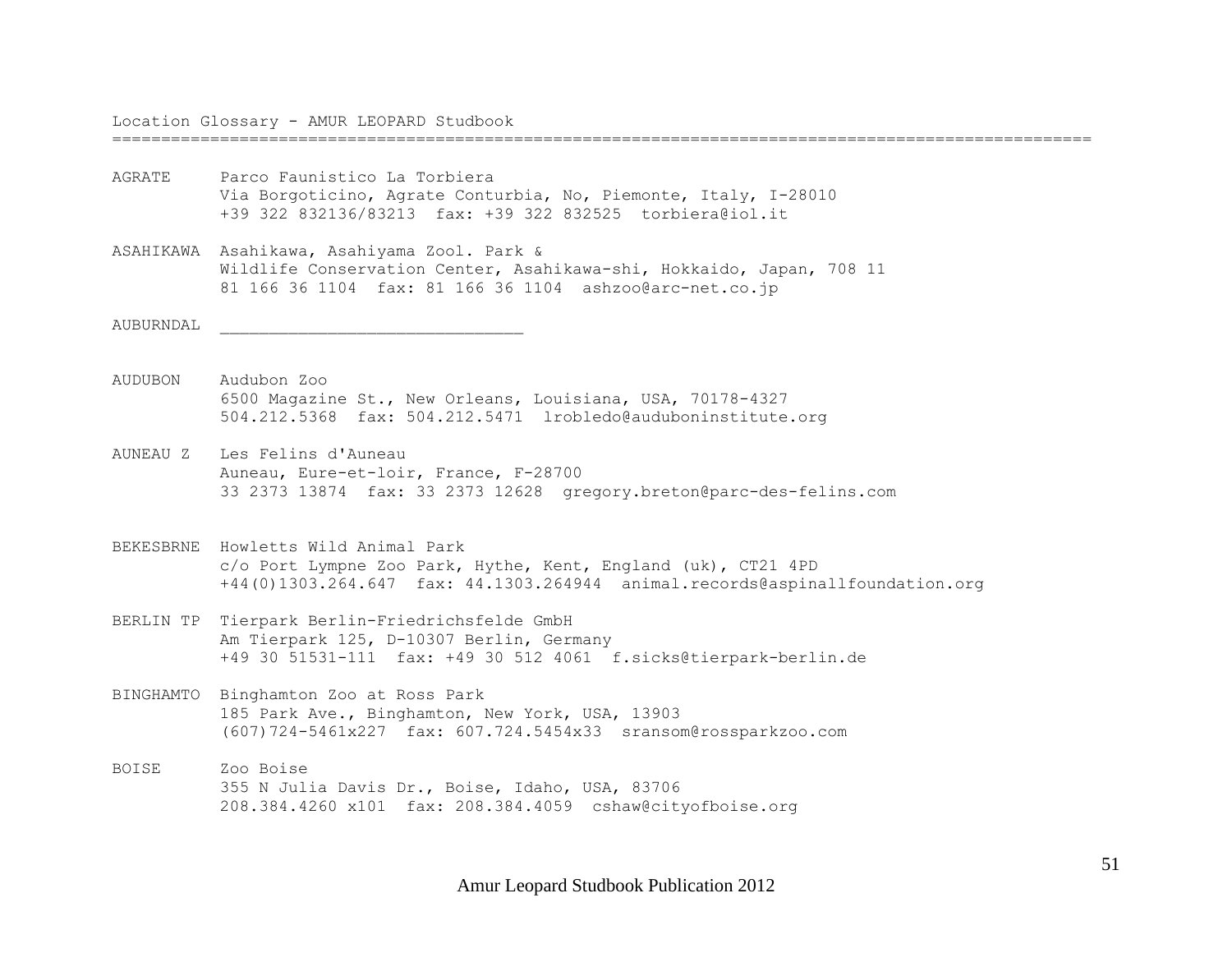- CALDWELL Caldwell Zoo PO Box 4785, Tyler, Texas, USA, 75712-4785 (903)593-0121x286 fax: (903)595-5083 pblake@caldwellzoo.org
- CAVEJUNCT Great Cats of the World (Craig Wagner) PO Box 1062, Cave Junction, Oregon, USA +1 541 592-2957
- CENTERHIL Rare Feline Breeding Compound PO Box 100, Center Hill, Florida, USA, 33514 (904) 793-2109
- CFEC Center For Endangered Cats PO Box 1052, Forest Lake, Minnesota, USA, 55025 (612)586-2600
- CHARD Wildlife Park at Cricket St. Thomas Warner Holidays, Chard, Somerset, England (uk), TA20 4DB 44 1442 283 203438 fax: 44 1460 30817 pball@cstwp.plus.com
- CHICAGOBR Chicago Zoological Society 3300 Golf Rd., Brookfield, Illinois, USA, 60513 708.688.8460 fax: (708)485-3140 debbie.johnson@czs.org
- CHICAGOLP Lincoln Park Zoological Gardens PO Box 14903, Chicago, Illinois, USA, 60614-0903 (312)742-7221 fax: (312)742-7220 ahorrigan@lpzoo.org
- CHINA CHINA Far Eastern Asia, Asian Region
- CINCINNAT Cincinnati Zoo & Botanical Garden 3400 Vine St., Cincinnati, Ohio, USA, 45220-1399 (513)569-8225 fax: (513)569-8214 mary.noell@cincinnatizoo.org
- COLO SPRG Cheyenne Mtn Zoological Park 4250 Cheyenne Mountain Zoo Rd., Colorado Springs, Colorado, USA, 80906 (719)633-9927 fax: (719)633-2254 rbarker@cmzoo.org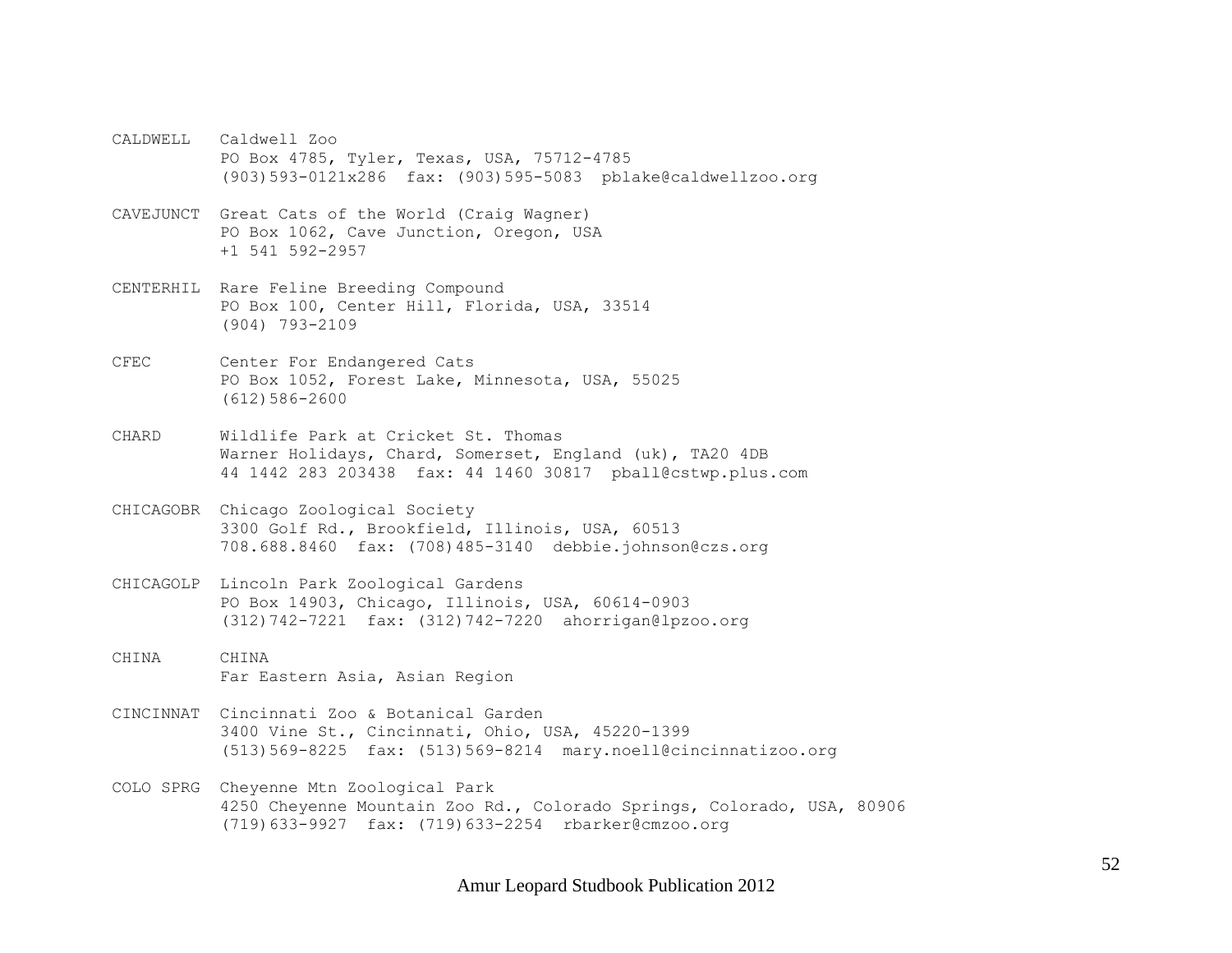- COLUMBIA Riverbanks Zoo and Garden 500 Wildlife Parkway, Columbia, South Carolina, USA, 29202-1060 803.779.8717x1245 fax: 803.253.6381 susanreno@riverbanks.org
- COLUMBUS Columbus Zoo and Aquarium PO Box 400, Powell, Ohio, USA, 43065-0400 614.635.3429 shelly.roach@columbuszoo.org
- CROWE BOB Ashby Acres Wildlife Park (Bob Crowe) 1250 State Road 415, New Smyrna, Florida, USA, 32168 (407)330-7387
- DENVER Denver Zoological Gardens City Park, Denver, Colorado, USA, 80205 303.376.4917 fax: 303.376.4901 nbragin@denverzoo.org
- DONNELLY \_\_\_\_\_\_\_\_\_\_\_\_\_\_\_\_\_\_\_\_\_\_\_\_\_\_\_\_\_\_\_
- DORTMUND Zoo Dortmund Mergelteichstrasse 80, Dortmund, N Rhine-westph, Germany, D-44225 +49.231.5028591 fax: 49 231 712175 i.schappert@stadtdo.de
- DUNLAP Sierra Endangered Cat Haven 38257 E. Kings Canyon Rd., Dunlap, California, USA, 93621 (559)338-3216 fax: (559)338-0608 cathaven@cathaven.com
- EL PASO El Paso Zoo 4001 East Paisano, El Paso, Texas, USA, 79905-4223 zaskeke@elpasotexas.gov
- ERIE Erie Zoological Gardens 423 W 38th St, Erie, Pennsylvania, USA, 16508-0268 814.864.4091 x504 fax: (814)864-1140 lrekitt@eriezoo.org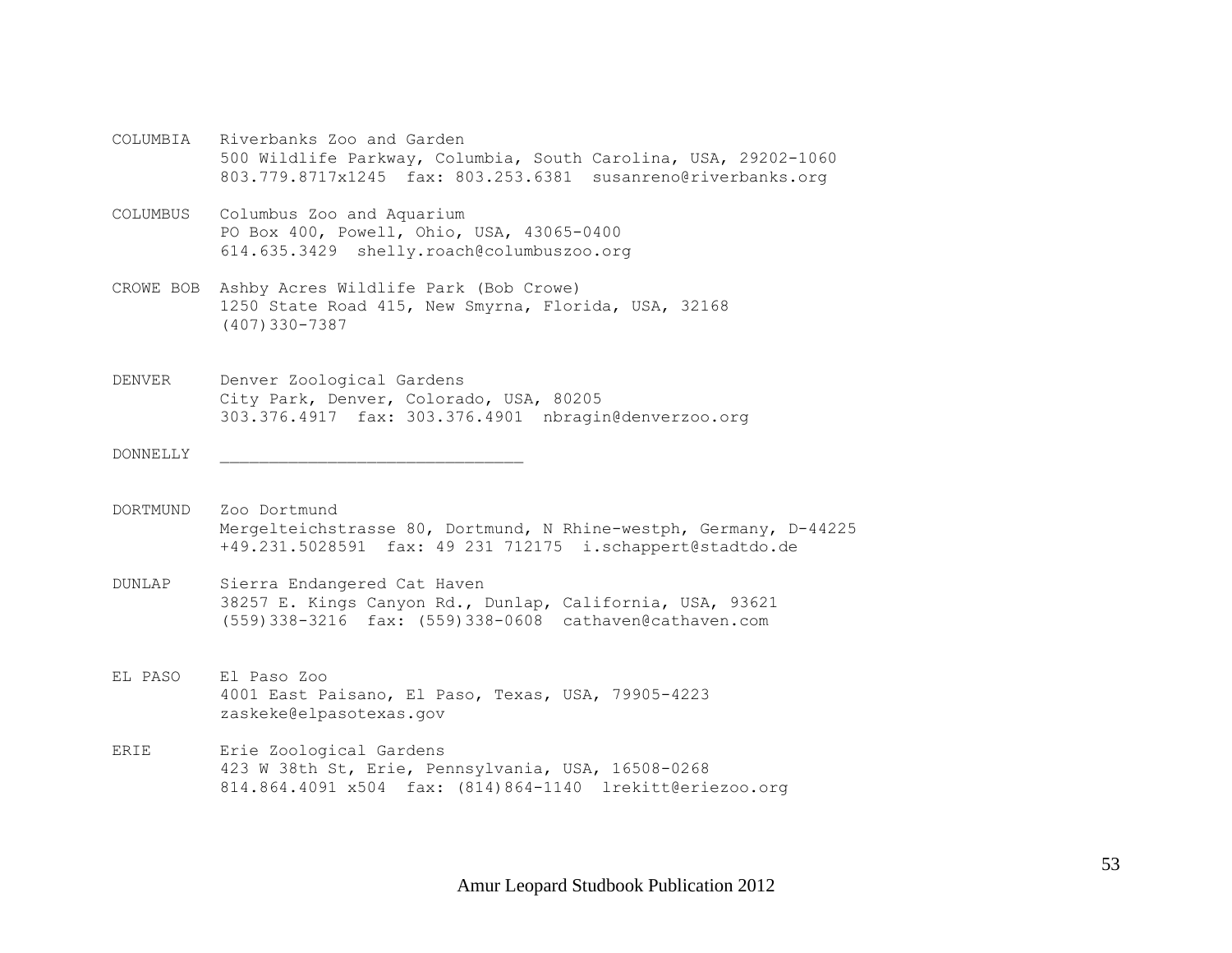- FAUNA MX Fauna de Mexico (Erick Perez Lemos) Rosalio Bustamante #172, Mexico Df, Mexico, CP 9510
- FRANKFURT Zoologischer Garten Frankfurt Bernhard-Grzimek-Allee 1, Frankfurt Am Main, Hesse, Germany, D-60316 49 69 212 34428 fax: 49.69.212.40559 stefan.stadler@stadt-frankfurt.de
- FRANKLINP Zoo New England, Franklin Park Zoo 1 Franklin Park Rd., Boston, Massachusetts, USA, 02121 617.989.2020 dtetreault@zoonewengland.com
- FT WAYNE Fort Wayne Children's Zoo 3411 Sherman Blvd., Fort Wayne, Indiana, USA, 46808-1594 260.427.6851 registrar@kidszoo.org
- GARDENCTY Lee Richardson Zoo 312 Finnup Drive, Garden City, Kansas, USA, 67846-0499 (620)276-1230 fax: 620.276.1229 sfontenot@garden-city.org
- GRANBY Granby Zoo / Zoo de Granby 525 St. Hubert Street, Granby, Quebec, Canada, J2G 5P3 450.372.9113x2151 fax: 450.372.5531 pleggett@zoodegranby.com
- GREENVISC Greenville Zoo 150 Cleveland Park Dr., Greenville, South Carolina, USA, 29601 864.467.4300 fax: 864.467.4314 jbullock@greenvillesc.gov
- HELSINKI Helsinki Zoo PO Box 4600, Helsinki, Finland, FI-00099 +358.8.169.5939 fax: +358.9.169.5990 kirsi.pynnonen@hel.fi
- HILL D Hill's Exotics (Dennis Hill) 3050 West Willow Rd, Flat Rock, Indiana, USA, 47234
- HODENHAGN Serengeti Safaripark Hodenhagen Am Tierpark 1, Hodenhagen, Lower Saxony, Germany, 29693 49 5164531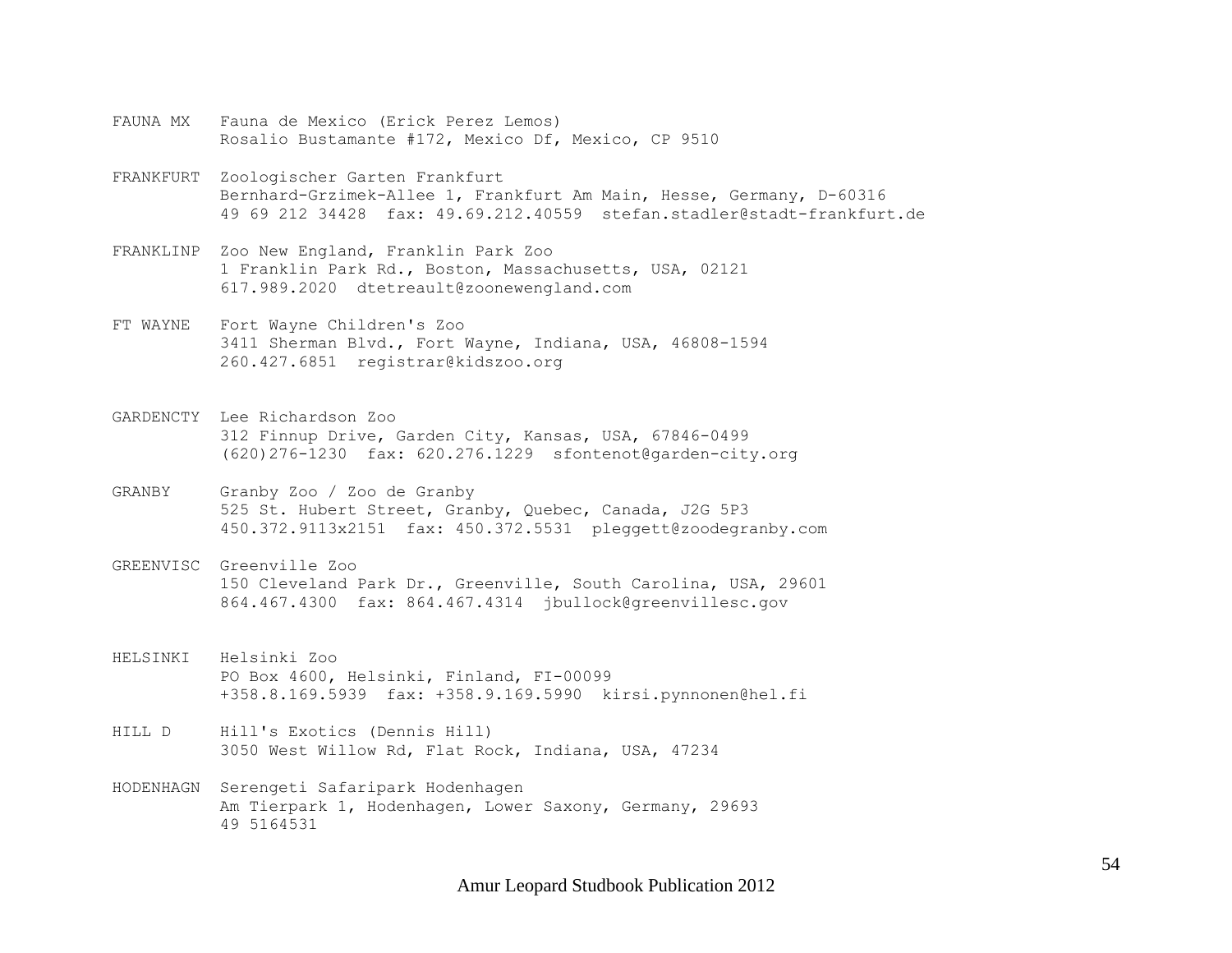- HOFFMAN Y Endangered Cats Show (Yaro Hoffman) 11205 Inglewood, Gibsonton, Florida, USA, 33534
- HOGLE Utah's Hogle Zoo Utah Zoological Society, Salt Lake City, Utah, USA, 84108-1454 801.584.1740 animalrecords@hoglezoo.org
- IEFS International Exotic Animal Sanctuary PO Box 637, Boyd, Texas, USA, 76023 (940)433-5091 fax: (940)433-5092 mickie33059@gmail.com
- JACKSON Jackson Zoological Park 2918 W. Capitol St., Jackson, Mississippi, USA, 39209 (601)352-2590 fax: (601)352-2594 dlwetzel@jacksonzoo.org
- JACKSONVL Jacksonville Zoo and Gardens 370 Zoo Parkway, Jacksonville, Florida, USA, 32218-5769 (904)757-4463x131 fax: (904)757-4315 rosta@jacksonvillezoo.org
- JOELTON Tennessee Game Farm (Extinct) Joelton, Tennessee, USA
- JUNGLELAN Jungleland Zoo 4580 West US Highway 192, Kissimmee, Florida, USA, 34746-5304 (407)396-1012 fax: (407)396-1013 junglelandinfo@netzero.com
- KISSIMMEE Gatorland Zoo Kissimmee, Florida, USA
- LEON Patronato del Parque Zoologico de Leon Camino a ibarrilla km. 6, León, Guanajuato, Mexico 52.477 790.4414 fax: 52.477.764.3142 biologo@zooleon.org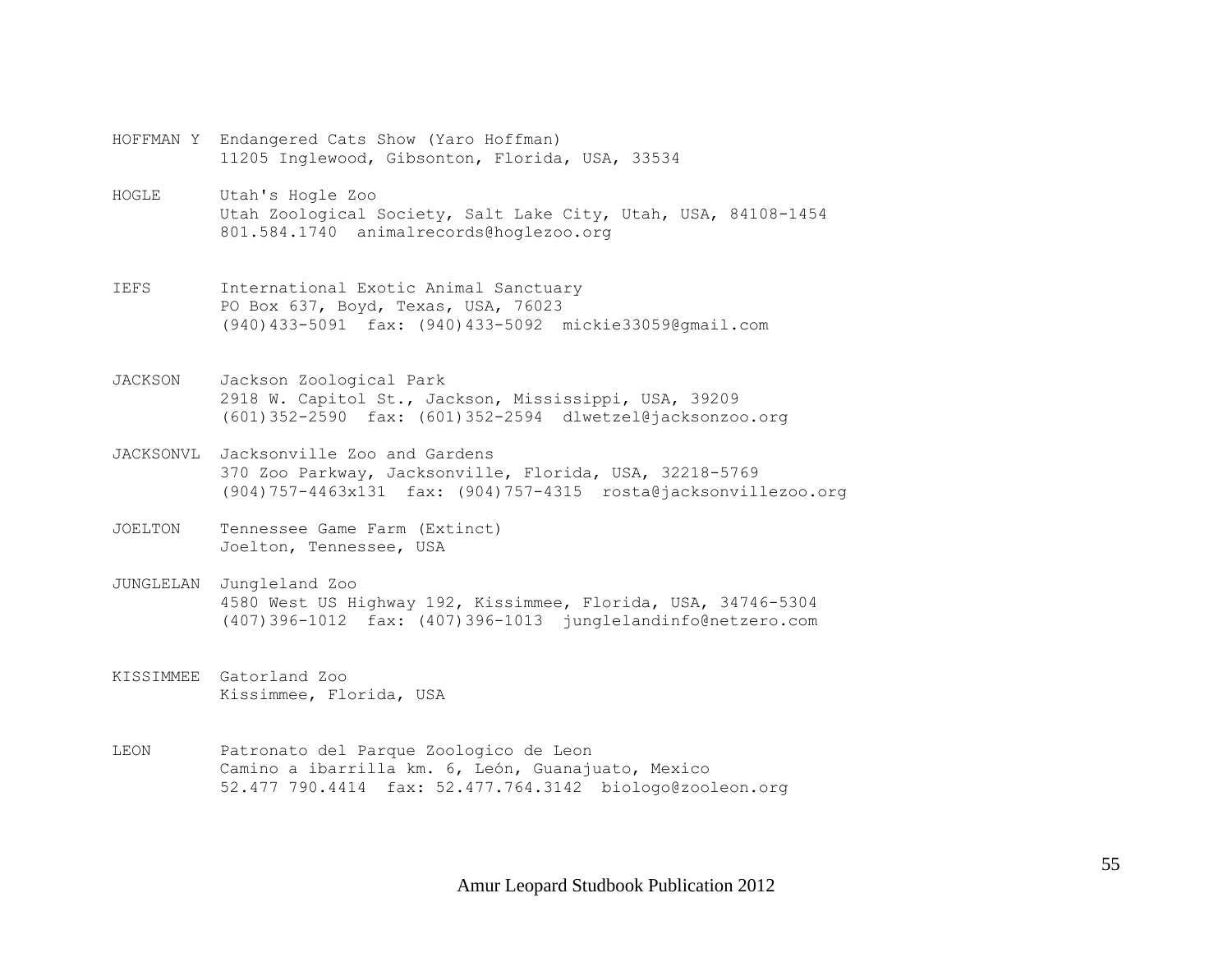- LINCOLN C Lincoln Childrens Zoo (former Folsom) 1222 S. 27th St., Lincoln, Nebraska, USA, 68502 (402)475-6741 fax: (402)475-6742 rscheer@lincolnzoo.org
- LONDON RP Zoological Society of London Regent's Park, London, England (uk), NW1 4RY 44 20 7449 6452 fax: 44 20 7722 2852 elspeth.chaplin@zsl.org
- MENAG FL The Menagerie (Gary Leshinsky) 440 23rd St. SW, Naples, Florida, USA, 33964 (813)353-2717
- MINNESOTA Minnesota Zoological Garden 13000 Zoo Blvd., Apple Valley, Minnesota, USA, 55124-8199 952.431.9271 fax: 952.431.9367 lkokkel@mail.mnzoo.state.mn.us
- MINOT Roosevelt Park Zoo 1219 Burdick Expressway East, Minot, North Dakota, USA, 58702 701.833.5446 (Cell) fax: (701)857-4169 bclark@srt.com
- MOSCOW Moscow Zoological Park Bolshaya Gruzinskaya Ulitsa, Moscow, Russia, 123242 7 095 252 1053 fax: 7 095 973 2056 moscow-zoo@mtu-net.ru
- MULHOUSE Parc Zoologique Et Botanique 51 Rue du Jardin Zoologique, Mulhouse, Haut-rhin, France, F-68100 33 389 318512 fax: 33 389 318526 benoit.quintard@mulhouse-alsace.fr
- NESLES Le Parc des Felins Domaine de La Fortelle, Nesles, Ile-de-france, France, F-77540 g.breton@parc-des-felins.com
- NORTHWOOD Northwood Felid Research Center 4605 Plainfield Ave SW, Canton, Ohio, USA, 44706 (330)484-7813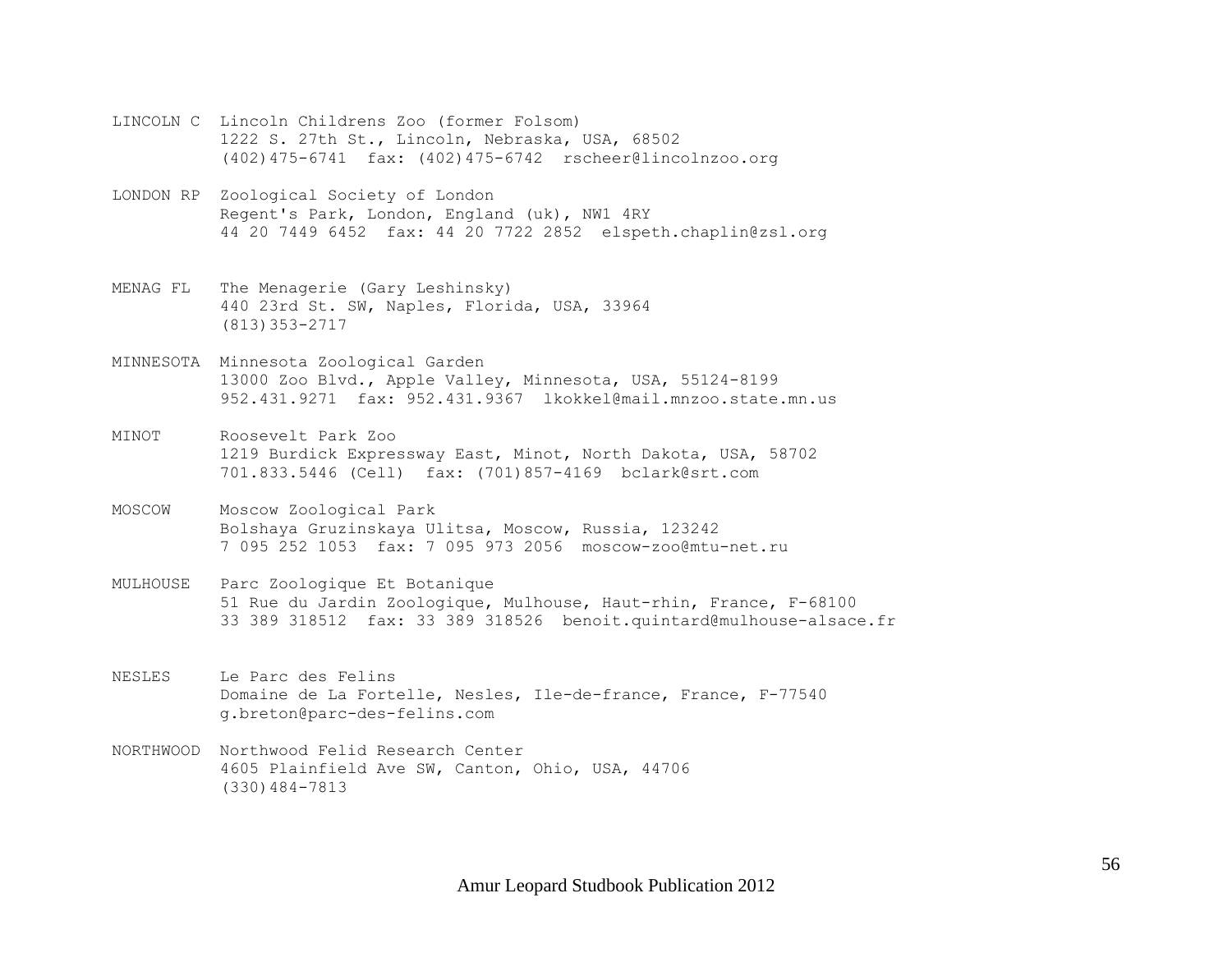- NOVOSIBRK Novosibirsk Zoological Park Municipal Unitary Enterprise, Novosibirsk, Russia, 630001 7 3832 209779 fax: 7 3832 24 87 66 zoo-nsk@ngs.ru
- NY BRONX Bronx Zoo/Wildlife Conservat'n Society 2300 Southern Blvd., Bronx, New York, USA, 10460-1099 718.220.8711 fax: (718)220-7114 arockmore@wcs.org
- OAKHILL Oakhill Center For Rare Endg. Species 19800 E. Coffee Creek Rd., Luther, Oklahoma, USA, 73054 (405)277-9354 fax: (405)277-9364 john@oakhillcenter.org
- OLOMOUC Zoologicka zahrada Olomouc Darwinova 29, Olomouc-svaty Kopece, Czech Republic, CZ-779 00 +420.5851.51608 fax: 420.5853.85260 zoo\_ol@volny.cz
- OMAHA Omaha's Henry Doorly Zoo 3701 South 10th St., Omaha, Nebraska, USA, 68107-2200 402.738.2085 fax: (402)733-4415 registrar@omahazoo.com
- ORONO Jungle Cat World Wildlife Park Inc. 3667 Concession Rd #6, Orono, Ontario, Canada, L0B 1M0 +1 (905)983.5016 fax: +1 (905)983.9858 info@junglecatworld.com
- OUT OF AF Out of Africa 4020 N. Cherry Rd., Camp Verde, Arizona, USA, 86322 928.567.2842 outofafricawild@aol.com
- PALM DES The Living Desert Zoo and Gardens 47900 Portola Ave., Palm Desert, California, USA, 92260 760.346.5694x2200 fax: 760.346.9070 afletcherjones@livingdesert.org
- PESCARA Parco Zoo "La Rupe" Localita La Fornace, Pescara, Abruzzi, Italy, 65010 +39 85.845192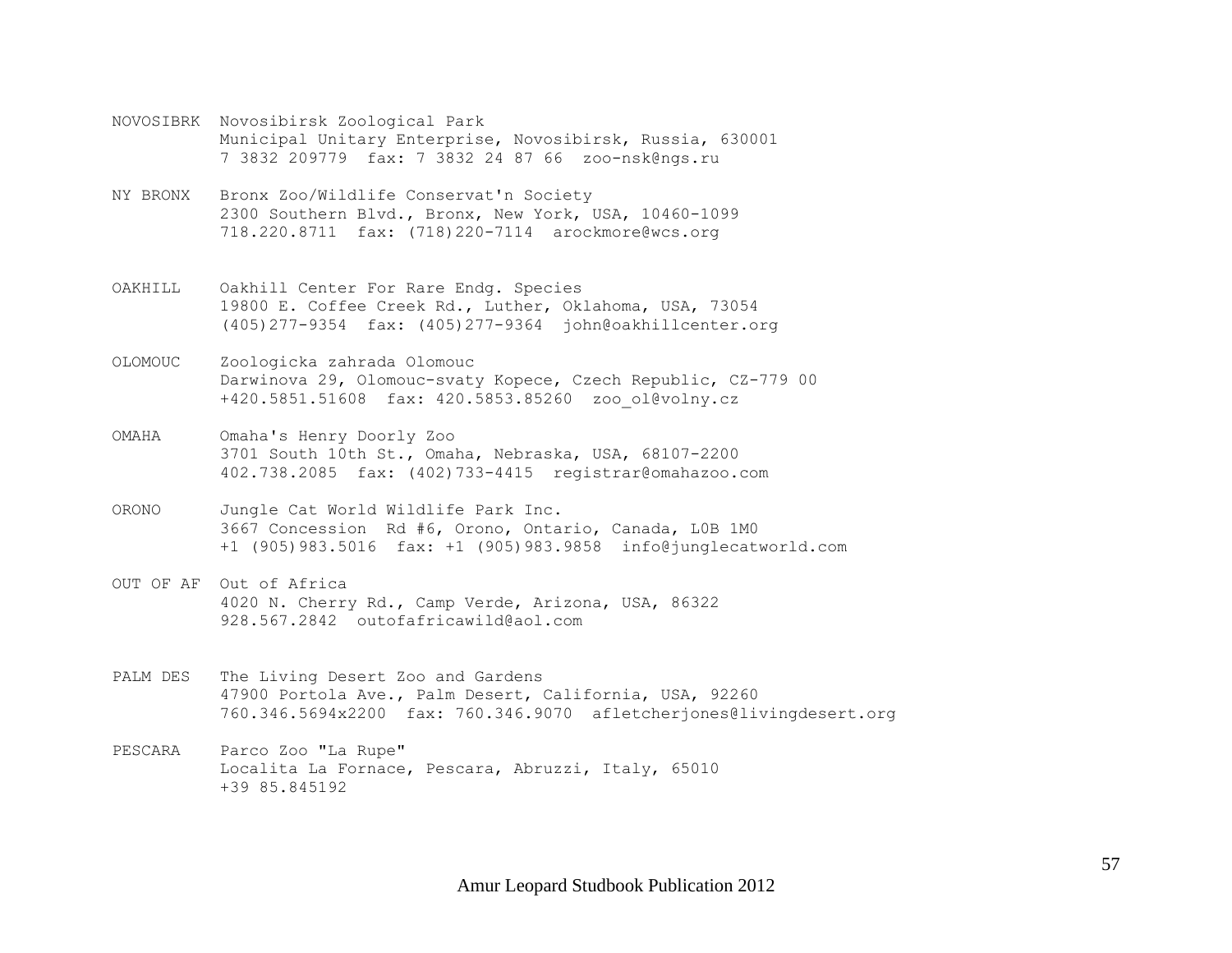- PHILADELP The Philadelphia Zoo 3400 W Girard Ave., Philadelphia, Pennsylvania, USA, 19104 +1 215.243.5214 fax: +1 215.243.0219 bahner.beth@phillyzoo.org
- PITTSBURG Pittsburgh Zoo & PPG Aquarium One Wild Place, Pittsburgh, Pennsylvania, USA, 15206-1178 +1 412.365.2581 fax: +1 412.365.2583 hterrell@pittsburghzoo.org
- PORTLAND Oregon Zoo 4001 SW Canyon Rd., Portland, Oregon, USA, 97221-2799 (503)220-5766 fax: (503)226-0074 jan.mothershed@oregonzoo.org
- PRAHA Zoological Garden Prague U Trojskeho Zamku 3/120, Praha, Czech Republic, CZ-171 00 420.296.112226 fax: 420.296.112226 hofrichterova@zoopraha.cz
- PRIVATE Private Collection
- QUEBEC Jardin Zoologique du Quebec (extinct) SPSNQ, Charlesbourg, Quebec, Canada, G1G 5H9 418.622.0313x280 fax: (418)644-9004 monique@spsnq.qc.ca
- ROCHESTER Seneca Park Zoo 2222 St Paul St., Rochester, New York, USA, 14621-1096 585.266.8222 fax: 585.336.2517 gcaulkins@monroecounty.gov
- ROLLING H Rolling Hills Wildlife Adventure 625 N. Hedville Rd., Salina, Kansas, USA, 67401 (785)827-9488 fax: (785)827-3738 sandy@rollinghillswildlife.com
- ROSAMOND Exotic Feline Breeding Compound Inc. 3718 - 60th Street West, Rosamond, California, USA, 93560 (661)256-3793 fax: (661)256-6867 cathouse@qnet.com
- ROTTERDAM Rotterdam Zoo Diergaarde Blijdorp, 3000 Am Rotterdam, South Holland, The Netherlands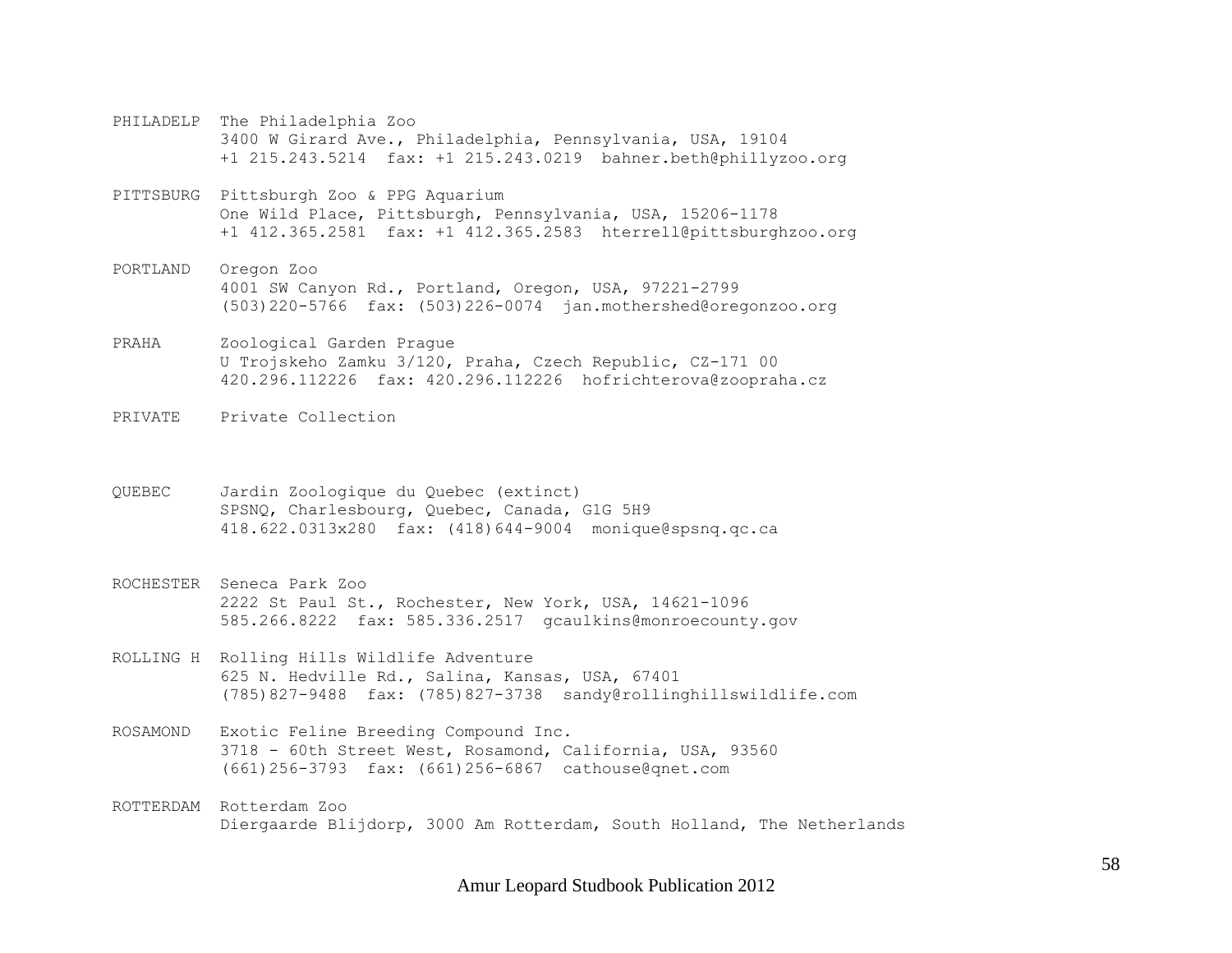+31 10 4431 411 fax: +31 10 4431 466 r.belterman@rotterdamzoo.nl

- RUSSIA RUSSIAN FEDERATION Northern Asia, Asian Region, Russian Federation
- S BARBARA Santa Barbara Zoological Gardens 500 Ninos Dr., Santa Barbara, California, USA, 93103-3798 rritchason@sbzoo.org
- SANDIEGOZ San Diego Zoo PO Box 120551, San Diego, California, USA, 92112-0551 (619)685-3250 fax: 619.232.4117 tgiezendan@sandiegozoo.org
- SANFORD Central Florida Zoological Park P.O. Box 470309, Lake Monroe, Florida, USA, 32747-0309 (407)323-4450x140 fax: (407)321-0900 bonnieb@centralfloridazoo.org
- SEAGRAVE Northwood Buffalo &Exotic Animal Ranch 2192 Cookson Lane, RR 2, Seagrave, Ontario, Canada, L0C 1G0 (905)985-2738 fax: (905)985-2598 avanzuilekom@hotmail.com
- SEDGWICK Sedgwick County Zoo 5555 Zoo Blvd., Wichita, Kansas, USA, 67212-1698 (316)266-8203 fax: (316)942-3781 akinser@scz.org
- SOUTHBEND Potawatomi Zoo 500 S Greenlawn, South Bend, Indiana, USA, 46615 574.245.6162 fax: (574)235-7627 potzootech@yahoo.com
- ST LOUIS Saint Louis Zoological Park 1 Government Dr., St. Louis, Missouri, USA, 63110-1395 314.646.4572 haliday@stlzoo.org
- STATEN IS Staten Island Zoo 614 Broadway, Staten Island, New York, USA, 10310 (718)442-3101x18 fax: (718)981-8711 dbirds4@aol.com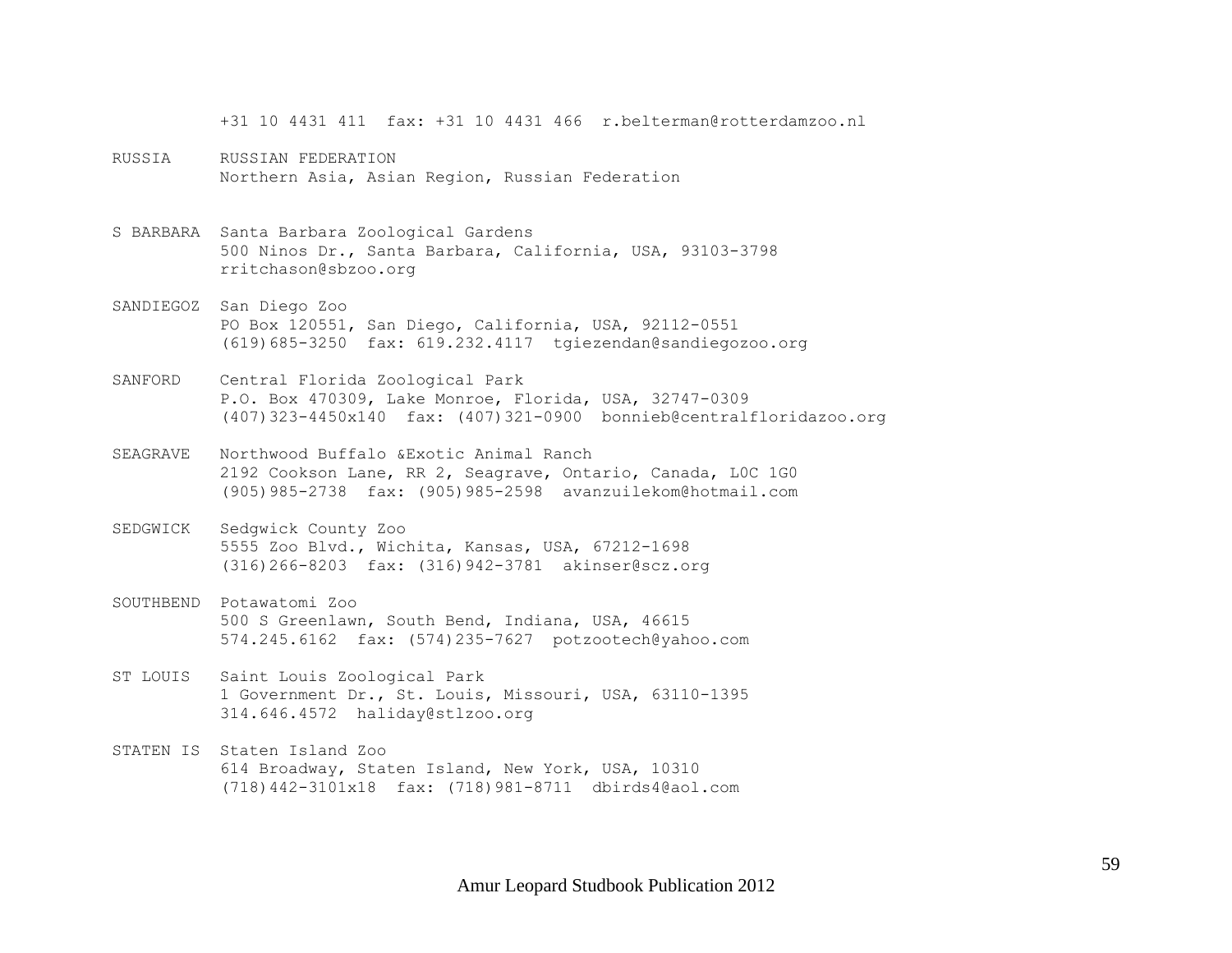- STEVENSVI Safari Niagara 2821 Stevensville Rd., Stevensville, Ontario, Canada, LOS 1SO +1 (905)382-9669
- SZEGED Szeged Zoo PO Box 724, Szeged, Cserepes-sor, Hungary, H-6701 +36 62 542 530 fax: +36 62 445 299 endredi.lajos@zoo.szeged.hu
- TALLAHASE Tallahassee Museum of History and Natural Science, Tallahassee, Florida, USA, 32310 (850)575-8684 ext 12 fax: (850)574-8243 rdaws@tallahasseemuseum.org
- TALLIN Tallinn Zoo Paldiski Road 145, Tallinn, Estonia, EE-13522 372 694 3310 fax: 372 657 8990 t.maran@tallinnlv.ee
- TANGAN WP Tanganyika Wildlife Park (Jim Fouts) 1037 S 183rd St West, Goddard, Kansas, USA, 67052 +1 316.393.0088 fax: +1 316.794.8370 jimfouts@tanganyikawildlife.org
- TWYCROSS Twycross Zoo Atherstone, Warwickshire, England (uk), CV9 3PX +44(0)1827.883128 fax: +44.1827.880700 pat.m.milham@twycrosszoo.org
- UNKNOWN Unknown Location

W ORANGE Turtle Back Zoo 560 Northfield Ave., West Orange, New Jersey, USA, 07052 973.731.5800 x 233 fax: 973.731.9163 tbz1313@yahoo.com

WESTWIND Westwind Farm (Jim Hensarling) 18 Chukar Lane, Riverside, Washington, USA, 98849